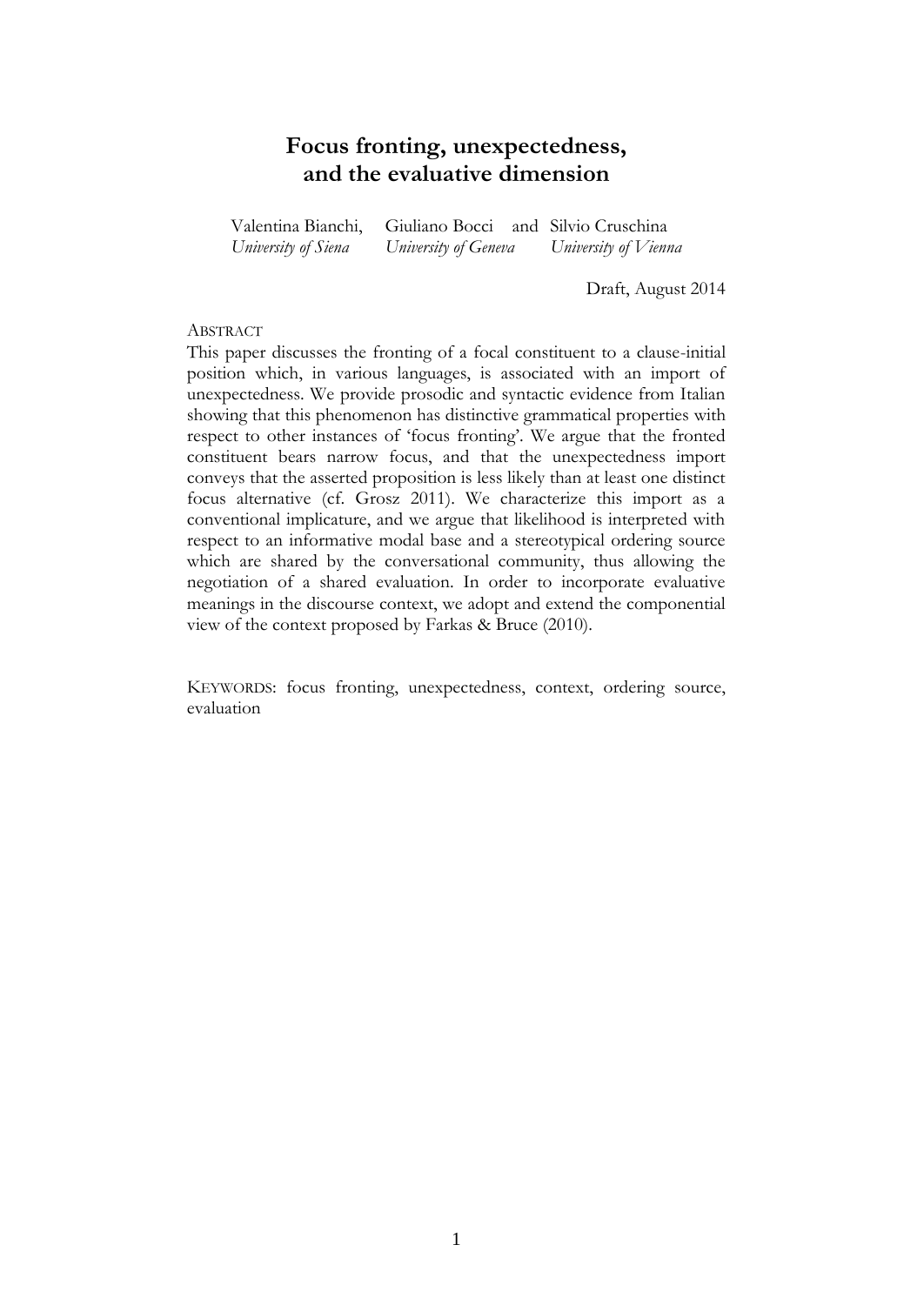# **Focus fronting, unexpectedness, and the evaluative dimension**

Valentina Bianchi, Giuliano Bocci and Silvio Cruschina

#### **1. Introduction**

1

In various languages we observe the fronting of a focal constituent, bearing the main prosodic prominence, to a left-peripheral position. This structure may convey different interpretive effects in specific contexts. One interesting instance of such 'focus fronting' conveys that the proffered information is unexpected or surprising (see, a.o., Zimmermann 2007, Hartmann & Zimmermann 2007 on Hausa; Abeillé *et al.* 2008 on the French construction II; Frey 2010 on German; Cruschina 2012 on Sicilian dialects). Some illustrative examples are reported in (1)-(4). 1

| (1) | Tu sais<br>refusé!<br>ils<br>ont<br>they have.3PL refused                                                                                                                                                              | ce qui est arrivé? Le candidat du patron,<br>you know what is happened the candidate of-the boss<br>"You know what happened? They refused <i>the boss's candidate</i> !"<br>(French; Abeillé et al. 2008, (19a)) |
|-----|------------------------------------------------------------------------------------------------------------------------------------------------------------------------------------------------------------------------|------------------------------------------------------------------------------------------------------------------------------------------------------------------------------------------------------------------|
| (2) | A: Chi successi?<br>what happen.PAST.3SG<br>'- What happened?                                                                                                                                                          | B: <i>A machina</i> m' arrubbaru!<br>the car me.CL stole.3PL<br>$-My$ car was stolen!'<br>(Sicilian; Cruschina 2012, 71, (92))                                                                                   |
| (3) | lo chiamava<br>Sai<br>come<br>know.2sG how<br>"Novellino" lo chiamava.<br>greenhorn him.CL called.IPF.3SG                                                                                                              | il suo amico?<br>the his friend<br>him.CL called.IPF.3SG<br>'Do you know how his friend called him? He called him greenhorn.'<br>(Italian; from S. Veronesi, No man's land, Milan 2003)                          |
|     | (4) A: Mèeneenee yà fàaru?<br>what 3SG.REL.PERF happen<br>B: Dabboobi-n jeejii nee mutàanee su-kà kaamàa.<br>animals-of bush PRT men 3PL-REL.PERF catch<br>'- 'What happened?' - The men caught <i>wild animals</i> .' | (Hausa; Hartmann & Zimmermann 2007, (43))                                                                                                                                                                        |

In this paper we provide an empirical characterization of this structure in Italian and a formal analysis elucidating the role of focus. In §2 we show that this structure is characterized by specific prosodic and syntactic

<sup>&</sup>lt;sup>1</sup> Throughout the paper the constituent that bears the main prosodic prominence is marked in italics.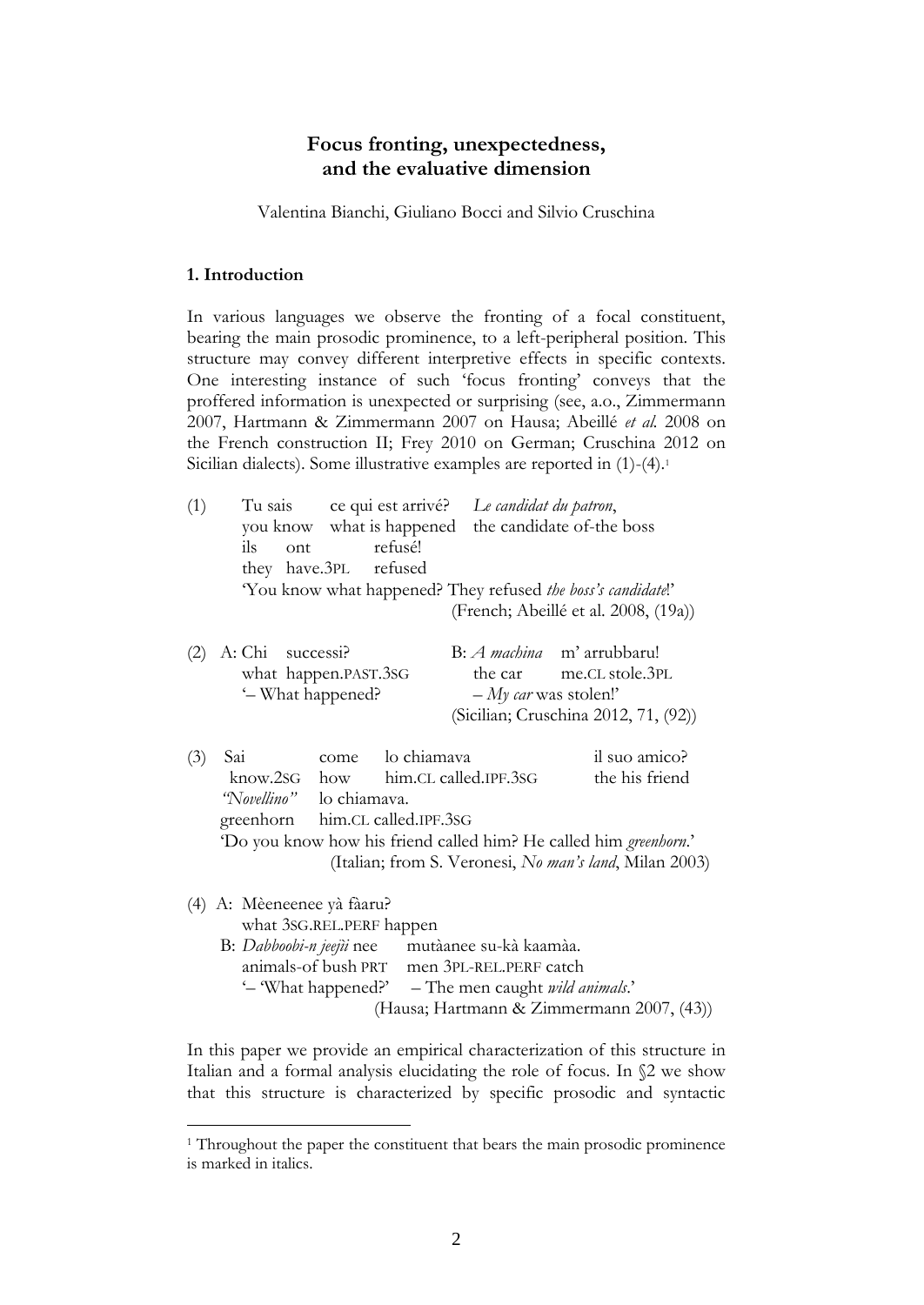properties, differing from another instance of focus fronting that occurs in corrective replies to an assertion: this implies that the unexpectedness import is *grammatically encoded*, rather than being one out of many pragmatically possible uses of a general 'focus fronting' structure. In §§3-4 we argue that this import qualifies as a *conventional implicature* (CI) by Potts's (2007) criteria; building on Frey (2010) and Grosz (2011), we characterize it in terms of the comparative likelihood of alternative propositions: there are one or more focus alternatives which are more likely than the proposition expressed by the clause. We then provide a compositional analysis in Potts's framework for CIs.

On Potts's characterization, conventional implicatures are typically anchored to the speaker. In §5 we argue instead that the unexpectedness import in our structure is not exclusively anchored to the speaker, but rather, it is interpreted with respect to a modal base and an ordering source which are shared by the conversational participants, and allow them to negotiate a shared evaluation. In virtue of its intrinsically cooperative nature, evaluative meaning differs from Potts's expressive meaning, although both are separate from the at-issue meaning.

We then adopt the componential view of the discourse context proposed by Farkas & Bruce (2010), and we extend it to include specific evaluative components that record the individual or joint evaluative commitments of the participants, and that contain the ordering sources on which these evaluative commitments are based.

In §6 we digress in order to compare our notion of evaluation, based on ordering sources, with other 'evaluative phenomena' like expressive epithets and predicates of personal taste, and in §7 we relate our analysis to the general issue of 'mirativity'. In §8 we discuss an apparent paradox concerning the coexistence of narrow focus on the fronted constituent with broad focus required by question-answer congruence in sentences like (1), (2) or (4) above. Finally, §9 provides a synthesis of our proposals and some concluding remarks.

One proviso is in order right at the beginning. Following Cruschina (2012: 117-118), we will dub the structure exemplified in (1)-(4) *mirative fronting* (MF). This label is inspired by DeLancey's (1997) definition of the grammatical category of mirativity, whereby the speaker expresses that the information she is asserting has been very recently acquired and is not yet integrated in her system of beliefs. By using the term 'mirative,' our aim is to contribute to the empirical call for "further in-depth studies of how languages mark new information and surprise in their grammars" (Aikhenvald 2004: 2015). However, there is no consensus as to whether mirativity must be treated as a separate category (Aikhenvald 2004; Torres Bustamante 2012, 2013, a.o.) or as an overtone or extension of evidential markers (Lazard 1999, 2001; Rett & Murray 2013, a.o.). The issue is particularly difficult to tackle in light of the wealth of different phenomena that manifest an unexpectedness import across languages: most notably exclamative clauses (see a.o. Portner & Zanuttini 2003; Rett 2011; Peterson 2010, 2012; Giurgea 2014), exclamations (Rett 2011), European Portuguese "evaluative fronting" (Ambar 1999), (some uses of) German A-fronting (Frey 2010), unembedded *dass*-clauses in German (Grosz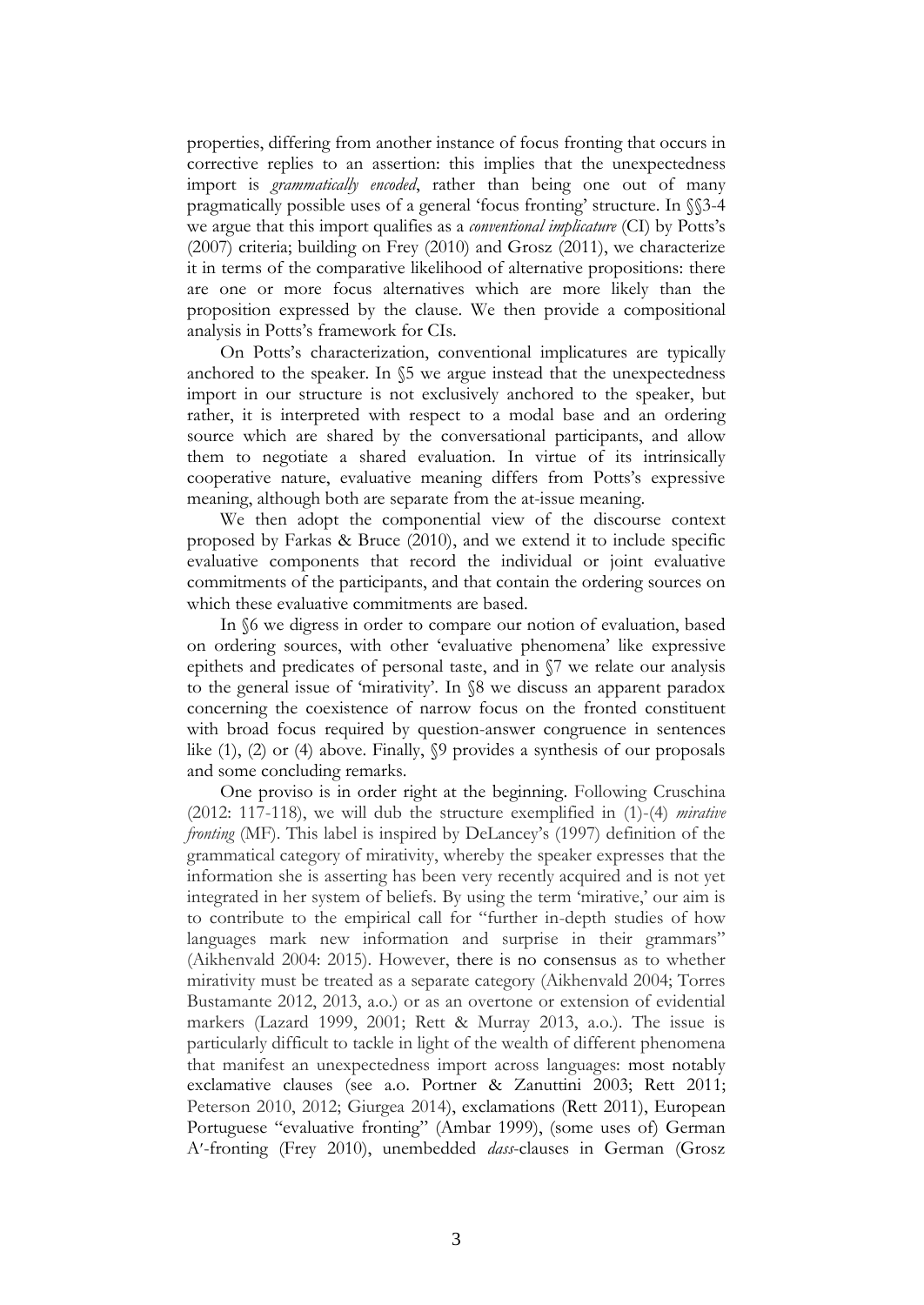2011), the mirative use of the imperfect in Spanish (Torres Bustamante 2012, 2013), and mirative evidentials (Rett & Murray 2013).

Many questions concerning the semantics of mirativity within a wide crosslinguistic perspective are therefore still open. In the absence of a generally accepted semantic account and of defining formal criteria, we will not deal with the issue of the connection between mirativity and evidentiality, nor will we examine the many potential links between our proposal and other treatments of mirativity in different grammatical systems or strategies. We will only provide a concise comparison with some proposals in the recent literature (see notes 10, 13, 21 and  $\sqrt{7}$ ). Similarly, we postpone to future research the task of a detailed crosslinguistic comparison: the limited aim of this paper is to analyse Italian focus fronting as a grammatical strategy conveying a mirative meaning, and to provide a detailed characterization of its prosodic, syntactic and interpretive properties. This, we believe, is a necessary starting point for a rigorous comparative work.

#### **2. Empirical characterization of the phenomenon**

The first step in our argument is to provide a precise empirical characterization of mirative fronting. We will focus here on Italian.

To begin with, it is important to stress that in Italian focus fronting is not univocally associated with a mirative import of unexpectedness, as exemplified in (1)-(4) above; it can also be associated with a corrective import, as in (5B), whereby speaker B rejects A's assertion and asserts a distinct proposition (see Bianchi & Bocci 2012):

| (5) A: Gianni ha regalato    |  | una collana               | a Maria.                                                           |  |
|------------------------------|--|---------------------------|--------------------------------------------------------------------|--|
|                              |  | John has given a necklace | to Mary                                                            |  |
| B: Un anello le ha regalato. |  |                           |                                                                    |  |
| a ring her.CL has given      |  |                           |                                                                    |  |
|                              |  |                           | 'A: John gave Mary a necklace. B: No, he gave her <i>a ring</i> .' |  |

The corrective import emerges in a reply immediately following an assertion, which is the target of the correction (here, (5A)). On the other hand, it is unavailable in polar questions: e.g., (6B) cannot be used to correct the propositional content of the question in (6A).

(6) A: La domanda cruciale è: ha davvero insultato il suo collega? the question crucial is: has really insulted the his colleague? B: # *Il direttore* ha insultato? the director has insulted? (Intended: A: The crucial question is: did he really insult his colleague? B: (No, the crucial question is): Did he insult *the director*?)

MF has a wider distribution: as we saw in (1)-(4), it can be hosted in answers to questions or in all-new sentences; furthermore, it is also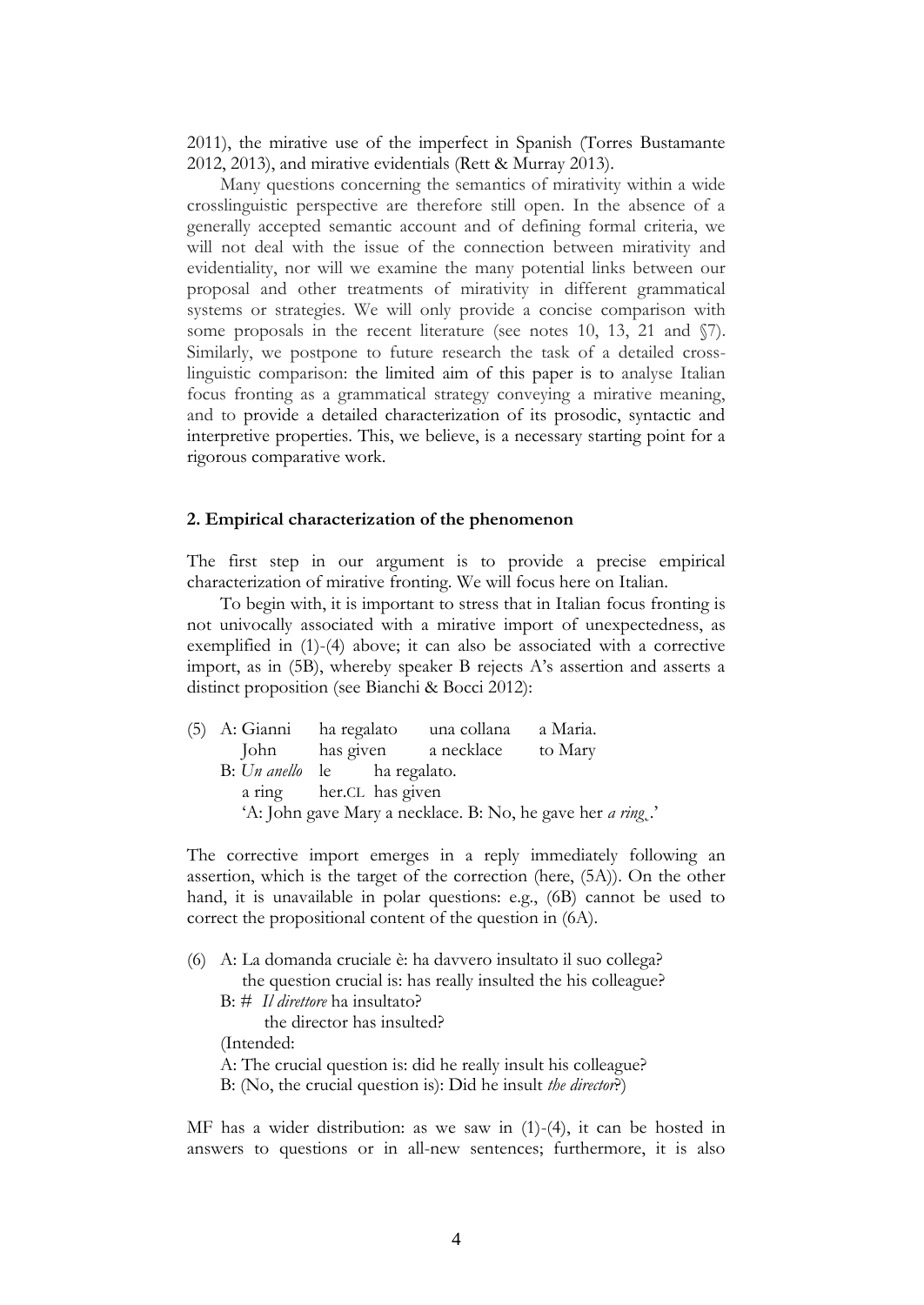possible in polar questions like (7).

(7) Ma domani *al mare* andate? but tomorrow to-the seaside go.2.PL 'Are you going to *the seaside* tomorrow?'

However, the different distribution across various contexts does not tell us *per se* whether these two instances of fronting are grammatically distinct phenomena or just two potential uses of the same fronting structure which happen to be felicitous in different contexts. It is therefore necessary to compare their prosodic and syntactic properties.

# 2.1. *Prosodic evidence*

1

We designed a prosodic experiment on Italian with two aims. The first was to make sure that both in corrective and in mirative instances of fronting, the fronted constituent qualifies as a narrow focus from a prosodic point of view, that is, it bears the main prominence while the rest of the clause is uttered as prosodically subordinate to it. The second aim was to ascertain whether the fronted constituent has the same or a distinct prosodic profile in the two types of context: should a systematically different profile be observed, this would indicate that the corrective import and the mirative import are grammatically distinct.

The experimental items were six pairs of sentences in which a fronting structure was presented in two types of context. 2

- (a) In mirative contexts, the target sentence is an assertion and the surrounding context elicits the mirative import. See (8).
- (8) [Anna and Beatrice talk about Lea, Gianni and their recent wedding.] A: E io che pensavo che non avessero nemmeno un soldo! and I that think.PAST.3PL that not have.SBJV.3PL even a cent Indovina un po'?! *Alle Maldive* sono andati in viaggio di nozze! guess a little to-the Maldives are.3PL gone in journey of wedding 'I thought they were penniless! Guess what! They went *to the Maldives* on honeymoon!'
- (b) In corrective contexts, the target sentence is a reply where the fronted constituent corrects part of an immediately preceding assertion (contrast across utterances). The target sentence is followed by a negative coda, which explicitly denies the corrected alternative. See (9).

<sup>2</sup> These experimental items were part of a larger syntactic experiment aimed to test the acceptability of focus fronting in Italian under different conditions, which, in addition to mirative and corrective, also included merely contrastive focus (i.e. an utterance-internal contrast between the focus and an alternative conveyed in a negative tag, but without a corrective import with respect to a previous utterance). The results showed that focus fronting is not admitted in the merely contrastive condition (see Bianchi, Bocci & Cruschina 2013).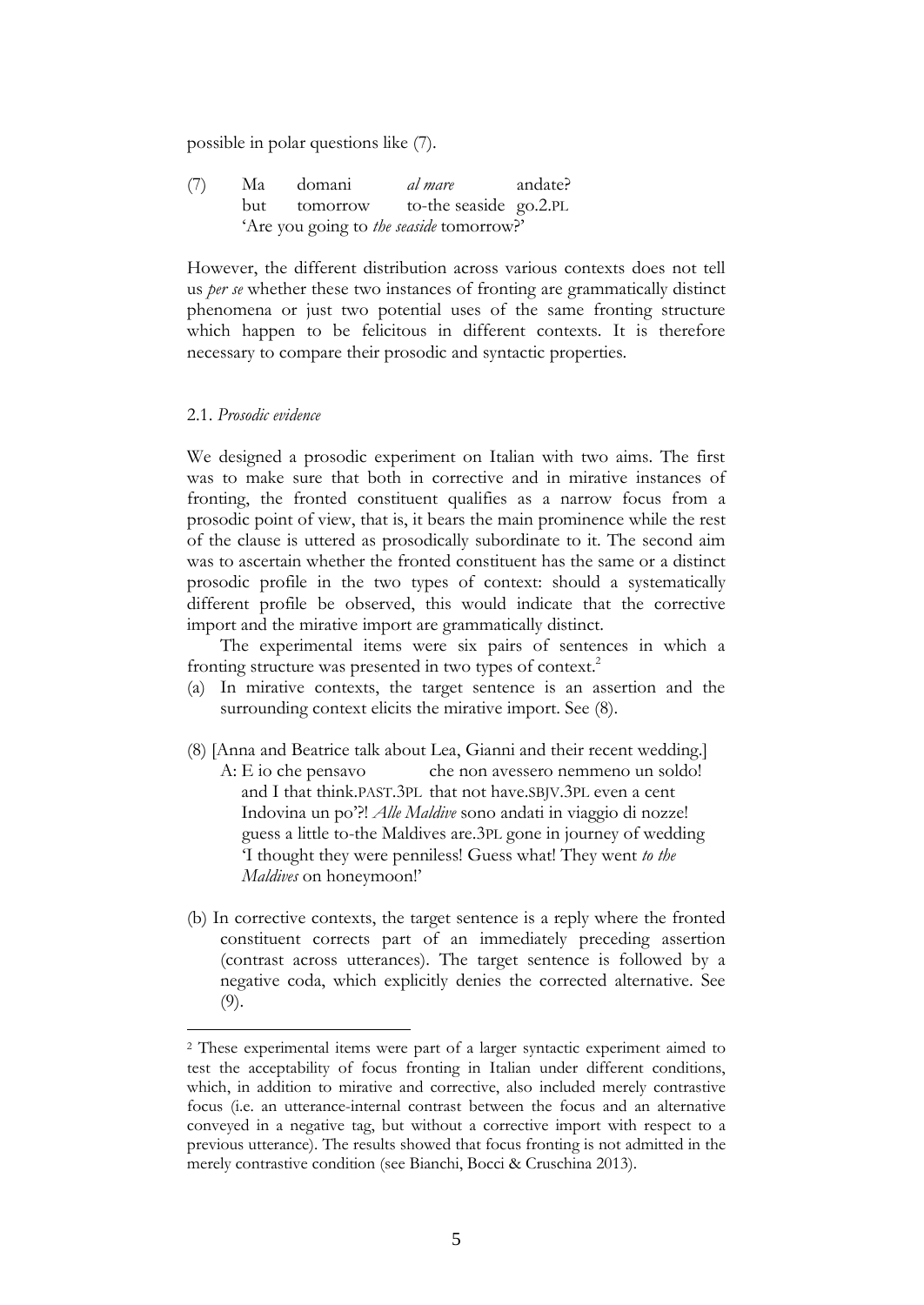- (9) [Anna and Beatrice talk about Lea, Gianni and their recent wedding.]
	- A: Se ho capito bene, sono andati alle isole Vergini. if have.1SG understood well are.3PL gone to-the islands Virgin
	- B: No, ti sbagli! *Alle Maldive* sono andati no, you.CL be-wrong.2SG to-the Maldives are.3PL gone in viaggio di nozze! Non alle isole Vergini! in journey of wedding not to-the islands Virgin 'A: If I've understood correctly, they went to the Virgin Islands. B: No, you are wrong! They went *to the Maldives* on honeymoon! Not to the Virgin Islands!'

Out of the six pairs of sentences, three were minimal pairs (modulo the occurrence of the negative tag in the corrective condition, on which see below): see items (1)-(3) in the Appendix. In the other three pairs the target sentences differed in some relevant respects (properties of the stressed syllable, length of the postfocal material, or length of the focused constituent): see items (4)-(6) in the Appendix. The non-matching pairs were designed to explore preliminarily to what extent phonological factors like the length of the fronted constituent or the length of the rest of the clause could affect the prosodic realization of the sentence in the mirative condition.

We elicited the production of the experimental items by six native speakers of Italian (4 women, 2 men), as read speech.<sup>3</sup> We thus collected a corpus of 288 utterances (6 items x 2 conditions x 4 repetitions x 6 subjects), out of which we randomly picked up 2 repetitions per subject for the analysis (144 utterances). We manually segmented the sentences into phonemes and we ToBI-transcribed them. We extracted several measures from the tagged corpus via Praat scripts: for the first vowel of the fronted constituent, the mean and median f0 values; for the stressed syllable and vowel of the fronted constituent, the minimum and maximum f0 values, the f0 standard deviation, and the alignment of the targets with respect to the syllable/vowel onset and their relative alignment with respect the total syllable/vowel duration. For the statistical analysis of the phonetic parameters, we took only into account the minimal pairs.

It is important to note that the negative tags in the corrective items were invariantly realized as independent intonational phrases, separated from the target clause by a strong prosodic boundary (mostly separated by actual silent pauses); this amounts to saying that the occurrence of the negative tag does not affect the relevant prosodic aspects of the target clause. The results show that in both conditions, the fronted constituent associates with a nuclear pitch accent, while the rest of the clause is always realized with a flat and low prosodic contour that is prosodically subordinate to the fronted constituent. This finding confirms that the fronted constituent qualifies as a narrow focus in both contexts. However,

<sup>&</sup>lt;sup>3</sup> The sentences were recorded in a quiet room with head-mounted microphone (Shure Beta45) at a 48kHz sampling rate (16-bit resolution) and then downsampled at 16 kHz in Praat.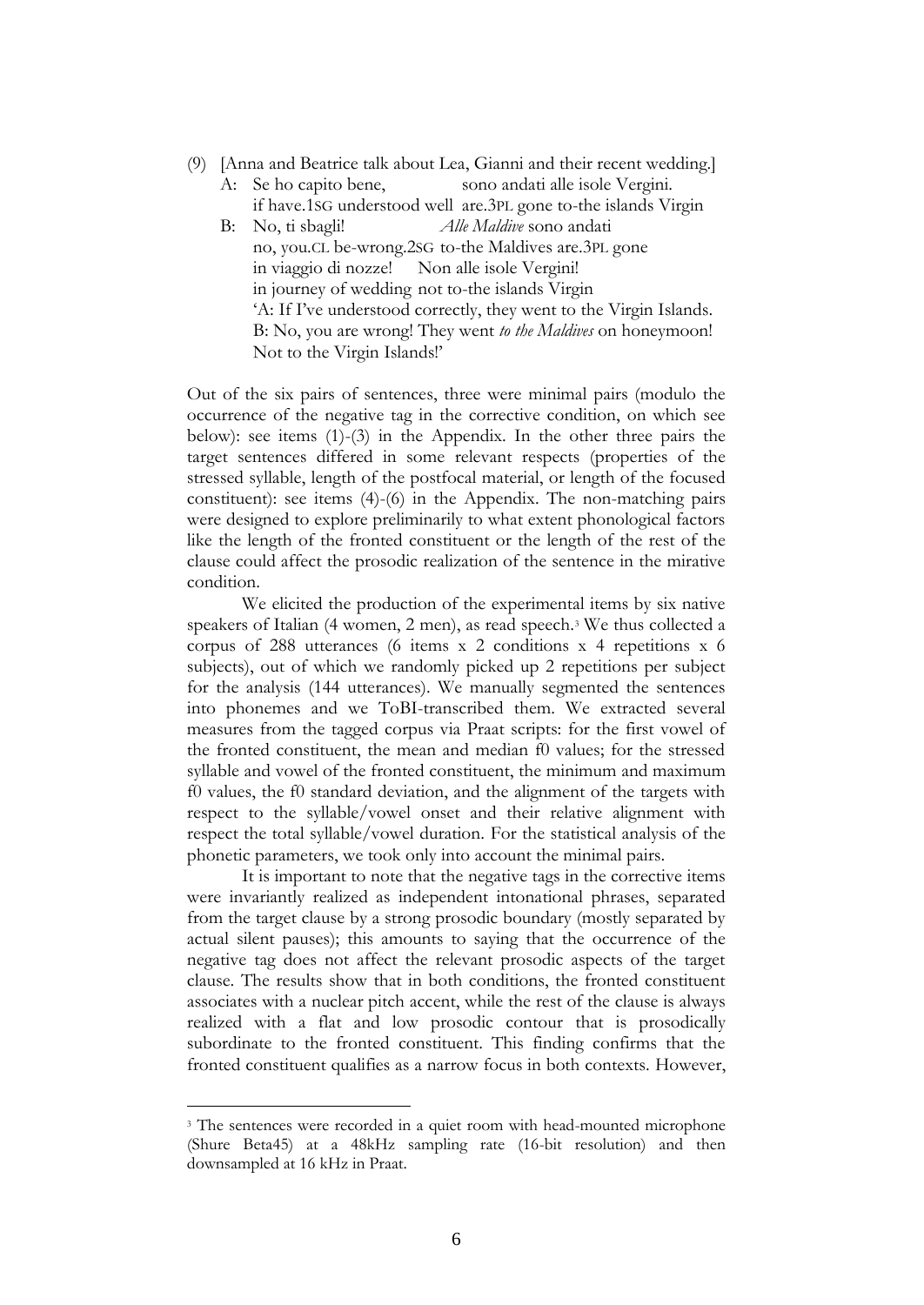the two conditions crucially contrast with respect to the intonational patterns associated with the focused constituent. Consider the pitch contours in Figure 1 and Figure 2.



**Figure 1.** Pitch contour of an utterance produced after the stimulus (8) in the mirative condition: *Alle Maldive* sono andati in viaggio di nozze! The stressed syllable associated with the nuclear pitch accent is in bold.



Figure 2. Pitch contour of an utterance produced after the stimulus (9) in the corrective condition: *Alle Maldive* sono andati in viaggio di nozze! The stressed syllable associated with the nuclear pitch accent is in bold.

In the mirative condition, the fronted constituent is typically realized with a high plateau profile that starts from the very beginning of the focused constituent and stays steadily high, or slightly rises, to reach a high target within the last stressed syllable of the constituent. From this high target that defines the end of the plateau, the pitch contour goes down to reach a low target aligned with the last syllable of the focused constituent. The pitch drop occurring at the end of the fronted constituent gives rise to the perceptual impression of a prosodic boundary. We analysed the low target aligned with the final syllable as an L- phrase accent that marks the end of focused constituent.

In the corrective condition, the fronted constituent is not realized with a high plateau, and the pitch contour does not start high at the beginning of the constituent. In this condition, the rightmost word is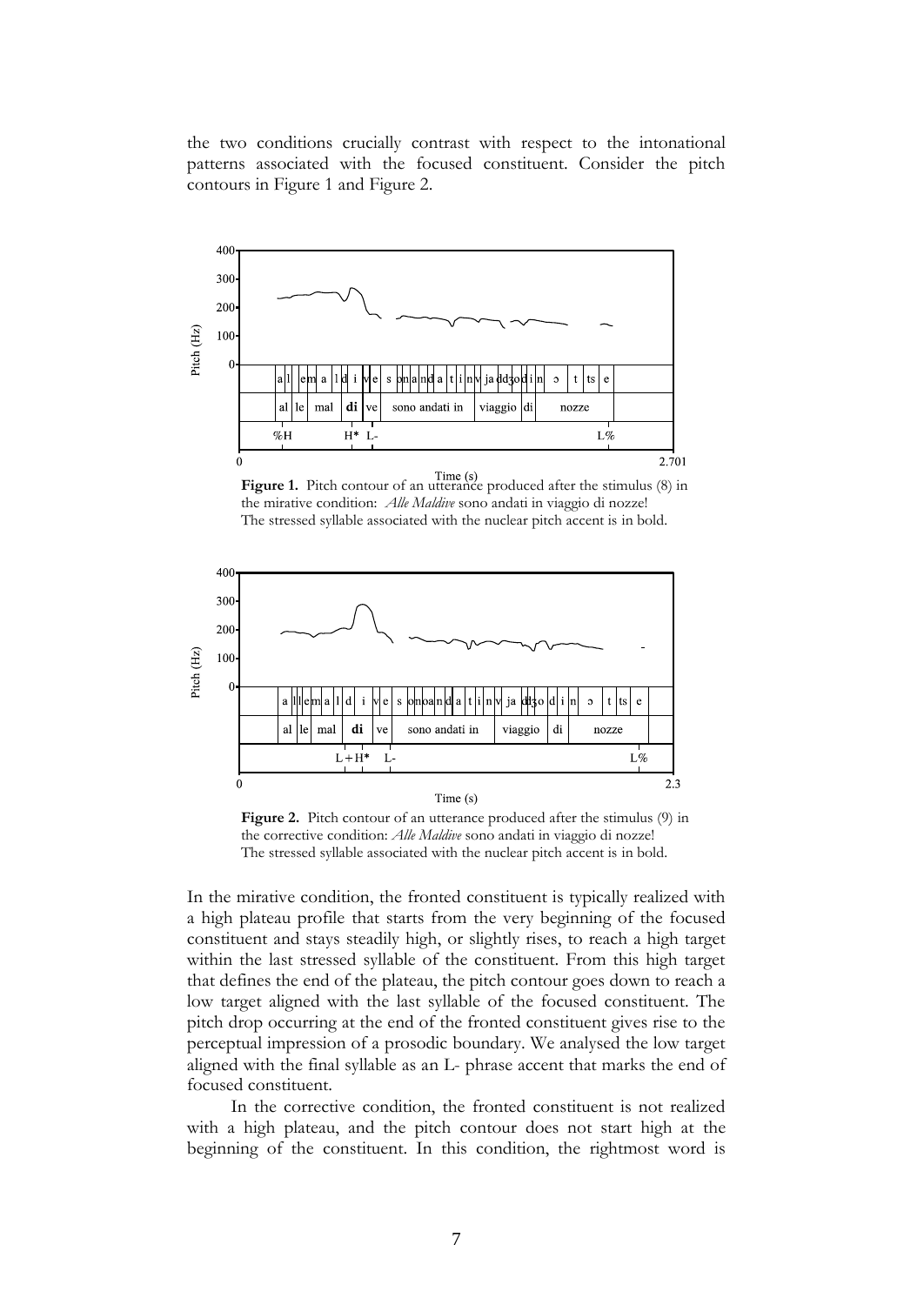typically realized with a rise-fall pitch contour. From a low target aligned with the onset of the stressed syllable, the pitch steeply rises to reach a peak aligned with the stressed vowel and then falls towards a second low target, aligned with the final syllable of the constituent. We analysed this second low target as an L- phrase accent that marks the right-hand boundary of the fronted constituent.

Thus, in our data the two conditions clearly contrast with respect to the pitch contour realized at the beginning of the fronted constituent. The pitch is high on the initial syllable of the constituent in the mirative condition, while it is low in the corrective condition. This is observed for all the items. See Figure 3, which reports the mean f0 values of the first vowel in the two conditions for the subset of the minimal pairs.



**Figure 3.** Box-plots of the mean f0 values (in semitones, re=100) of the fronted constituent's first vowel for the mirative and the corrective condition in the minimal pairs.

The difference between the two conditions is confirmed by statistical analyses based on multi-level mixed effects regressions performed on the subset of the minimal pairs. We specified the mean f0 values (in semitones, re=100) of the first vowel as the dependent variable and the context type (corrective vs. mirative) as a fixed effect. The maximal random structure justified by the data included random intercepts for speaker and item, as well as random slope for speaker. The test showed that the mean f0 values of the initial vowel are significantly lower in the corrective condition than in the mirative one: *Estimate*: -1.7, *Std. Error*: 0.42,  $p<$  0.01. Analogous results are obtained for the vowel's median f0 values (*Estimate*: -1.7, *Std. Error*: 0.35, *p*<.001) and for the f0 values at the vowel midpoint (*Estimate*: -1.8, *Std. Error*: 0.47, *p*<.01). We therefore conclude that in the mirative condition the left-hand boundary of the fronted constituent is tonally associates with a high boundary tone, i.e. %H, in contrast to the corrective condition where the boundary is tonally unspecified or associates with a low boundary tone.

A further difference opposing the corrective and the mirative condition emerges from our data. This difference concerns the pitch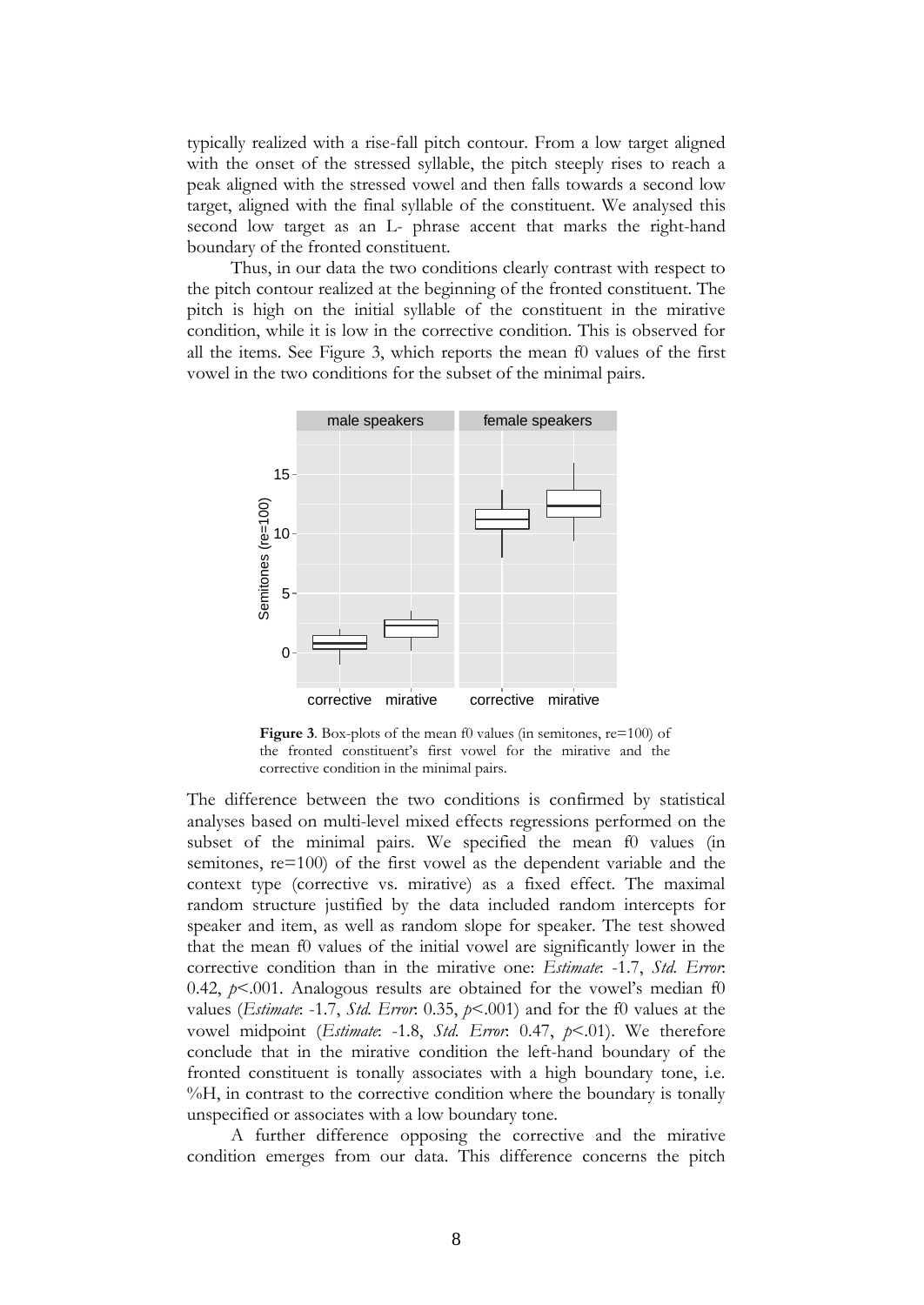contour realized on the stressed syllable of the rightmost word in the fronted constituent. In the corrective condition, the stressed syllable is typically realized with a very steep rise that starts from a low target aligned with the syllabic onset and ends in a peak occurring within the rhyme. Cf. Figure 2 and Figure 4 (panel A). From the peak, the contour falls towards the phrase accent L- that marks the end of the constituent. By contrast, in the mirative condition, there is no low target aligned with syllabic onset. The stressed syllable is rather characterized by a high target defining the end of the high plateau, which results from the interpolation with the initial %H or a preceding pitch accent. Depending on the early or late alignment of the high target within the stressed syllable, most part of the stressed syllable is realized either with a fall (when the high target is aligned with the vowel onset) or with a sustained high plateau (when the high target is aligned late in the rhyme). Cf. Figure 1 and Figure 4 (panel B).



**Figure 4.** Schemes of phonetic forms of the pitch contour observed on the stressed syllable of the rightmost word in the fronted constituent. Panel A: corrective condition; panel B: mirative condition.

In order to corroborate this description, we compared for the minimal pairs the difference between the f0 value of the high target and the f0 value at the onset of the stressed syllable in the two conditions, i.e. the amount of rise. We carried out a linear mixed effects analysis with context type (mirative vs. corrective) as a fixed effect. The maximal random effect structure justified by the data included random intercepts for item and random slopes and intercepts for speaker. The analysis showed that the f0 difference (in semitones, re=100) between the stressed syllable onset's f0 value and the stressed syllable's peak is significantly higher in the corrective condition: *Estimate*: 3.5, *Std. Error*: 0.75, p<.01. Furthermore, we tested with a similar model the amount of pitch variation, quantified as the standard deviation of the pitch (in semitones) resulted. As expected, the standard deviation of the pitch on the stressed syllable is significantly higher in the corrective condition than in the mirative one: *Estimate*: 1.1, *Std. Error*: 0.22, p<.001.

In line with previous studies (see Bocci 2013 and the references therein), we analyse the rise-fall movement characterizing the last stressed syllable of the fronted constituent in the corrective condition as the result of the interpolation between the nuclear pitch accent L+H\* associated with the stressed syllable and the phrase accent L- associated with the right-hand boundary of the constituent. The L+H\* pitch accent was systematically observed in the corrective condition for all the items: out of the entire corpus, we transcribed the fronted constituent as associated with  $L+H^*$  in 96% of the utterances. For the residual 4% of the cases, we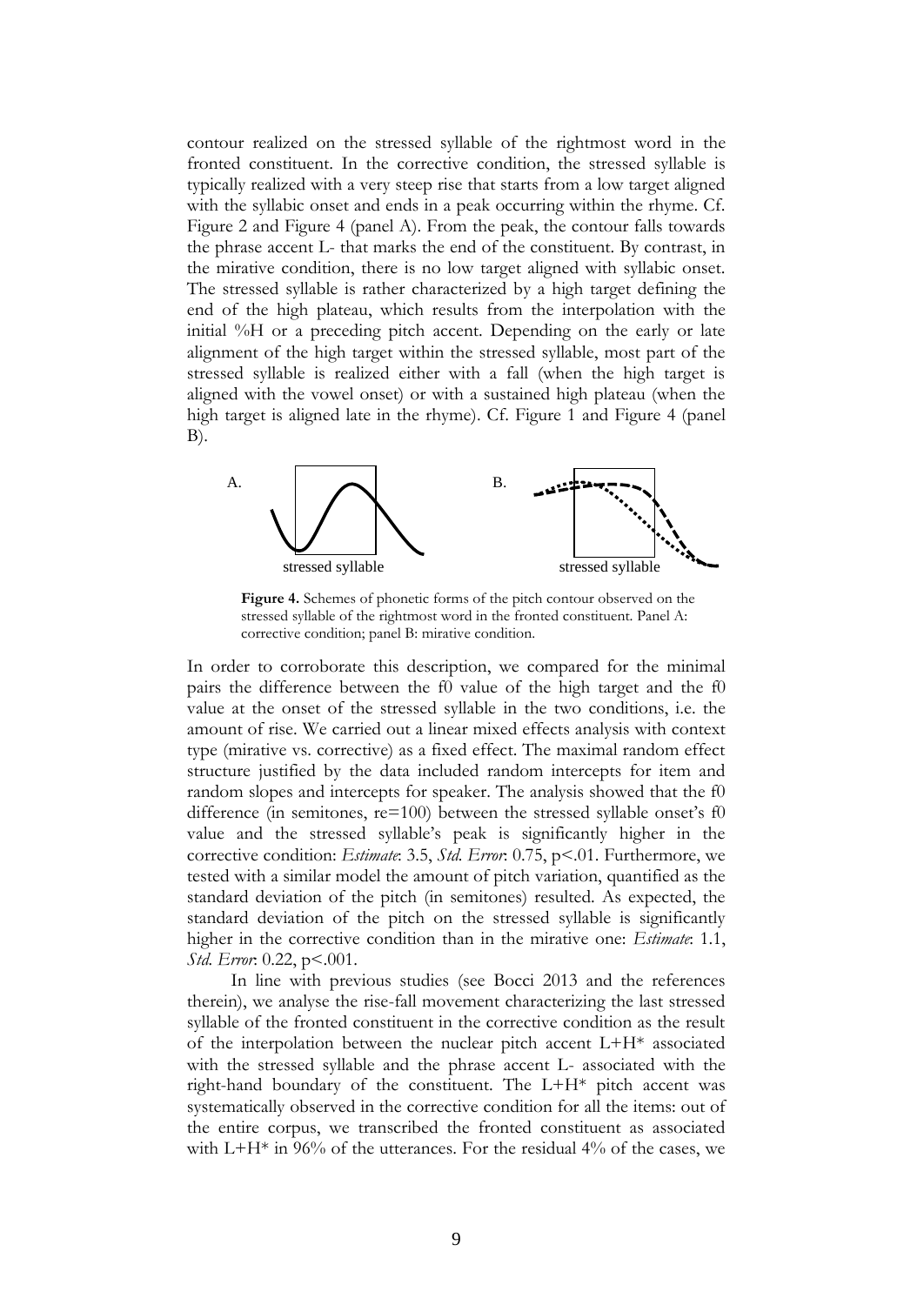failed to identify a clear leading tone aligned with the syllabic onset and we thus transcribed the pitch accent as H\*. See Table 1.

| 100%           |                    | lL+H*l |         | l+H*           |                        | L+H*          |
|----------------|--------------------|--------|---------|----------------|------------------------|---------------|
| 80%            |                    |        | ٠       | H+Li*          |                        |               |
| 60%            |                    | H 10*  |         |                |                        | HН            |
| 40%            | lu H*l             |        | L+H*l   |                | iL+H*l                 |               |
|                |                    | $H^*$  | ٠<br>٠  | $H^*$          |                        | $H^*$         |
| 20%            |                    |        |         |                |                        |               |
| 0%             |                    |        | $H^*$   |                | $\mathbf{H}^{\bullet}$ |               |
|                | cor                | mir    | cor     | mir            | cor                    | mir           |
|                | non-minimal paires |        |         | minimal paires |                        | entire corpus |
| $\Box L + H^*$ | 100.0%             | 22.2%  | 91.7%   | 16.7%          | 95.8%                  | 19.4%         |
| $\Box H + L^*$ | $0.0\%$            | 19.4%  | $0.0\%$ | 19.4%          | $0.0\%$                | 19.4%         |
| $H^*$          | $0.0\%$            | 58.3%  | 8.3%    | 63.9%          | 4.2%                   | 61.1%         |

**Table 1**. Distribution of the nuclear pitch accents associated with the fronted constituent for the mirative and the corrective condition: in minimal and non-minimal pairs and in the entire corpus.

As mentioned above, the high plateau that characterizes the fronted constituent in the mirative condition ends in a high target that can be aligned early or late within the stressed syllable. See Figure 4, panel B. In order to mark transparently the alignment of the high target, we decided to transcribe the pitch contour as H\* when the high target occurred within the rhyme and most of the syllable was realized with a sustained high pitch, and as H+L\* when the high target occurred before the steady part of the vowel and most part of the syllable was realized as a fall. Out of the entire corpus, 61% of the utterances in the mirative condition were transcribed as H\* and 19% as H+L\*. See Table 1. Although the alternation between  $H+L^*$  and  $H^*$  does not seem to be phonologically conditioned in our corpus, at the present stage, we do not exclude that the early alignment of the high target (transcribed as  $H+L^*$ ) is to be reinterpreted as a phonetic variant of H\*. Crucially, the cases transcribed as  $H^*$  and the ones transcribed as  $H^+L^*$  share an important aspect: in both cases, the fronted constituent is systematically realized with the initial high boundary tone %H.

Finally, out of the entire set of mirative items, in 19% of the cases the fronted constituent was realized with the pattern observed for the corrective condition: the %H at the left-hand of the fronted constituent does not occur and the final stressed syllable is realized with a rise-fall contour, i.e. L+H\* L-. These findings are observed in both minimal pairs and the non-minimal pairs. We assume that these residual mirative cases in which the fronted constituent was realized with the 'corrective' tune L+H\* -L are due to a noise effect: the speakers probably failed to correctly identify the intended interpretation.

To ascertain whether the distribution of the nuclear pitch accents associated with the fronted constituent is predicted by the context (mirative vs. corrective), results from the entire corpus were tested by means of a multi-level mixed effects regression with log odds of the occurrence of  $L+H^*$  against alternative outcomes (i.e.  $H+L^*$  and  $H^*$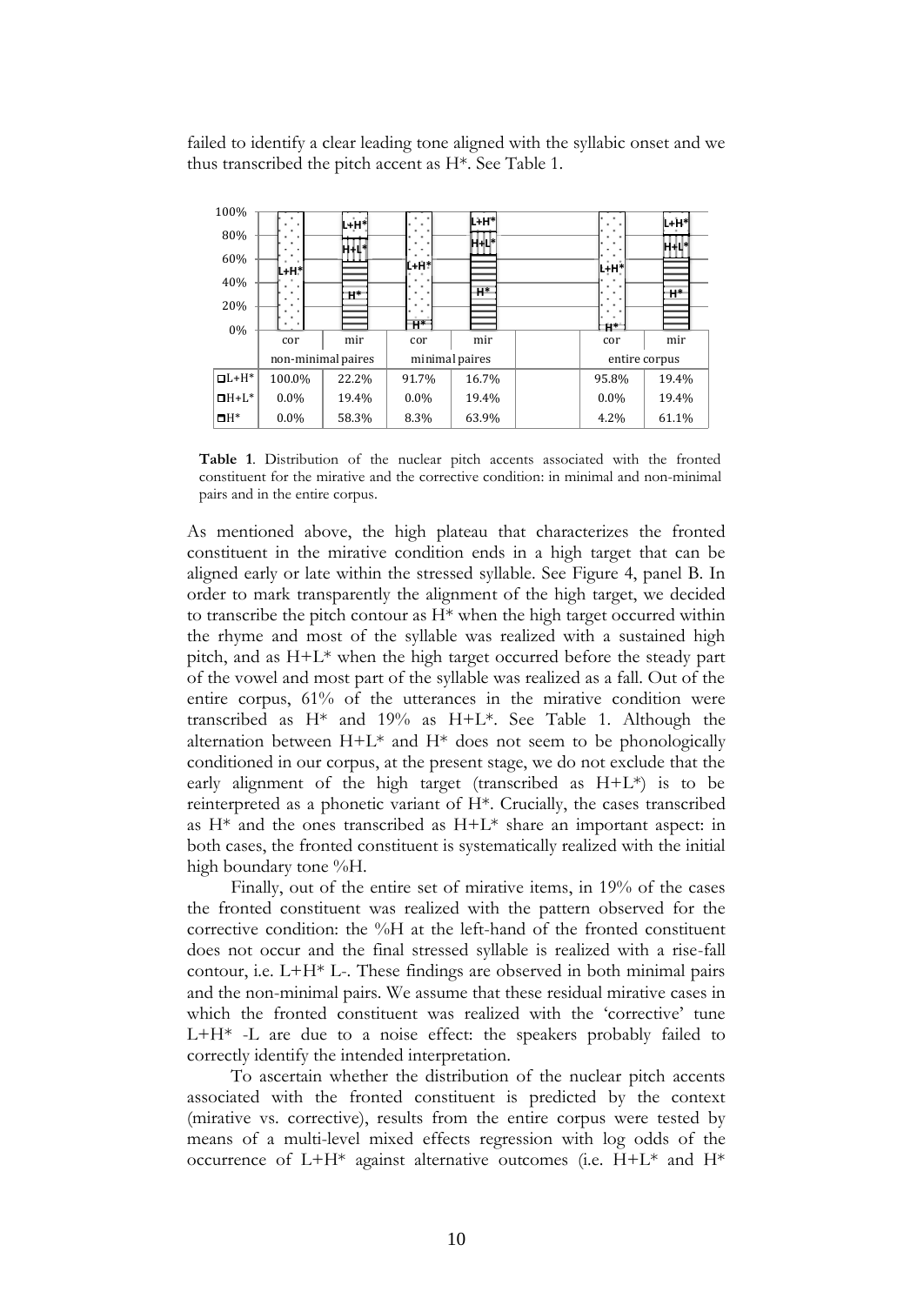altogether) as the dependent variable, context (mirative vs. corrective) and type of subcorpus (minimal pairs vs. non minimal pairs) as the fixed effects and by-subject random intercepts and slopes. The analysis revealed that the probability of observing  $L+H^*$  is significantly lower in the mirative condition: *Esitmate*: -3.8, *Std. Error*: 0.42, *p*<.001. Notably, the type of subcorpus does affect the pitch accent selection, nor does the interaction between type of context and type of subcorpus, confirming that the observed PA-distribution in the minimal pairs does not differ from the one observed in non-minimal pairs (cf. Table 1).

On the basis of our results, we propose that the tunes associated with the fronted constituent in the mirative condition are  $%$ H  $H^*$  L- and  $\%$ H H+L<sup>\*</sup> L-. By contrast, the tune associated with the corrective import is L+H\* L- (as already found in previous research; cf., a.o., Bocci 2013). Accordingly, the mirative and corrective import contrast intonationally in two distinct respects:

- i. the occurrence of a  $\%$ H boundary tone;
- ii. the selection of the nuclear pitch accent (see Figure 3).

In sum, these findings show that the corrective and the mirative import associate with different intonational properties. We therefore conclude that MF is grammatically distinct from focus fronting carrying a corrective import. In the following section we summarize some syntactic evidence, drawn from Cruschina (2012), which also supports this conclusion.

#### 2.2. *Further evidence from syntax*

Cruschina (2012), in analysing Sicilian and standard Italian, identified two syntactic properties which discriminate fronting in mirative vs. corrective contexts; we will here provide examples from Italian.

First, in the mirative case the fronted constituent cannot be separated from the finite verb by any intervening constituent, as shown in (10b). On the contrary, in corrective contexts adjacency is not required, as shown in (11B).

| $(10)$ a. Non ci posso credere! <i>Due bottiglie</i>                 | ci siamo bevuti!          |  |
|----------------------------------------------------------------------|---------------------------|--|
| Not CL.LOC can believe two bottles                                   | CL be.PRES.1PL drunk.PL   |  |
| T can't believe it! We drank <i>two bottles!</i>                     |                           |  |
| b. ??/* Non ci posso credere! <i>Due bottiglie</i> , al pub,         |                           |  |
| not CL.LOC can believe two bottles at-the pub                        |                           |  |
| ci siamo bevuti!                                                     | (Cruschina 2012, 120-122) |  |
| CL be.1PL drunk.PL                                                   |                           |  |
| (11) A: Gianni ha venduto la moto.                                   |                           |  |
| Gianni has sold the motorbike                                        |                           |  |
| B: La macchina Gianni ha venduto, non la moto.                       |                           |  |
| the car Gianni has sold not the motorbike                            |                           |  |
| 'A: John sold his motorbike. B: No, he sold <i>his car</i> , not his |                           |  |

motorbike.' (adapted from Cruschina 2012, 143, (17))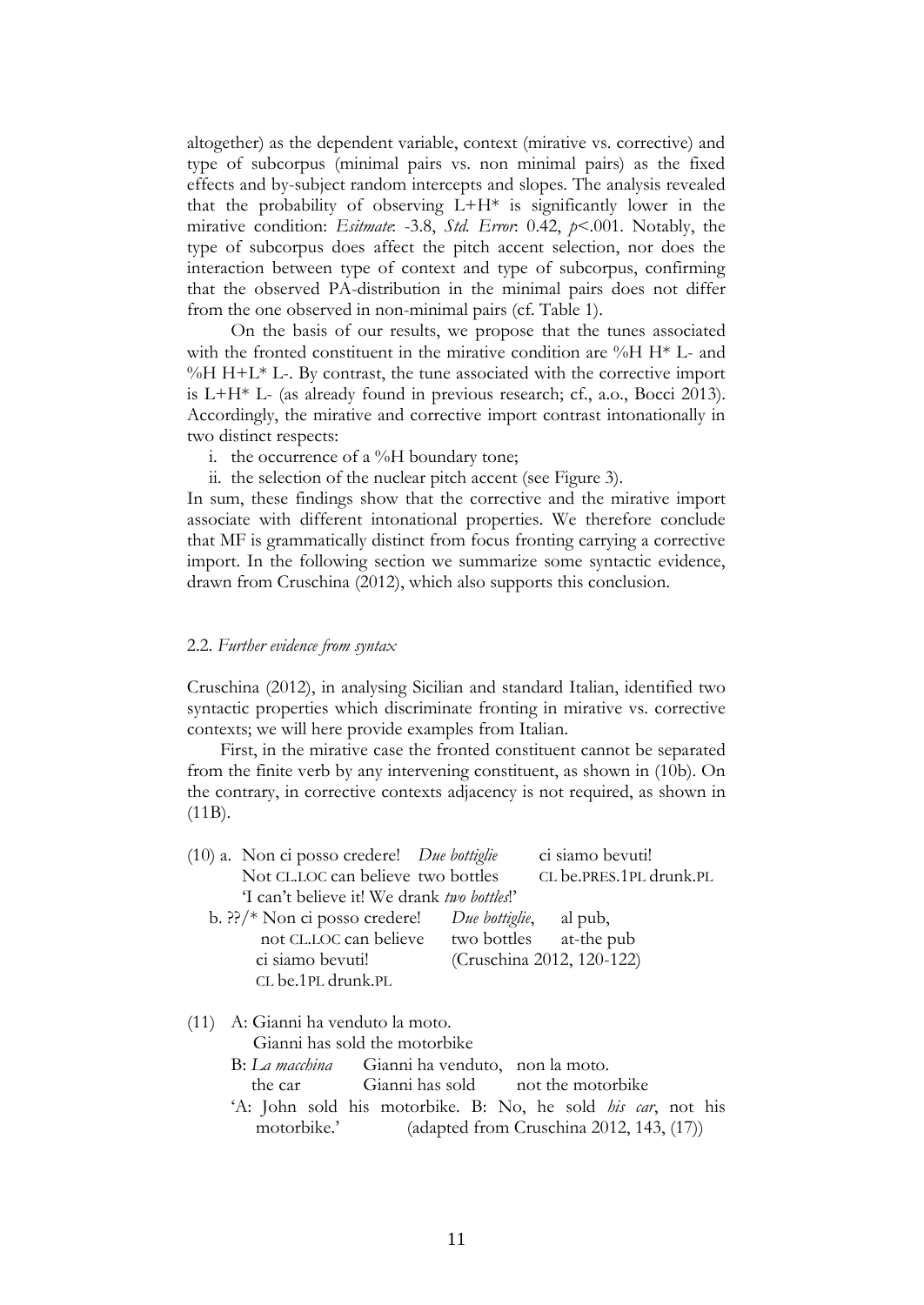Secondly, fronting with a mirative import cannot occur in embedded clauses, e.g. within the complement of a verb of saying (12). On the contrary, under the corrective interpretation such embedding, although slightly marked, is clearly possible (13).

| (12) | $\frac{?}{?}$ Non ci posso credere! Ha raccontato che |                       | due bottiglie |
|------|-------------------------------------------------------|-----------------------|---------------|
|      | not CL.LOC can.1sG believe has 3sG said that          |                       | two bottles   |
|      | ci eravamo bevuti!                                    | (Cruschina 2012, 119) |               |
|      | CL be.IPF.1PL drunk.PL                                |                       |               |

(13) A: Gianni ha detto che ha venduto la moto. John has.3SG said that has.3SG sold the motorbike B: No, ha detto che *la macchina* ha venduto. no, has.3SG said that the car has.3SG sold 'A: John said that he sold his motorbike. B: No, he said that he sold his *car.*'

We refer the reader to Cruschina (2012) for a syntactic analysis of these differences; what is relevant for our current purposes is that these syntactic contrasts identify the two types of fronting as grammatically distinct phenomena.

## 2.3. *Summary*

1

To summarize so far, we have provided both prosodic and syntactic evidence to the effect that MF constitutes a grammatical phenomenon on its own, rather than being just one of the pragmatically possible *nuances* of a general 'focus fronting' structure. <sup>4</sup> Hence, from this point on we will concentrate exclusively on MF; the next step will be to provide an explicit characterization of the mirative import.

#### **3. Unexpectedness as comparative likelihood**

The prosodic analysis has confirmed that the fronted constituent in MF bears narrow focus. The next question, then, is which role narrow focus plays in giving rise to the unexpectedness import. One interesting answer is provided by Partee's insight that unexpectedness involves a comparison between two different states of affairs:

Evidence for conceptualization of "other possible worlds" can be seen even at a prelinguistic level in any child or animal that can

<sup>4</sup> On the other hand, Frey (2010) gives a unified analysis for German "A fronting", covering both the mirative and the corrective import. We leave for future research a crosslinguistic comparison between German and Italian fronting.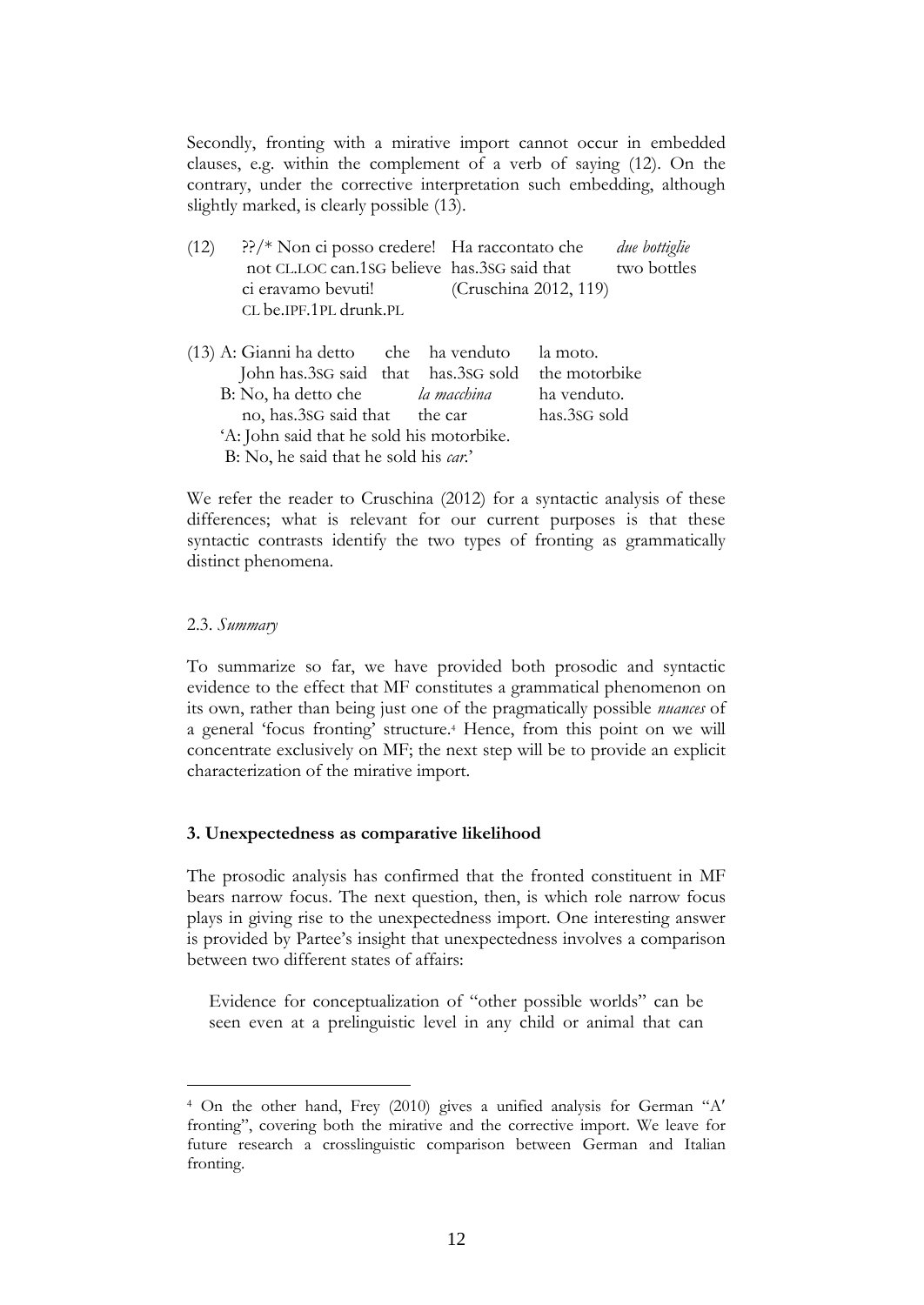show surprise, since surprise signals mismatch between a perceived state of affairs and an expected state of affairs. (Partee 1995, 326)

Notice that in MF, the fronted focus constituent occurs in the high periphery of the clause. In alternative semantics terms (Rooth 1992), the focus operator must attach at the clausal level in order to have the focus constituent in its scope, and the focus alternatives are thus exploited at the level of the proposition. The mirative import of this structure can then be taken to convey that the expressed proposition is unexpected when compared with at least one distinct focus alternative: there may be salient alternatives in the context, or else, relevant alternatives may be drawn from general background knowledge. (Note that we are not claiming that mirativity *in general* necessarily involves the comparison of focus alternatives, but that this is the crucial contribution of focus in the case under exam; see §7 for more discussion.)

In order to formally model this idea, we will adapt a proposal by Grosz (2011), which characterizes unexpectedness in terms of the comparative likelihood of alternative propositions.<sup>5</sup> Grosz's proposal is framed in Kratzer's theory of modality, which is based on two parameters: (a) the modal base  $B(w)$ , which we can define (simplifying somewhat) as a set of possible worlds accessible from the evaluation world w;

(b) the ordering source  $O(w)$ , a set of propositions<sup>7</sup> which induces an ordering on the worlds of the modal base.

The ordering is determined by the relation between possible worlds defined in (14):

(14) For any two worlds v,  $u \in B(w)$ ,

 $v \leq_{\Omega(w)} u$  (v is at least as close as u to the ideal represented by  $O(w)$ ) iff all the propositions of  $O(w)$  that are true in u are true in v as well.

[For all worlds v and  $u \Box B(w)$ :  $v \leq_{O(w)} u$  iff

 $\{p: p \square O(w) \text{ and } u \square p\} \square \{p: p \square O(w) \text{ and } v \square p\}\$ 

On the basis of (14), it is possible to define the following relations between propositions (definition (15) adapted from Kratzer 2012, 41):<sup>8</sup>

(15) p is *at least as good a possibility as* q w.r.t. a modal base B(w) and an ordering source O(w) iff there is no world u in which q is true and p

<sup>5</sup> Grosz himself credits E. Villalta for the original insight.

<sup>6</sup> More precisely, the modal base is yielded by a conversational background, i.e. a function which, for any evaluation world w, yields a set of propositions (the modal base is then determined by the intersection of such propositions).

<sup>&</sup>lt;sup>7</sup> The ordering source too is determined by a conversational background taking in input the evaluation world w.

<sup>8</sup> Here we differ from Grosz (2011, §4.1.2), who adopts a different definition from Kratzer (1991).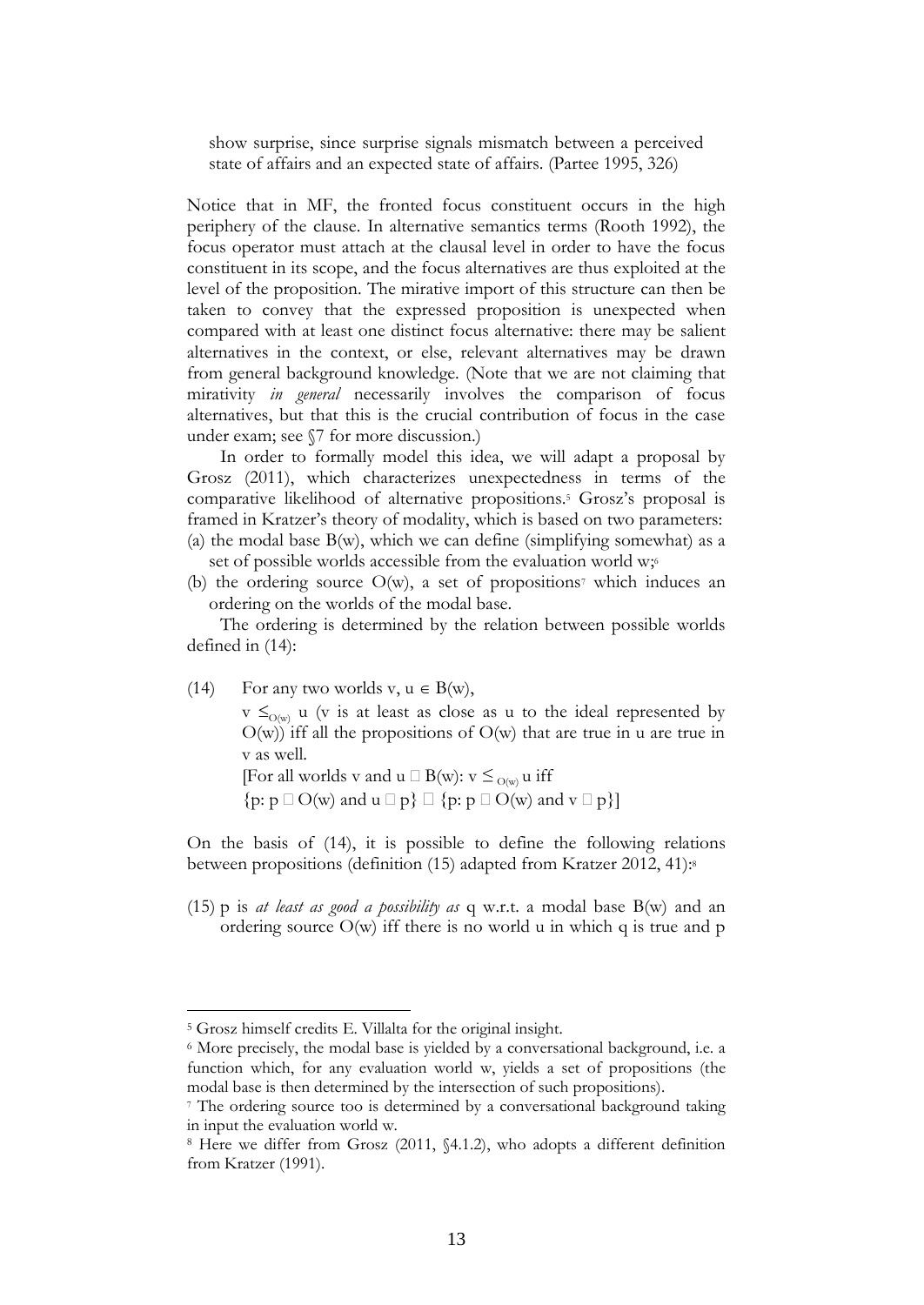is false which is closer to the ideal represented by O(w) than all the worlds v in which p is true and q is false.<sup>9</sup>

[¬∃ u (u ∈ B(w) & u ∈ q – p & ∀v ((v ∈ B(w) & v ∈ p – q) → u  $\langle O(w, v) \rangle$ ]

- (16) p is *a better possibility than* q w.r.t. a modal base B(w) and an ordering source  $O(w)$  iff
	- i. p is at least as good a possibility as q w.r.t.  $B(w)$  and  $O(w)$ ;
	- ii. q is not at least as good a possibility as p w.r.t.  $B(w)$  and  $O(w)$ .

These definitions are completely neutral with respect to the nature of the modal base and of the ordering source: these determine the different flavours of modality that emerge in concrete examples. The modal notion that we need in order to analyse the mirative import is likelihood, and this is defined by a stereotypical ordering source:

(17) A stereotypical ordering source ('in view of the normal course of events') is a conversational background assigning to every world the set of propositions which represent the normal course of events in that world. (Kratzer 1991, 645)

The stereotypical ordering source ranks the worlds in the modal base  $B(w)$ according to how close they come to what constitutes the normal course of events in the world of evaluation w. Accordingly, if a proposition p is a better possibility than another proposition q w.r.t. a base B(w) and a stereotypical ordering source SO(w), we will say that p is *more likely* than q (w.r.t.  $B(w)$  and  $SO(w)$ ).

With this background, we can now characterize the mirative import that is associated with MF in the following way:

(18) The proposition expressed by the clause is less likely than at least one distinct alternative proposition w.r.t. a contextually relevant modal base and stereotypical ordering source. <sup>10</sup>

<sup>9</sup> "When comparing two propositions p and q, we disregard the worlds p and q have in common and compare p–q and q–p by checking whether there is any world in q–p that is higher ranked than every world in p–q. If not, p is at least as good a possibility as q." (Kratzer 2012, ch.3, §3).

<sup>10</sup> An unexpectedness import is also commonly associated with exclamative clauses. Portner & Zanuttini (2003) argue that *wh*-exclamatives (e.g. *What a cool day it was yesterday in New Delhi!*) perform domain widening, adding some potential values for the variable bound by the *wh*-phrase which are not included in the contextually given domain; this widening beyond the 'usual' values may give rise, by implicature, to a feeling of surprise. This approach does not invoke the ranking of alternatives. Rett (2011) analyses exclamatives in terms of an illocutionary operator E-Force, which expresses that the propositional content was not expected by the speaker. As for *wh*-exclamatives, Rett shows that they always have a degree interpretation, and argues that they denote a property of degrees; e.g. (i) has the denotation in (ii) (Rett 2011, (40)):

<sup>(</sup>i) How tall John is!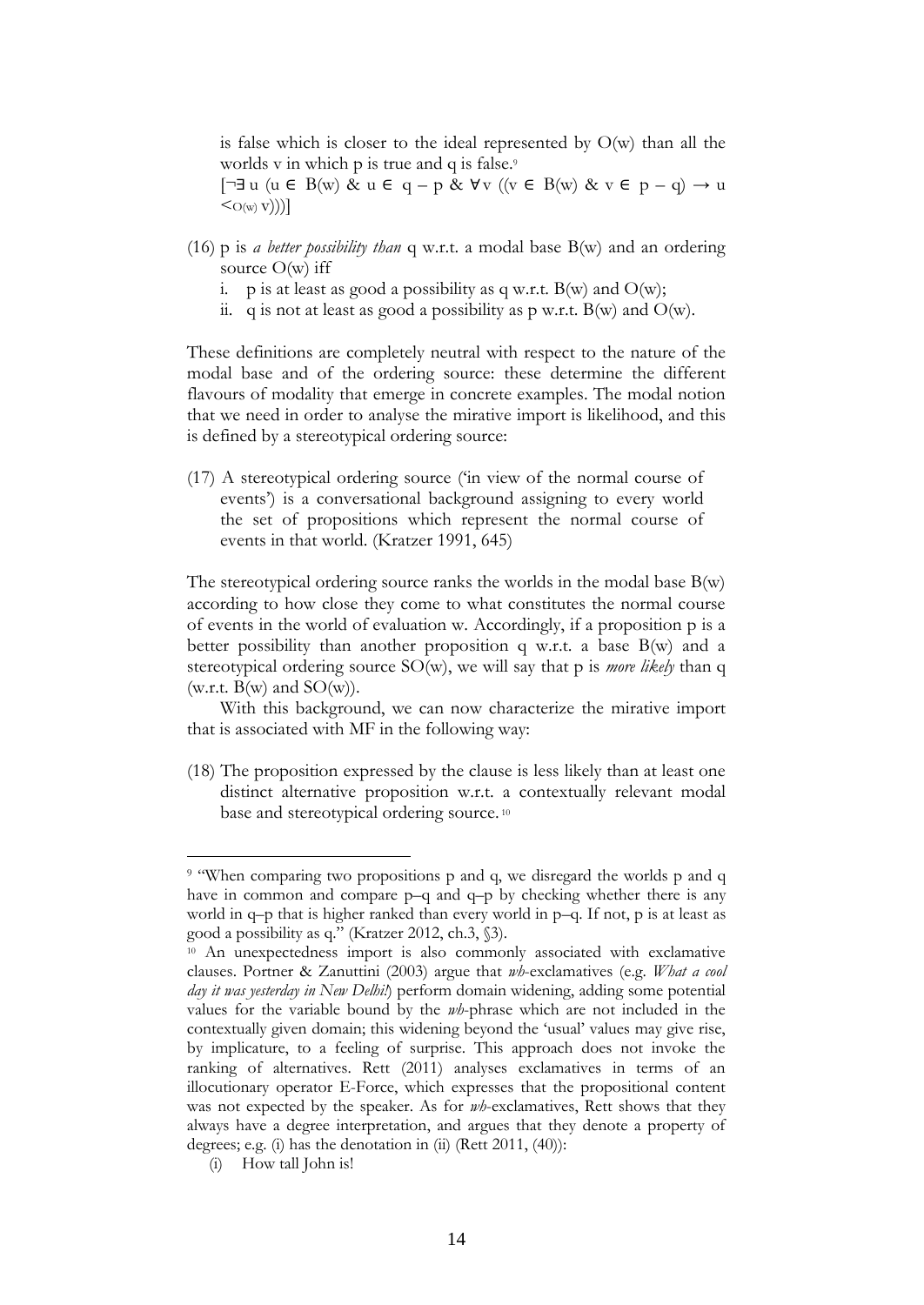We will return to the nature of the modal base and of the ordering source in §5. To exemplify, let us consider the following instance of MF:

(19) Gianni è innamorato pazzo di Maria. Pensa un po'... Gianni is in-love mad with Maria. think a little *Un anello di diamanti* le ha regalato! a ring of diamonds to-her.CL has given 'John is madly in love with Mary. Guess what! He gave her *a diamond ring*!'

Taking the focus operator to be attached on top of the clause (20a), the ordinary semantic value of the clause is the proposition that John gave Mary a diamond ring (20b), and the focus semantic value is a set of propositions of the form Q([x. **give** (**john**, x, **mary**)]) (20c).<sup>11</sup> The mirative import conveys that there is at least one member of this set of alternative propositions which is more likely than the proposition that John gave Mary a diamond ring (20e). (Index i stands for a world-time pair; for the sake of simplicity, we omit tense and the Davidsonian event position).

- (20) a. [[A diamond ring]<sub>F</sub> [(he<sub>1</sub>) gave her<sub>2</sub> t] ~ C]
	- b.  $[(19)]^{\log} = \lambda i$ . [a diamond ring]<sup>0,g</sup>(i) ([ $\lambda$ x. **give**<sub>i</sub> (**john**, x, **mary**)]) (under an assignment g such that  $g(1) = \textbf{john}, g(2) = \textbf{mary}$ )
	- c.  $[(19)]^{\text{fg}} = {\lambda i}$ . Q(i) ([ $\lambda x$ . **give**<sub>i</sub> (**john**, x, **mary**)])  $\big| Q \in D_{\langle s, \langle e, t, t \rangle \rangle} \}$
	- d.  $C \subset [(14)]^{\text{fg}}$

e.  $\exists p \in C: p \neq \mathcal{F}[19] \mathcal{F}^g$  & p is a better possibility than  $\mathcal{F}[19] \mathcal{F}^g$  w.r.t. a relevant modal base and stereotypical ordering source.

The existential force of (18) requires *C* to provide at least a minimal likelihood scale consisting of the expressed proposition and one distinct focus alternative.<sup>12</sup> This is certainly the weakest possible definition of the mirative import, and it is in fact much weaker than Grosz's original

 $(ii)$   $\lambda$ d. tall  $(i, d)$ 

The relevant proposition is obtained by existential closure of the degree variable at the discourse level: the exclamation then expresses that there is a degree d' such that the speaker had not expected the proposition  $[\lambda d \cdot \lambda d]$  (d'). Here too, no ranking of alternatives is used to characterize the mirative import.

We believe that MF has to be analysed differently from exclamatives, because of at least two basic differences: first, contrary to *wh*-exclamatives, the propositional content of a clause hosting MF is asserted and not presupposed (see below the discussion around (24)); second, MF does not necessarily give rise to a degree interpretation based on some gradable property expressed by the focus phrase (cf. e.g. (2), (3) above).

<sup>11</sup> For simplicity, we take the denotation of the focus constituent *a diamond ring* to be of quantifier type.

<sup>12</sup> On existential vs. universal quantification over alternatives, see Grosz (2011, 181).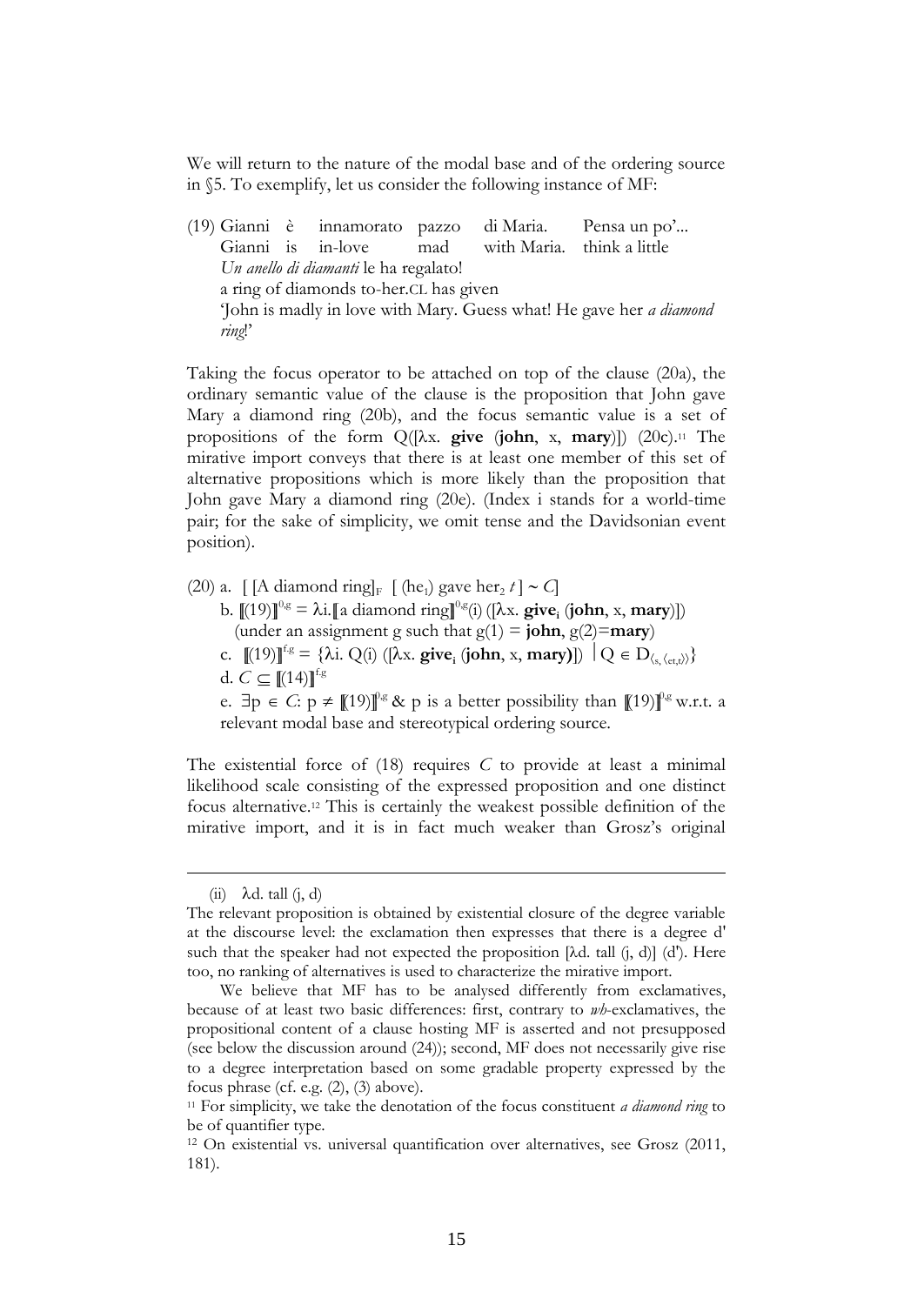proposal. <sup>13</sup> The reason why we opt for this weaker formulation is that in the case of MF, there need not be any immediately salient set of alternatives: a hearer may perfectly interpret (19) even though this is uttered out of the blue  $-$  e.g. as a comment on how madly in love with Mary John is – and there has been no previous mention of expensive or inexpensive gifts.<sup>14</sup> The participants need only agree on the fact that there is at least one more likely alternative proposition, but they need not agree on any specific alternative (i.e., they may have different gifts in mind). 15

Notice also that the fronting structure may come with a flavour other than surprise, e.g. disgust or discontent (cf. also Abeillé et al. 2008 on French):

(21) Accidenti! *Marina* hanno invitato! damn Marina have.3PL invited 'Damn! (Of all people,) they invited *Marina*!'

This reading is usually accompanied by a 'deprecation' marker, as exemplified above. We have not studied in detail the prosodic properties of focus fronting under this interpretation; one of the examples in our prosodic experiment clearly elicited a dislike evaluation, and the fronted focus displayed the same *plateau* profile which was observed in the other cases.<sup>16</sup> Pending further investigation, we will tentatively assume – following again Grosz  $(2011)$  – that these cases are just like our MF, except for the fact that the interpretation involves a bouletic ordering source, rather than a stereotypical one (on ordering sources, see  $\S$ 5.3).

<u>.</u>

<sup>13</sup> Grosz (2011, § 4.1.2) gives a different definition for the surprise reading in his analysis of unembedded *dass*-clauses in German, e.g. (i):

<sup>(</sup>i) Mein Gott, dass der nicht verschlafen hat! (Grosz 2011, 56, (73))

my God that he not overslept has

<sup>&#</sup>x27;(I'm shocked) that he didn't oversleep.'

He assumes a set of contextually relevant alternative propositions which are ordered on a (speaker-related) scale S of inverse likelihood; one proposition in the scale represents the contextually given threshold of likelihood. An operator EX takes as arguments a scale S and a proposition p, and (informally) expresses an emotion that captures the fact that  $p$  is higher on the scale S than all contextually relevant alternatives *q* that are below the contextual threshold. The reasons for assuming a contextual threshold are not immediately relevant to our current purposes; therefore, we adopt a simpler (merely existential) definition of the mirative import. Clause (i) also has an optative reading, which is obtained by replacing the inverse likelihood scale with a bouletic scale (see below the discussion around (21)).

<sup>14</sup> See also Cruschina (2012, 148-149).

<sup>&</sup>lt;sup>15</sup> In some contexts, the relevant alternatives are very constrained or even fully explicit (see e.g. the exam examples (33), (39) and (40)), but this is not a necessary condition for the mirative import to be interpretable. This is another difference with respect to corrective focus, where there must be one salient alternative that gets corrected (cf. van Leusen's 2004 'Antecedent Condition').

<sup>&</sup>lt;sup>16</sup> See the Appendix for the list of the experimental items.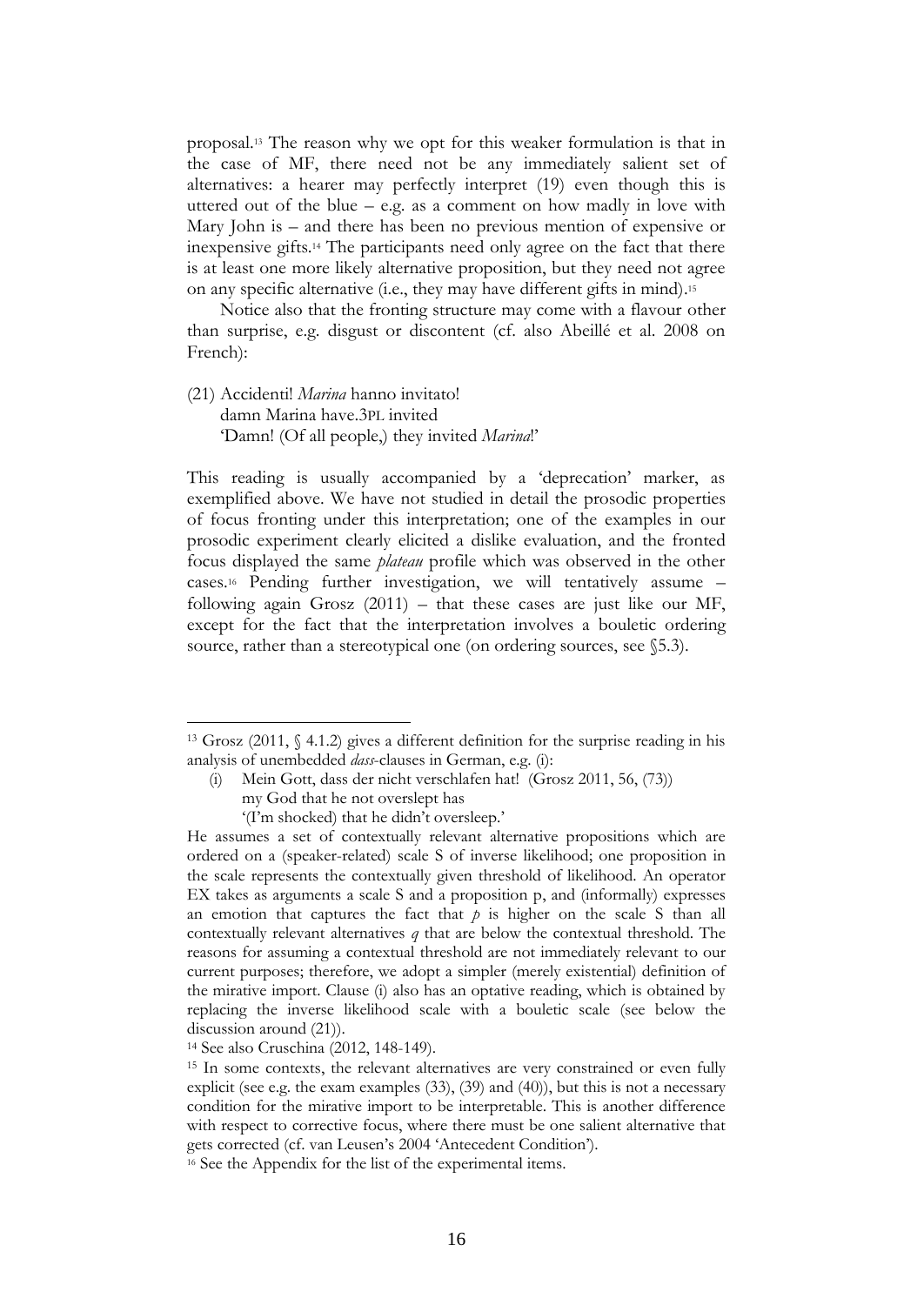#### **4. The status of the mirative import**

The next question to be addressed concerns the interpretive status of the mirative import. Adopting the criteria proposed in Potts (2007b, §3; 2008, §2.1)), we argue that it qualifies as a conventional implicature (CI) and that it belongs in a 'tier' of meaning separate from the truth-conditional (atissue) meaning.

A first indication of the CI status is non-deniability: by uttering a sentence with MF the speaker commits herself to the mirative import, and importantly, she cannot cancel it without making the sentence infelicitous:

#### (22) *[Context: Mary is telling news about her friend's new boyfriend]*

*Un anello di diamanti* le ha regalato! # Ma non c'è a diamond ring to-her.CL has given! but not there's niente di strano  $/$  # ma la cosa non mi sorprende.<sup>17</sup> nothing of strange but the thing not me.CL surprises 'He gave her a diamond ring! # But there's nothing strange about it  $/$  # But that doesn't surprising me!

Note also that, contrary to at-issue entailments, the mirative import is not affected by being in the scope of the polar question operator, as shown by example (7), repeated here as (23):

|  | (23) Ma domani                           | <i>al mare</i> andate? |  |
|--|------------------------------------------|------------------------|--|
|  | but tomorrow to-the seaside go.2.PL      |                        |  |
|  | 'Are you going to the seaside tomorrow?' |                        |  |

Sentence (23) does not entail the proposition that the salient group including the addressee(s)  $(x+a<sub>C</sub>)$  is going to the seaside tomorrow (atissue content), but it does convey that there are more likely alternatives of the form 'x+a<sub>c</sub> are going to place y tomorrow' (see §4.1 for details).

Furthermore, two types of evidence support Potts's multidimensional analysis, showing that the interpretation of MF yields a pair of an at-issue proposition and a CI proposition. Note first that the propositional content of a sentence containing MF is asserted by the speaker: this is shown by the fact that it can be directly denied by the interlocutor, as in (24B), a reply to a variation of (19). 18

| (24) A: Pensa un po': <i>un anello di diamanti</i> le |                                |                     | ha regalato! |
|-------------------------------------------------------|--------------------------------|---------------------|--------------|
|                                                       | think a little: a diamond ring | to-her.CL has given |              |

 $17$  The continuation in (22) is felicitous if the speaker makes it clear that she is expressing a dislike evaluation rather than an evaluation of unexpectedness; similarly, the example (21) above would also be compatible with the same kind of continuation. In the spontaneous examples that we have observed, the context usually disambiguates the intended reading (e.g. by concomitant expressions of surprise or deprecation). As already mentioned, we cannot tell at this point whether these two nuances are also distinguished by a different prosodic profile.  $18$  We borrow the denial test from Rett (2012, (5)).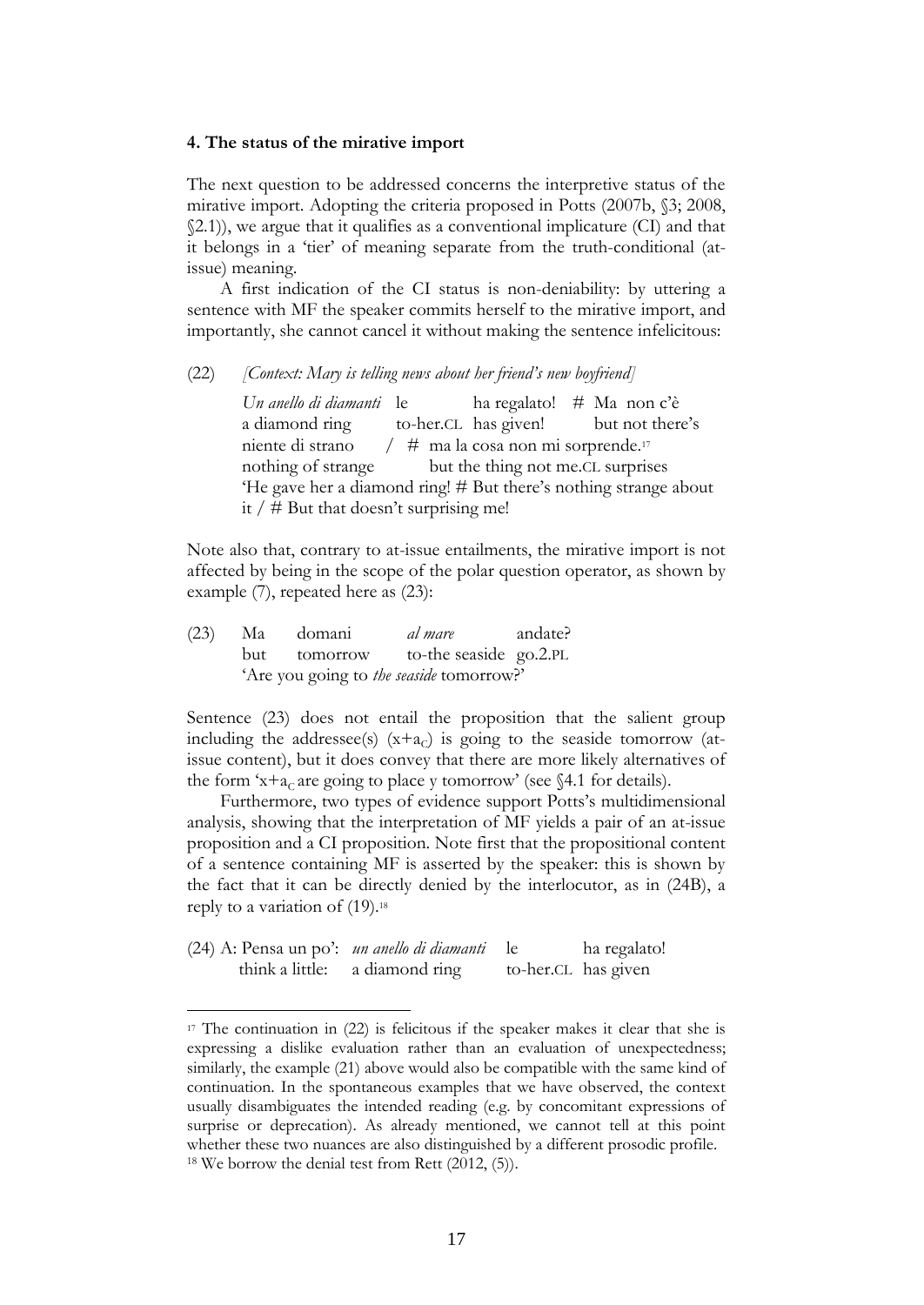'Guess what! He gave her *a diamond ring*!'

B: Niente affatto! (Chi ti ha detto questa assurdità?) nothing at-all! who you.CL has told this absurdity 'You're wrong! (Who told you this absurd thing?)'

Although speaker B rejects the truth-conditional content of A's assertion, he is not thereby committed against the mirative import: this shows that the at-issue meaning and the CI-meaning belong to two separate dimensions, that is, they are treated independently in the interpretation process.<sup>19</sup>

The reverse dissociation can also be observed: in (25), speaker B accepts the propositional content of A's assertion, while rejecting its mirative import:

| $(25)$ A: Pensa tu:                                        | un anello di diamanti le la regalato!        |  |  |
|------------------------------------------------------------|----------------------------------------------|--|--|
|                                                            | think you A diamond ring to-her.CL has given |  |  |
| 'Just think about it! He gave her <i>a diamond ring</i> !' |                                              |  |  |
|                                                            | B: Non c'è niente di strano.                 |  |  |
|                                                            | Not there's nothing of strange               |  |  |
|                                                            | There's nothing strange about that.'         |  |  |

One additional argument for multidimensionality can be based on ellipsis. To illustrate, consider the following example, featuring an expressive epithet (Potts 2008, (14)):

(26) A: I saw *your fucking dog* in the park.

1

B: No, you didn't. You couldn't have. *The poor thing* passed away last week.

Speaker B's utterance contains two instances of VP-ellipsis, and the content of the elliptical VPs must be parallel to that of the antecedent VP in speaker A's utterance. Crucially, what is parallel is just the ordinary denotation of that VP (the property of seeing speaker B's dog in the park), but not the expressive content introduced by the modifier *fucking* contained in the antecedent VP. This shows that the CI content of the expressive modifier is separate from the descriptive content of the containing VP.

A similar separation can be observed in the case of MF. In (27), the elliptical predicate in B's reply is parallel to the descriptive content of the predicate in A's assertion, yet B explicitly rejects A's mirative implicature:

| $(27)$ A: Pensa te! | Un ritratto stile Warhol               | si è fatto fare!  |
|---------------------|----------------------------------------|-------------------|
|                     | think. IMP you a portrait style Warhol | REFL is made make |
|                     | B: Io pure. Che c'è di strano?         |                   |

<sup>19</sup> In being semantically independent from each other, Potts's dimensions of meaning differ from a two-dimensional system à la Kaplan (1977), where the meaning in one dimension (character) is a function that returns in output the meaning in the other dimension (content).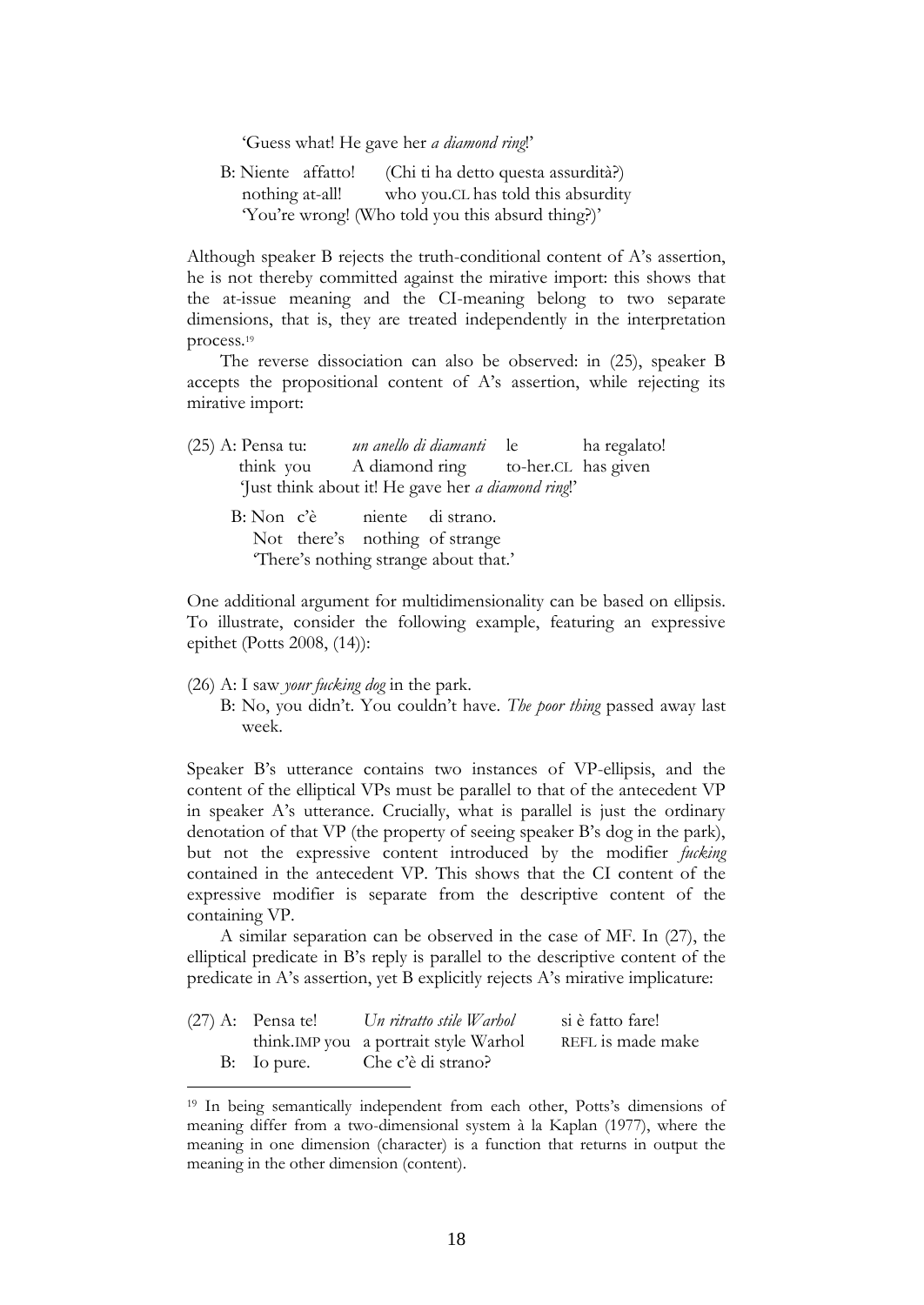me too what there is of strange 'A: Guess what! He got himself *a Warhol-style portrait*! B: Me too. What's strange about that?'

These properties, taken together, characterize the mirative import as a *conventional implicature* in the sense of Potts. 20

#### 4.1. *Compositional analysis of MF*

We have not yet made clear how the mirative implicature is actually introduced. In principle, it could be directly introduced by an illocutionary operator (cf. Grosz 2011, Rett 2011, Rett & Murray 2013 for similar proposals; see also §7 for discussion). Recall, however, that MF can occur both in assertions and in yes-no questions: we would then have to assume that the mirative import can be optionally introduced by two different illocutionary operators.

A closer look at yes-no questions gives us evidence against such a direct association. Consider (28):

(28) *Marina* hanno invitato? Marina have.3PL invited? 'Did they invite *Marina*?'

1

In a Hamblin-type approach, yes-no questions denote the set consisting of the proposition  $p$  denoted by the sentence radical and its complement:  $\{p,$  $-p$ . But note that the mirative import carried by  $(28)$  is interpreted with respect to the focus alternatives of the proposition *p*, and not of its complement: namely, (28) conveys that there are more likely alternatives of the form 'they invited x'. Assuming that the polar set is generated by the illocutionary operator, which takes in input the proposition denoted by the sentence radical, we are led to hypothesize that the mirative implicature is introduced at a compositional level below the operator, where the complement proposition  $\neg p$  is not yet available.

On the other hand, the implicature must be introduced at a level not lower than the attachment site of the focus operator, because its interpretation relies on a comparison between the expressed proposition and at least one focus alternative. The focus operator introduces a free variable C, whose value is constrained to be a subset of the focus semantic value of the proposition; this subset C constitutes the quantificational domain of the existential quantifier of the implicature.

<sup>&</sup>lt;sup>20</sup> A conceptually distinct possibility would be to analyse the mirative import as a conversational implicature. On this view, all that is grammatically encoded is that the focus alternatives are defined at the propositional level (since the Focus operator is adjoined on top of the clause); then, in each particular context, the hearer identifies either the mirative import or the corrective import as the most plausible way to embed the sentence in the overall discourse structure (cf. Asher 2004). However, the empirical evidence provided in §2, as well as the lack of cancellability, undermine this view.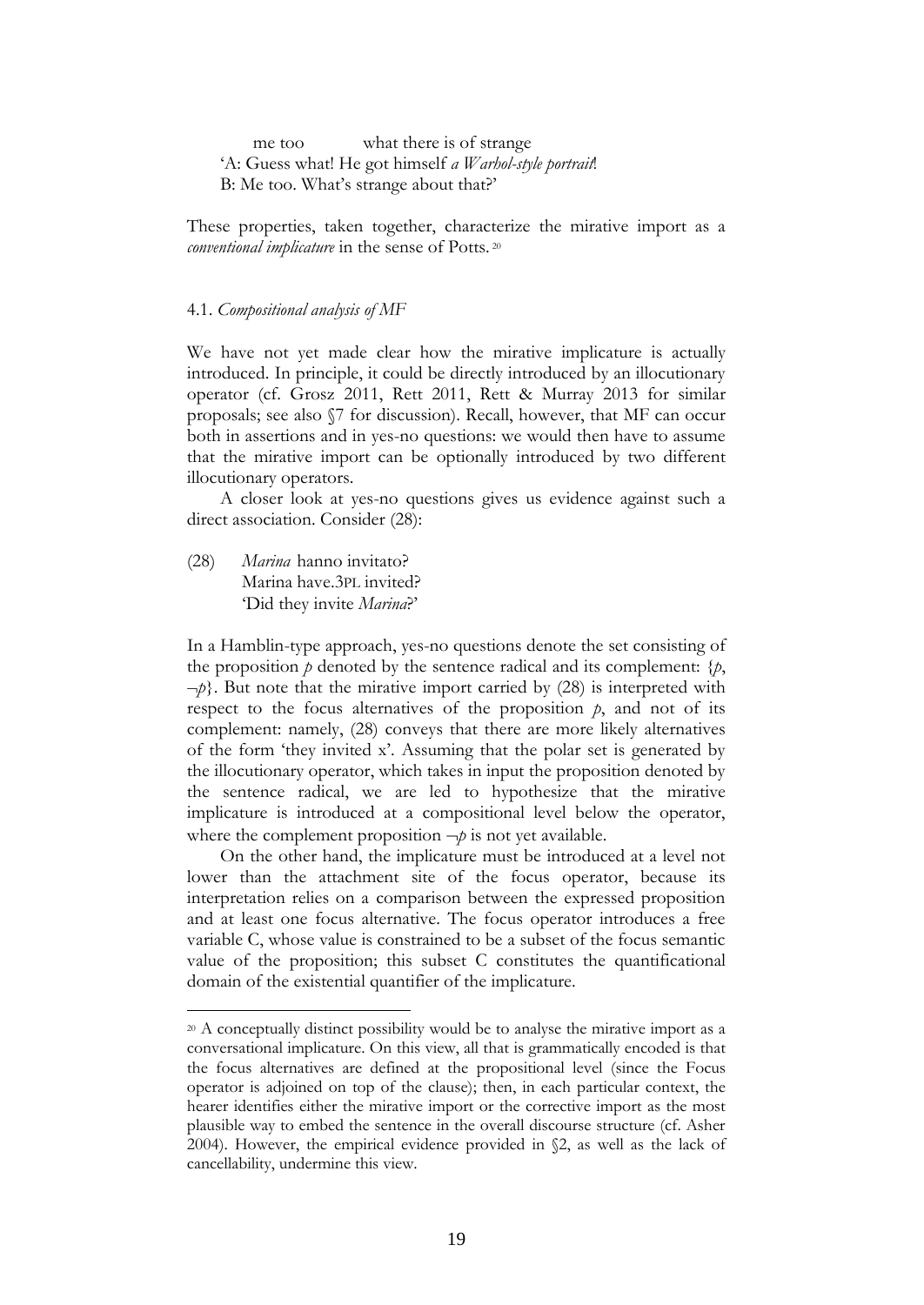We therefore define an operator  $F\text{-IMP}_C$  (for: focus-based implicature), which takes in input the proposition denoted by the immediately lower compositional layer and exploits the C variable introduced by the focus operator, returning (a) the original proposition (of type st<sup>a</sup>: at-issue content) and (b) a CI-proposition (of type st<sup>e</sup>). The two components of meaning are here separated by the symbol  $\bullet$ , following Potts's notation (and adopting his rule of CI-application):<sup>21</sup>

(29)  $\mathbb{F}\text{-}\mathrm{IMP}_{\text{C}} \mathbb{I} = \lambda p_{\text{s,s}}$ ,  $p \bullet (\exists p'_{\text{s,s}} \in C)$  (p' is a better possibility than p w.r.t. a relevant modal base and stereotypical ordering source).

Given the hypothesized compositional layers in (30), the interpretation of the sentence radical of question (28) will be as in (31). (Again, index i stands for a world-time pair; we ignore for simplicity the temporal information and the Davidsonian event position and, assuming the proper name to be a rigid designator, we directly use its extension):

- (30) ([ $\psi$  illocutionary operator)  $[\chi \text{ F-IMP}_{C}$  [ $\phi$  [XP<sub>F</sub> ... *t*] ~ *C*]]]
- (31) a.  $[[\phi \left[ \frac{Marina}{\ln \rho} \right]_{F} \left[ \frac{Tr}{\rho} \right]_{F}$  hanno invitato  $t$ ] $\sim$ C]  $]$ <sup>0,g=</sup> i.(**invite<sup>i</sup>** (**ab**, **m**)) (where, for the contextually determined assignment g,  $g(1) = a \oplus b$ .
	- b.  $[\![\phi \left[ \text{Marinal}_F \left[ \text{TP } \text{pro}_1 \text{ hanno invitato } t \right\] ]\! \sim \text{C} \right] ]\!]^{\text{f.g}} = {\lambda i}.(\text{invite}_i(a \oplus b))$  $x) \mid x \in D$
	- c.  $\llbracket \mathcal{C} \rrbracket^g \subseteq \{ \lambda \text{i}.(\text{invite}_i(a \oplus b, x) \mid x \in D_e \}$
	- d.  $[\chi]]^g = [F IMP_C]^g([\phi]]^g = \lambda i.(\text{invite}_i(a \oplus b, m)) \bullet (\exists p' \in [\mathbb{C}]\mathbb{S}) (p'$ is a better possibility than i.(**invite<sup>i</sup>** (**ab**, **m**) w.r.t. a relevant modal base and stereotypical ordering source.

It is important to stress that the mirative implicature can be properly interpreted only on the basis of a non-singleton focus semantic value: this is why we have dubbed it focus-based implicature. We return below to the illocutionary layer and to the linguistic implementation of the implicature trigger.

#### **5. The role of the context**

1

In the preceding section we argued that the meaning of MF is multidimensional in Potts's sense, namely, it consists of a pair of propositions. In the rest of the paper, we will argue for an even stronger

<sup>&</sup>lt;sup>21</sup> This differs from Grosz's EX operator, which maps a truth-conditional meaning into a one-dimensional expressive meaning (Grosz 2011, § 4.1.6). Here the output is two-dimensional because, as shown above, the at-issue content of a clause hosting MF is asserted or questioned.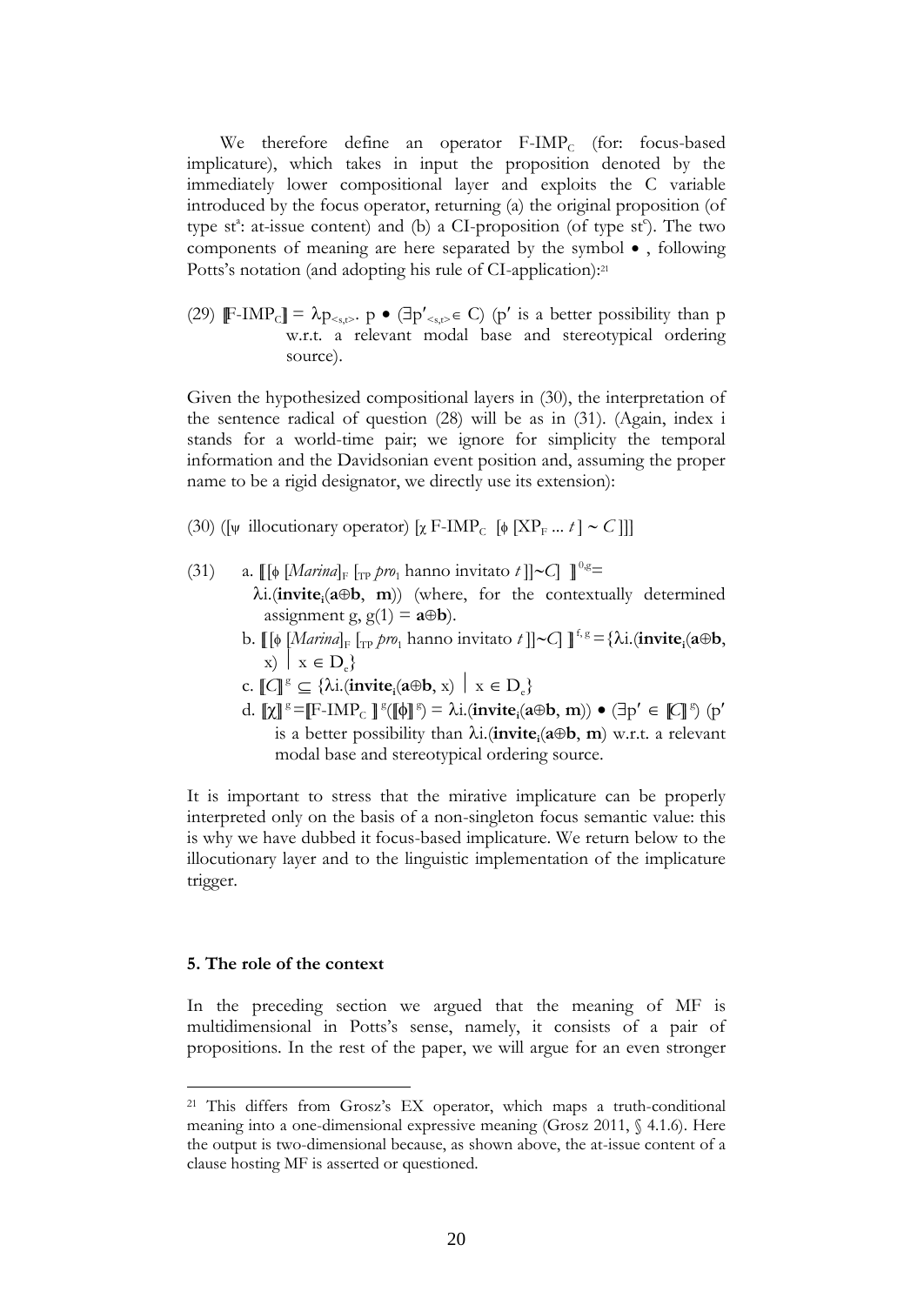view: the mirative implicature belongs in an *evaluative dimension* of meaning which is supported by dedicated components of the discourse context, and not by the common ground, which records informative (truthconditional) content. By 'evaluation' we mean, specifically, a proposition whose interpretation requires an ordering source.

The steps of our argument will be the following:

- (i) We will argue that the modal base used to interpret the mirative implicature does not correspond to a set of worlds accessible from an evaluation world, but rather, it must be identified directly with the *context set* in the sense of Stalnaker (1978): the set of worlds that are compatible with the common ground propositions that all the discourse participants accept as true (§§5.1-5.2).
- (ii) The worlds of the context set, serving as the modal base, are then ordered by a stereotypical ordering source.
- (iii) It follows that the stereotypical ordering source cannot itself be contained in the common ground, which defines the modal base, but it must be recorded in a separate discourse component (§5.3).

This will lead us to assume a structured view of the discourse context; in particular, we will adopt and extend the proposal by Farkas & Bruce (2010). After incorporating in our analysis the illocutionary layer, we will return to the relationship between the proposed evaluative dimension and the truth-conditional one, and we will compare our notion of evaluation with other 'evaluative' phenomena (in a broader sense than ours) like expressive epithets, predicates of personal states, and modals.

#### 5.1. *Which modal base?*

In (18) we characterized the mirative import of MF in terms of a modal relation of comparative likelihood. The next question to be addressed is which modal base is used to interpret it. *Prima facie*, it seems natural to assume that the modal base is constituted by the set of worlds that are doxastically accessible to the speaker at the time and world of utterance. This would correspond to the idea that the mirative import is the expression of the *speaker*'s surprise, as is generally assumed since DeLancey's first characterization (see also §7).

However, this natural assumption leads to a striking paradox in cases of assertion like (19) above, repeated here as (32):

- (32) *Un anello di diamanti* le ha regalato!
	- a ring of diamonds to-her.CL has given 'He gave her a diamond ring!'

By (18), the mirative import conveys that the expressed proposition is less likely than some alternative propositions. Note that in order for this to hold, the expressed proposition cannot be true in all the worlds of the modal base: if this were the case, no other proposition could be a better possibility. (Let  $p_0$  be the expressed proposition and  $p_f$  an arbitrary focus alternative. For  $p_f$  to be a better possibility than  $p_0$ , it must be the case that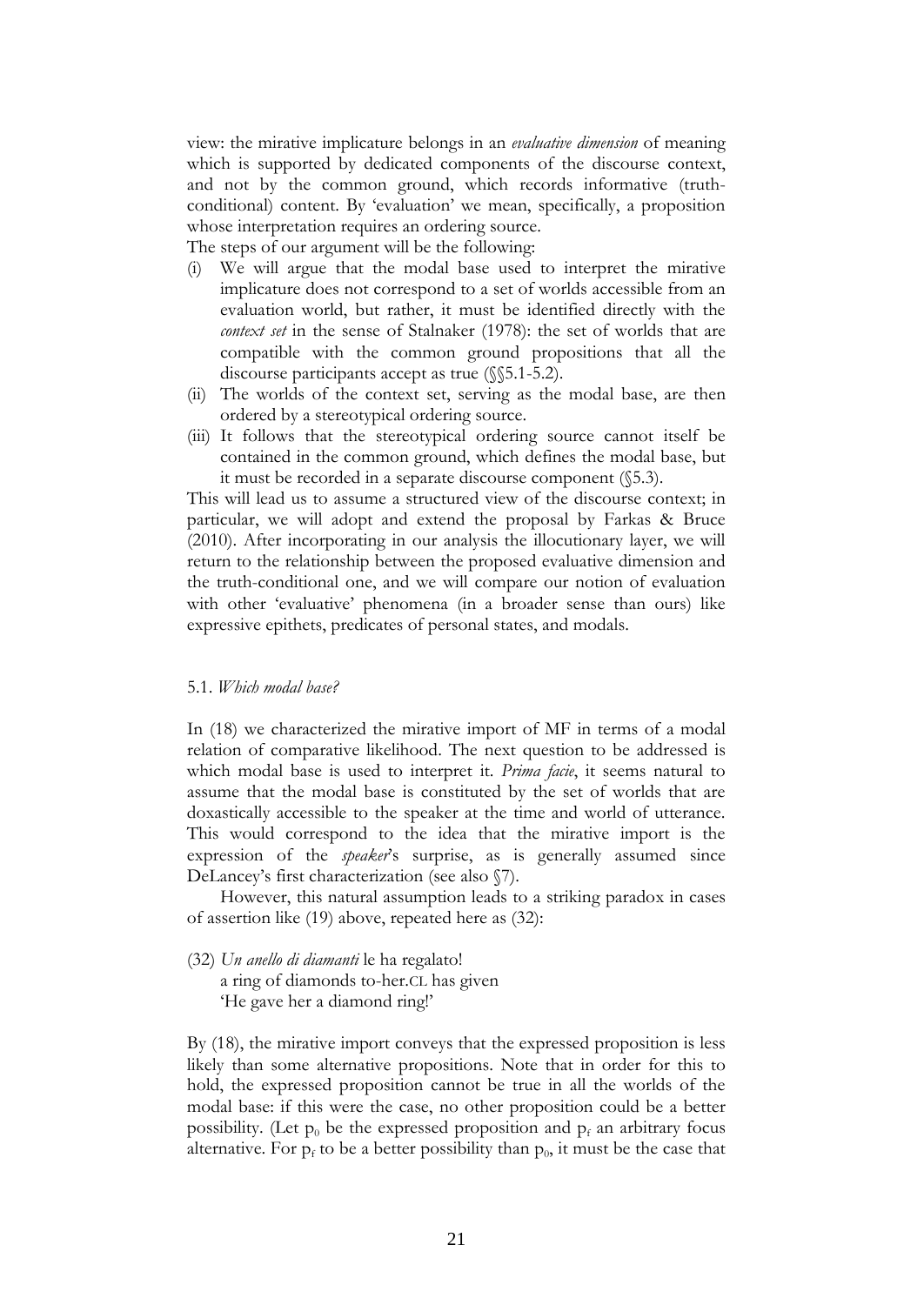$\neg(p_0$  is as good a possibility as  $p_i$ ) (by (16ii) above), i.e.,¬ (¬∃u (u ∈ B(w) &  $u \in p_f - p_0 \& \forall v \ ((v \in B(w) \& v \in p_0 - p_f) \rightarrow u \leq_{O(w)} v)))$ ; but if every world in B(w) is a p<sub>0</sub>-world, there can be no world u such that  $u \in p_f - p_0$ ; hence,  $p_f$  cannot be a better possibility than  $p_0$ .) The paradoxical conclusion is that, for the mirative import to be interpretable, the speaker *could not believe* the proposition that she is asserting.

As a solution to this paradox, we might assume a weak version of the Gricean quality maxim, such that the speaker's asserting *p* does not require that she believes  $p$ , but only that she does not believe  $p$  to be false.<sup>22</sup> But this solution turns out to be insufficient if we take a conversation-oriented perspective.

In the dynamic approach initiated by Stalnaker (1978), the crucial notion is not individual belief, but rather, *public acceptance*: the conversational community shares a common ground of propositions that are mutually taken to be accepted by every participant. <sup>23</sup> As stressed by Gunlogson (2003) and Farkas & Bruce (2010), an act of assertion has a double effect. On the one hand, a speaker who makes an assertion immediately commits herself to the truth of the asserted proposition: this becomes part of her public discourse commitments. On the other hand, the speaker proposes that the asserted proposition is entered in the common ground: if the other participants accept her assertion, the proposition becomes a joint commitment of the conversational community from that point on.

If we then shift from individual beliefs to public commitments, the relevant modal base would be the set of worlds that are compatible with the speaker's discourse commitments at the moment of utterance. <sup>24</sup> Recall now from (24) above that a declarative sentence hosting MF is asserted. By asserting it, the speaker becomes publicly committed to the expressed proposition: it follows that the asserted proposition is true in all the worlds of this modal base and, once again, no alternative proposition can be a better possibility.

One possible way out could be to assume a 'two-stage' interpretation. Suppose that the mirative import associated with an asserted proposition *p*  is interpreted with respect to the modal base characterized by the speaker's discourse commitments *minus the asserted proposition itself*, i.e., the speaker's commitments at the stage immediately preceding the assertion. At that time,  $p$  is not (yet) true in every world of the modal base (nor is any other focus alternative: for an assertion of  $p$  to be felicitous,  $p$  must answer a still unsolved question, cf. Roberts 1998): hence, with respect to this modal base, some focus alternative may well be a better possibility than *p*.

But even this solution turns out to be insufficient. To see this, consider the following scenario: Mary's parents are talking about an exam

<sup>22</sup> Cf. e.g. Chierchia (2006, §3.1).

<sup>23</sup> I.e., every participant behaves as if she accepted the truth of such propositions, and expects the others to do the same. On acceptance, see Stalnaker (1984, 79 ff.).

<sup>&</sup>lt;sup>24</sup> This is the set  $CS_{s,i}$  in Farkas & Bruce (2010); see §5.2 for details.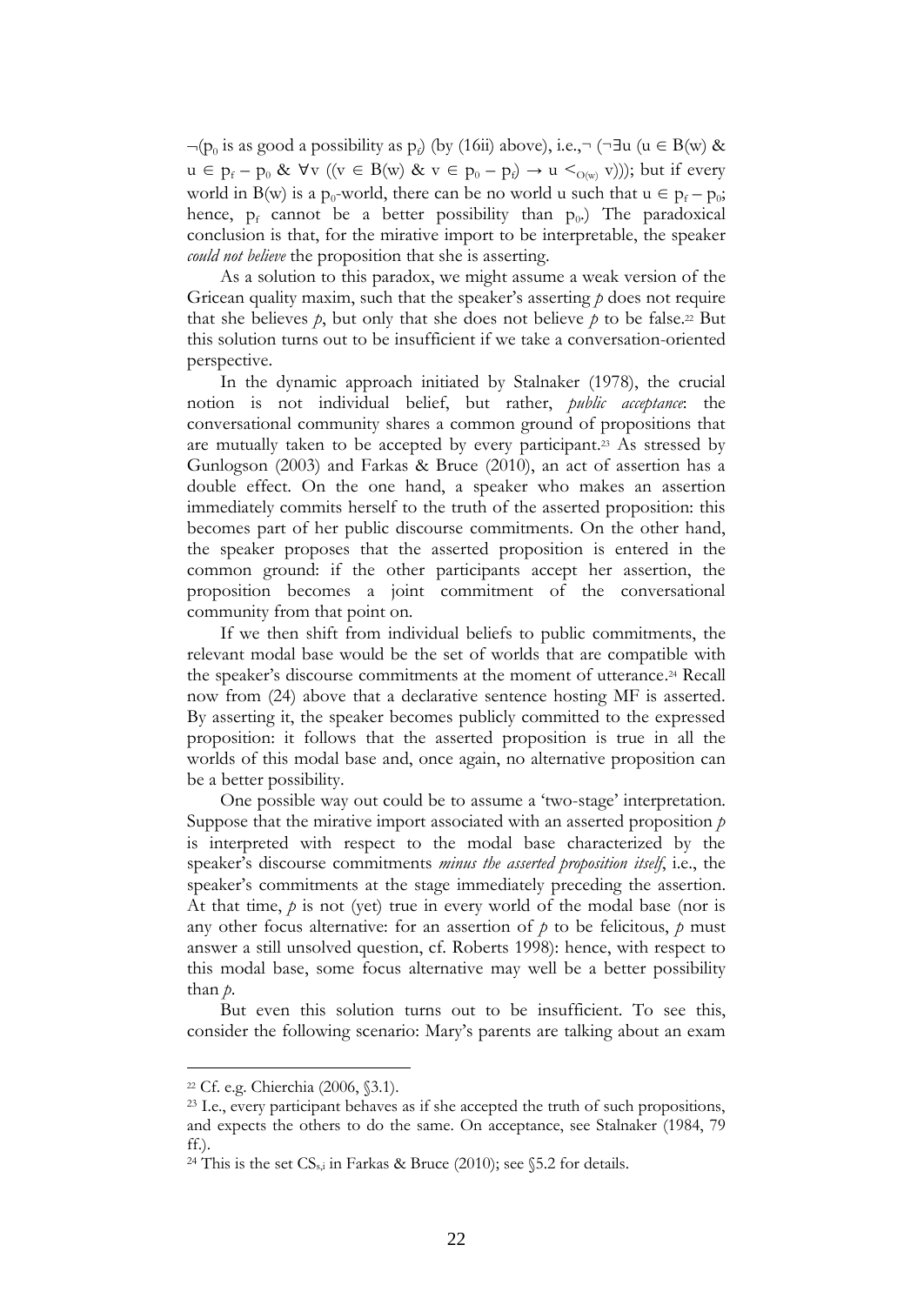that Mary has just taken, where the maximum score is thirty *cum laude* (with distinction). Mary's mother, after talking to Mary over the phone, asserts that Mary got the top score, but her husband does not accept this claim. They check the score published on the university website and Mary's mother, pointing at the screen, utters:

(33) Te l'avevo detto: *trenta e lode* le hanno dato! you.CL it.CL had.1SG said thirty cum laude her.CL have.3PL given 'What did I tell you? She got *thirty with distinction*!'

This is a felicitous instance of MF: <sup>25</sup> but note that the speaker had previously committed herself to the truth of the proposition that Mary got the top score. In this case, the hypothetical two-stage interpretation will not help.

Note that, on the other hand, the use of MF is infelicitous when the propositional content of the assertion is already presupposed by *all* the participants. Suppose that Mary has just come home and informed her parents that she got the top score on the test. As soon as Mary leaves the room, one of them utters:

(34) # Pensa te: *trenta e lode* le hanno dato! think you thirty cum laude her.CL have.3PL given 'Guess what! She got *thirty with distinction*!'

This is not a felicitous utterance, even though it may convey something new – namely, an attitude of surprise about the score that Mary has just reported. The crucial difference between (33) and (34) is that in (33) the asserted proposition is an individual commitment of one participant, whereas in (34) it is already accepted as true by both participants. Given our previous argument, the infelicity of (34) follows immediately if the modal base that is used to interpret the mirative import is the set of worlds characterized by the *joint commitments* of the conversational community at the moment of utterance.<sup>26</sup>

#### 5.2. *The informative components*

1

The above argument has led us to identify the relevant modal base with the context set, namely the set of possible worlds in which all the propositions presupposed by the conversational community are true. In

<sup>25</sup> Note that (33) cannot be an instance of corrective focus fronting, because Mary's father has not asserted any alternative proposition of the form 'Mary got score x.' As a matter of fact, the assertion in (33), contrary to real corrections, cannot be introduced by the negative particle *no* or an adversative adverb like *actually*.

<sup>26</sup> This conclusion concurs with Zimmermann's (2007) proposal that unexpectedness is defined by the mutually recognized expectations of the speaker and the hearer(s).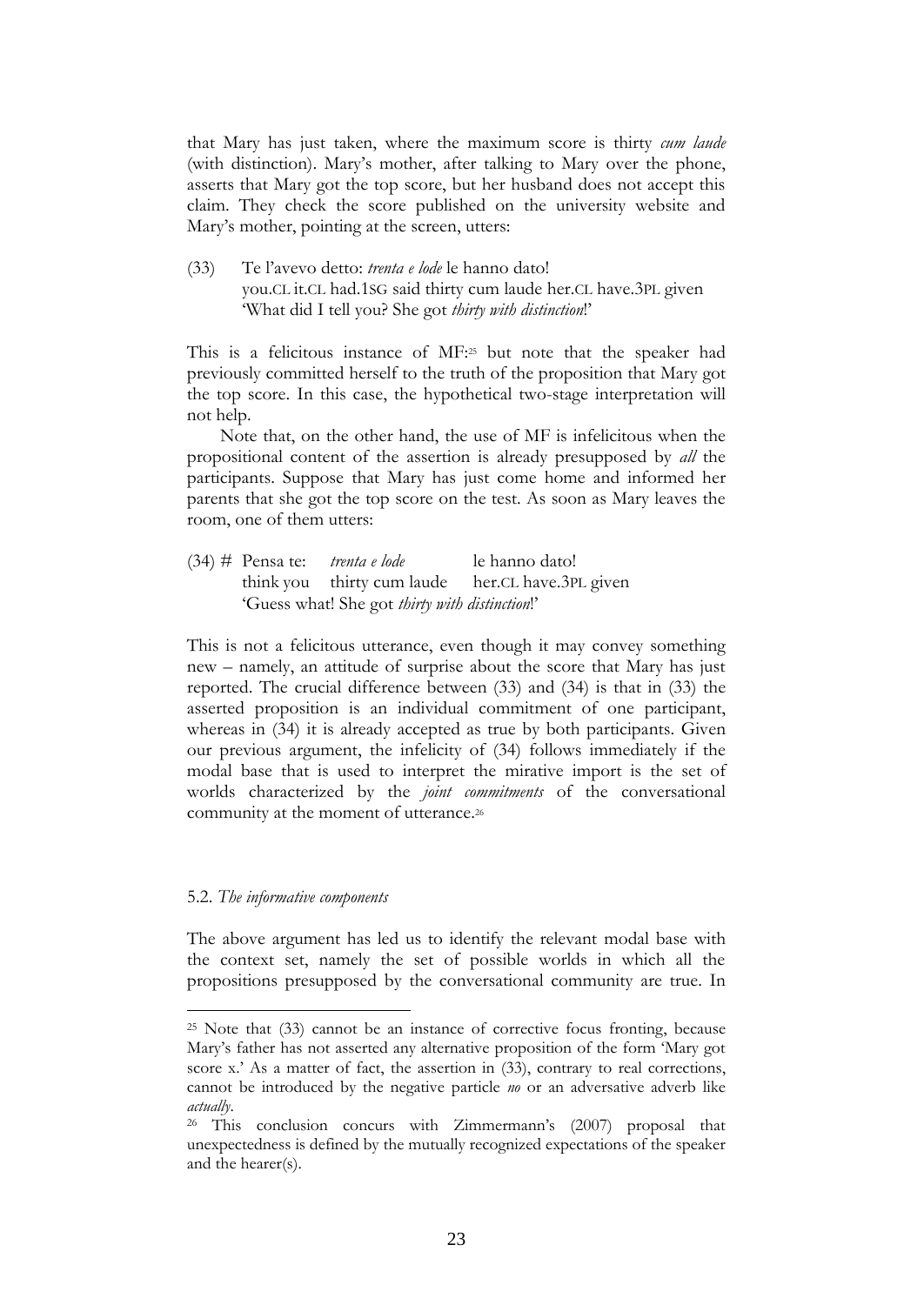order to make this idea explicit, let us reconsider in more detail the structure of the discourse context, starting from the stalnakerian picture informally introduced in §5.1.

At any given point of a conversation – conventionally indicated by an index  $i$  – let the common ground  $CG<sub>i</sub>$  of a context be the set of propositions that are mutually taken to be accepted by all the conversational participants. Let the context set CS; be the set of possible worlds that are compatible with all the information in  $CG_i$ ; technically,  $CS_i$ is obtained by the intersection of all the propositions of  $CG<sub>i</sub>$  ( $\cap CG<sub>j</sub>$ ). If a speaker *s* asserts a sentence at *i*, she proposes that the expressed proposition  $p$  be added to  $CG_i$ . If her assertion is accepted by the other participants, the proposition is added to  $CG_i (CG_{i+1} = CG_i \cup \{p\})$  and consequently, it discards from  $CS_i$  all the possible worlds in which  $p$  is not true: this yields a 'shrunk' context set  $(CS_{i+1} = CS_i \cap p)$ .

Various authors have stressed that this picture is too radically communitarian, in that it does not provide a way to model situations of disagreement, and moreover, it cannot represent any asymmetry between the participants with respect to informational needs or aims.<sup>27</sup> To this effect, the context must also separately represent the discourse commitments of each individual participant.

The structured context proposed by Farkas & Bruce (2010) incorporates both the individual and the communitarian perspectives. This system contains, in addition to the CG, two more components which are under the cooperative control of the conversational community: the Table and the Projected Set.

The Table is a stack structure which records, at any given point, what constitutes the immediate goal of the conversation. Whenever an assertion is made or a question is asked, it is pushed on top of the stack: in the case of an assertion, the immediate goal is to decide whether all the participants accept it; in the case of a question, the immediate goal is to answer it.<sup>28</sup> The Projected Set instead records the default update of the CG following a discourse move; in particular, after an act of assertion the default evolution is the incorporation of the asserted proposition in the  $CG<sup>29</sup>$ 

In addition to these 'shared' components, the context also contains, for every participant x, an individual discourse commitment set  $(DC_{x,i})$ , consisting of those propositions that x has publicly committed herself to, but which have not been accepted by the other participants. The total discourse commitments of x at index *i* consists of the set of individual commitments of x plus the propositions of the Common Ground ( $DC_{x,i} \cup$ CG<sub>i</sub>); the intersection of all these propositions yields a context set relative to participant  $x$  (CS<sub>xi</sub>).

When a speaker *s* asserts a proposition *p* at index *i*, several distinct components are updated:

(i) *p* is added to the speaker's discourse commitments (DC<sub>x</sub>, $\cup$ {*p*});

 $27$  Cf. e.g. Gunlsogson (2003) and Ginzburg (2012, ch. 1).

<sup>28</sup> The Table is a generalization of Roberts's (1998) QUD stack.

<sup>&</sup>lt;sup>29</sup> The Projected Set may record more than one potential evolution of the CG; we are simplifying somewhat Farkas & Bruce's analysis.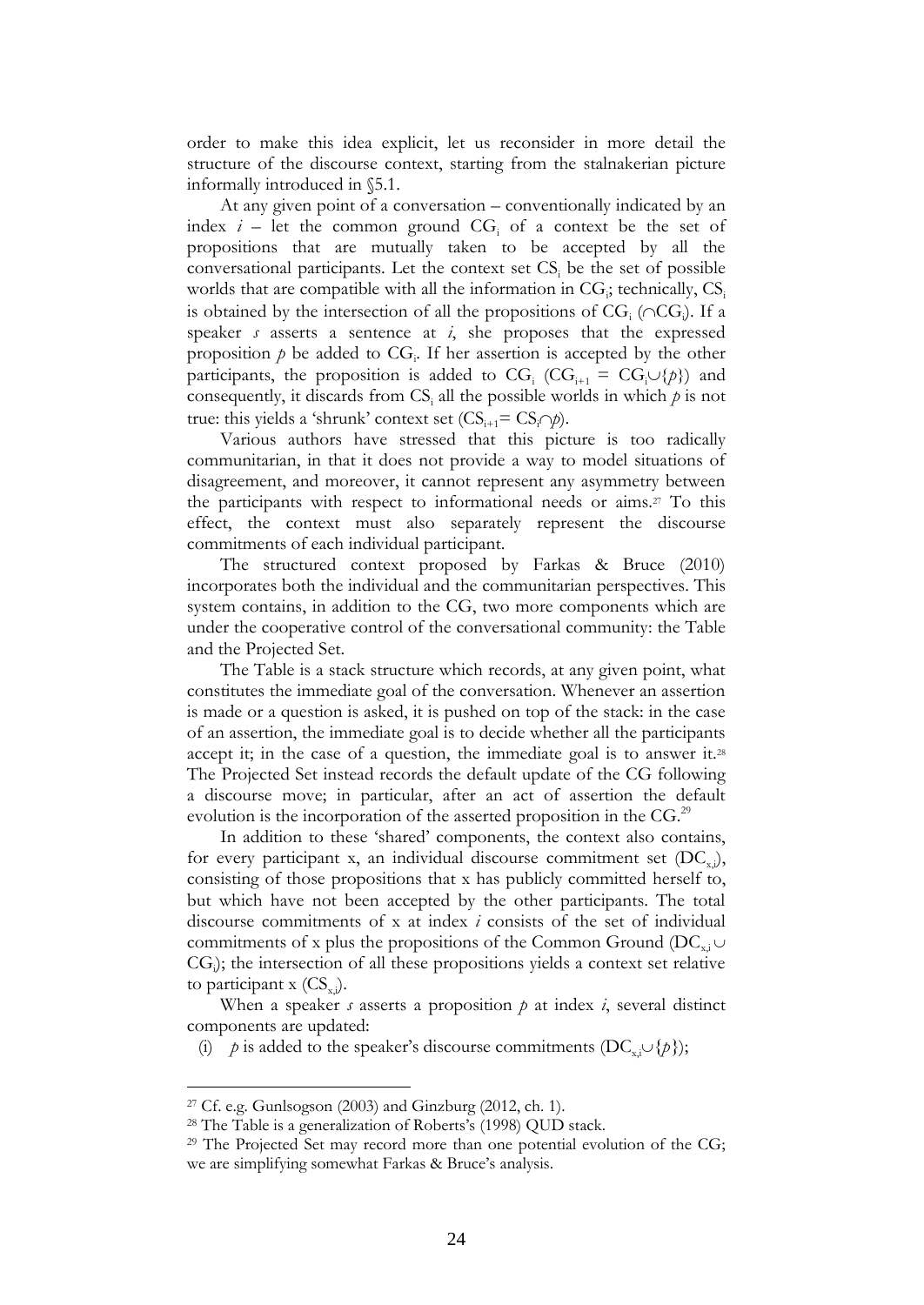- (ii)  $\{p\}$  (together with the declarative sentence that conveys it) is pushed on the Table, and thus becomes the current conversational goal;
- (iii) in the Projected Set, we project a CG to which *p* is added.

However,  $CG_i$  is updated by  $p$  only after all the participants have confirmed the assertion.<sup>30</sup>

More explicitly, the assertion move and its effects on the context are defined as follows. Let  $K_i$  be the input context,  $K_o$  the output context following the relevant assertion; let *a* be the author of the assertion, *b* another discourse participant; let the denotation of the asserted declarative sentence S[D] be the singleton set containing the proposition denoted by its sentence radical,  $\{p\}$ ; let  $push(e, T_i)$  be the stack obtained by adding item  $e$  on top of stack  $T$ *i*, let  $ps$ *i* be the projected set containing the future projections of the CG:

# (35) **Assertion operator:**  $\mathbf{A}(\text{SID}$ ,  $a, K_i$ ) =  $K_o$  such that

- (i)  $DC_{a} = DC_{a} \cup \{p\};$
- (ii)  $T_o = \text{push}(\langle SD], \{p\}\rangle, T_i);$
- (iii)  $ps_0 = ps_1 \cup \{p\}$  (p is added by union to all the elements contained in the projected set ps<sub>i</sub>, yielding a set of projected CGs). (Farkas & Bruce 2010, (9))

# (36) **Assertion Confirmation:**

- a. Input context conditions:
	- (i)  $top(T_i) = \langle S[D]; \{p\} \rangle$
	- (ii)  $p$  in  $DC_{a,i}$
- b. Change:  $AC(b, K_i) = K_0$  where  $DC_{b,0} = DC_{b,i} \cup \{p\}$ (Farkas & Bruce 2010, (16))

# (37) **Common Ground increasing operation**

If an operator M contains a change of the form  $DC_{X_0} = DC_{X_i} \cup \{p\},\$ and, as a result, p is now present on the commitment list of each participant in the conversation in  $K_0$ , add the following changes to M: (i)  $CG_{o'} = CG_i \cup \{p\};$ 

- (ii)  $DC_{X,o'} = DC_{X,o'} {p}$ , for all participants X;
- (iii) Pop off of the top of the Table all items that have as an element of their denotation an item q that is entailed by  $CG_{o'}$ . (Farkas & Bruce 2010, (17))

Crucially, for an assertion of  $p$  to be felicitous,  $p$  cannot be already positively decided in the current context set  $CS<sub>i</sub>$  – namely, it cannot be true in all the worlds of  $CS<sub>i</sub>$  – because if this were the case, the update effect of the assertion would be vacuous. The proposition cannot be negatively decided in CS<sub>i</sub> either, because in that case the speaker would be making an assertion that is inconsistent with  $CG_i$ , and the update effect of her move would lead to an empty CS.<sup>31</sup> Therefore, the asserted

<sup>30</sup> Assertion confirmation is a default move, and it may remain tacit.

<sup>31</sup> This is just Stalnaker's (1978) Condition I on assertion.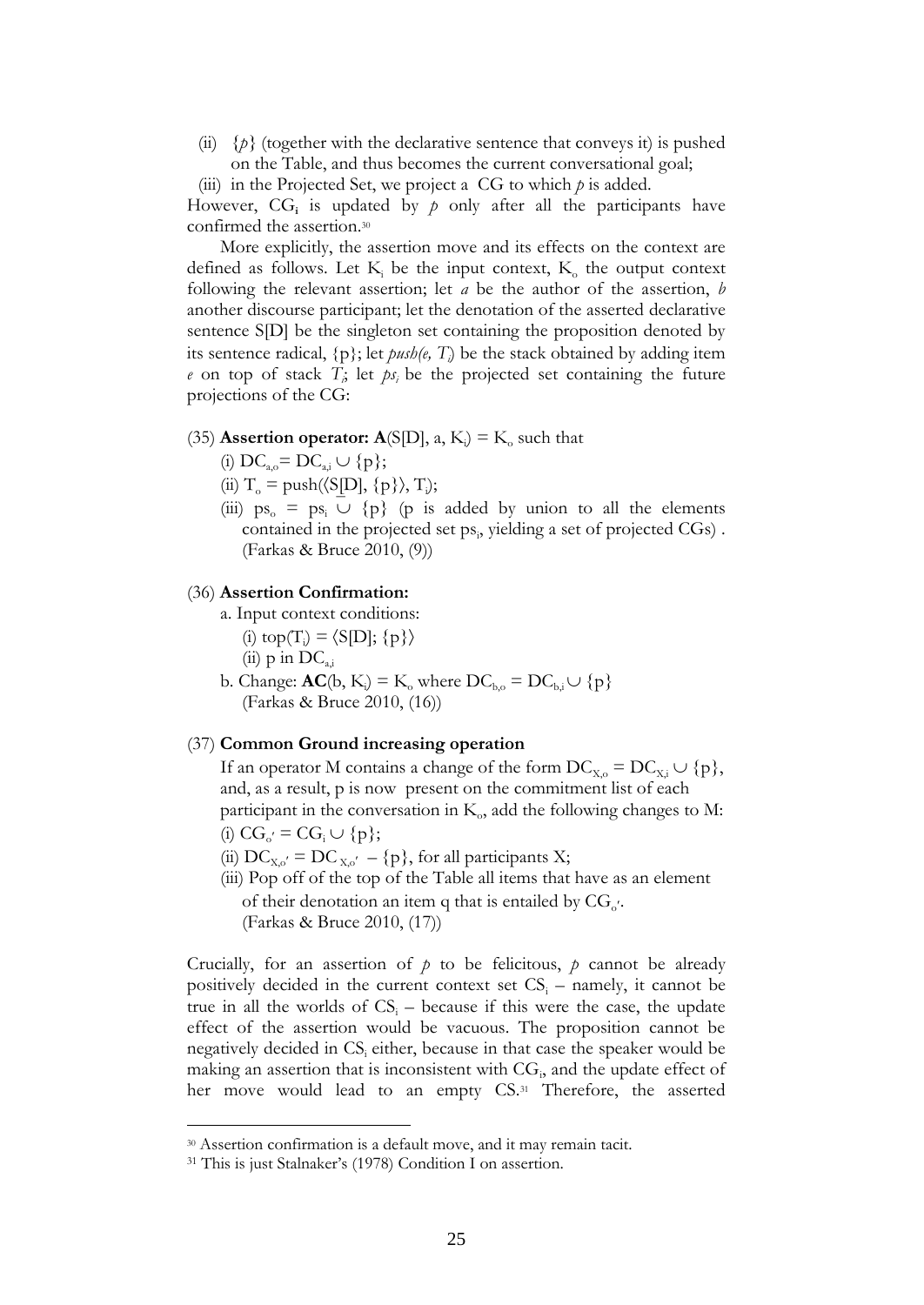proposition must be *undecided* with respect the current CS<sub>i</sub>.

In this way, Farkas & Bruce's componential system allows us to model an intermediate stage of the conversation in which an asserted proposition is on the Table, but is still undecided in CS<sub>i</sub>. This provides us with a suitable modal base to properly interpret the mirative import (18):

(38) For a sentence hosting MF which is asserted at *i*, the modal base w.r.t. which likelihood is calculated is the context set  $CS_i$ , as defined by the conversational common ground  $CG<sub>i</sub>$  at the moment of utterance  $i$ , prior to acceptance of the assertion.

Since the expressed proposition  $p$  is undecided in  $CS$ <sub>i</sub>, it is possible that some distinct focus alternative is more likely than *p* (with respect to a stereotypical ordering source, to be discussed below). Recall also that MF can appear in yes-no questions (cf. examples  $(7)/(23)$  and  $(28)$ ). In Farkas & Bruce's analysis, yes-no questions introduce on the Table the polar set consisting of the proposition  $p$  denoted by the sentence radical and its complement  $\{p, \neg p\}$ ; crucially, at the point where the question is asked, neither  $p$  nor  $\neg p$  are in the current CG<sub>i</sub>: since  $p$  is undecided in CS<sub>i</sub>, CS<sub>i</sub> constitutes a suitable modal base in this case as well.

(38) provides a natural and conceptually economical solution to the problem of the modal base, but note that it implies a radical shift of perspective: it defines the mirative import not with respect to the speaker's individual beliefs (or commitments), but rather, with respect to the shared commitments of the conversational community.

#### 5.3. *The evaluative components*

Let us now consider the second modal parameter that is required to interpret the mirative import, namely the stereotypical ordering source. Here too, there are empirical reasons to question a purely speaker-centred view.

Consider a slight modification of our earlier scenario (§5.1): Mary has to pass an exam where the maximum score is thirty with distinction. The speaker's expectations diverge from those of her interlocutor: the speaker expects that Mary will get the top score, whereas her interlocutor believes that Mary will get a lower score, around 27-28. Later on, the speaker triumphantly reports to her interlocutor the fact that Mary obtained the top score in the following way:

(39) Lo dicevo io: trenta e lode le hanno dato! it.CL said.1SG I thirty cum laude her.CL have.3PL given 'What did I say? She got *thirty with distinction*!'

Here, MF is felicitous even though it is the hearer's expectations that are violated, rather than the speaker's. This shows that the ordering source is not necessarily anchored to the speaker. On the other hand, (40) below would be a felicitous assertion in a context where all the participants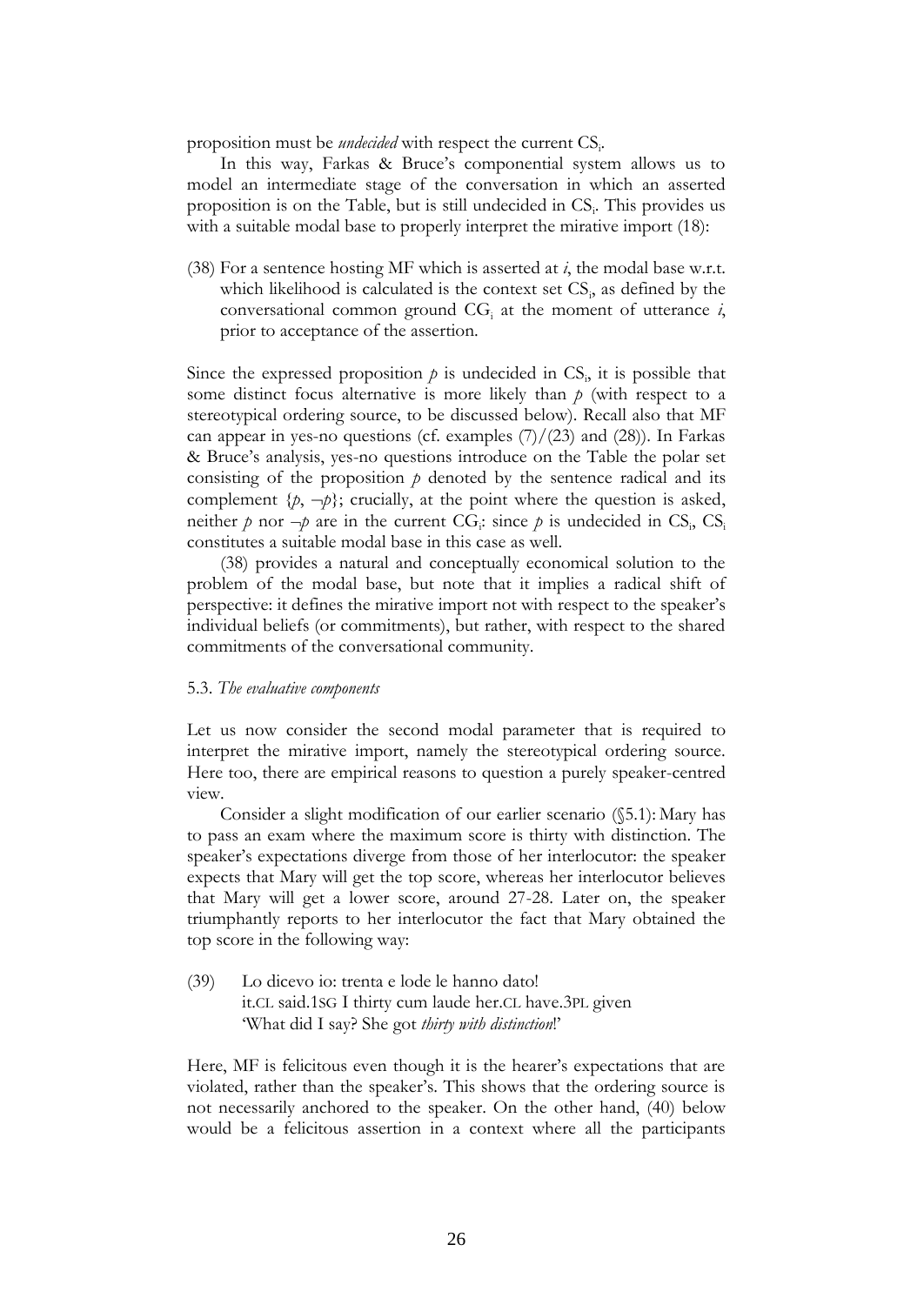expected Mary with some certainty to get 29, e.g. because she failed exactly one question out of thirty:

(40) Che strano: *trenta e lode* le hanno dato! how strange: thirty cum laude her have.3PL given 'How strange: she got *thirty with distinction*!'

Thus, the mirative import can also be interpreted with respect to the shared expectations of the whole conversational community.

These observations suggest that the discourse context makes available a variety of ordering sources. In the unmarked case, the discourse participants will share the same ordering source; however, they may also happen to have in mind partially different ordering sources, as in (39). Consider also example (25), repeated here as (41):

| (41) A: Pensa tu: | un anello di diamanti le                                                                                                                                                                                                                                                                     | ha regalato! |
|-------------------|----------------------------------------------------------------------------------------------------------------------------------------------------------------------------------------------------------------------------------------------------------------------------------------------|--------------|
|                   | think you A diamond ring to-her.CL has given                                                                                                                                                                                                                                                 |              |
|                   | 'Just think about it! He gave her <i>a diamond ring</i> !'                                                                                                                                                                                                                                   |              |
|                   | $D.$ $N_{\text{max}} = 22$ where $\frac{1}{2}$ and $\frac{1}{2}$ and $\frac{1}{2}$ and $\frac{1}{2}$ and $\frac{1}{2}$ and $\frac{1}{2}$ and $\frac{1}{2}$ and $\frac{1}{2}$ and $\frac{1}{2}$ and $\frac{1}{2}$ and $\frac{1}{2}$ and $\frac{1}{2}$ and $\frac{1}{2}$ and $\frac{1}{2}$ and |              |

B: Non c'è niente di strano. Not there's nothing of strange 'There's nothing strange about that.'

Here, speaker B rejects the mirative import of A's assertion (while accepting its propositional content). Such a rejection may be due to the fact that the stereotypical ordering source adopted by the interlocutors is *defective* in Stalnaker's sense, i.e., some proposition in the stereotypical ordering source is not shared by speaker A. (For instance, A may asymmetrically lack the information that Mary's new boyfriend is a millionaire who routinely buys very expensive gifts for his girlfriends.) The conversational dynamics revealed in (41) shows that a communitarian aim also holds with respect to evaluative meaning: an evaluative commitment can be accepted or rejected and, if accepted by all participants, it gives rise to a shared evaluation. Therefore, the discourse context must make available a set of ordering sources, and it must record the evaluative commitments based on these ordering sources.

Recall now that we have argued that in interpreting MF, the modal base ordered by the relevant ordering source is the context set characterized by the common ground at the moment of utterance (38). The ordering source propositions are not true in all the worlds of the context set,<sup>32</sup> hence by definition they are not included in the common ground. On the other hand, we cannot let the ordering source take in input each world of the context set and return for it a potentially different set of propositions, for we want one set of propositions to directly impose an ordering on the context set itself. We therefore conclude that the relevant ordering source must be drawn from an *evaluative component* of the context which is distinct from the common ground.

<sup>&</sup>lt;sup>32</sup> If they were, the context set would only contain maximally ideal worlds, which is clearly too strong a requirement.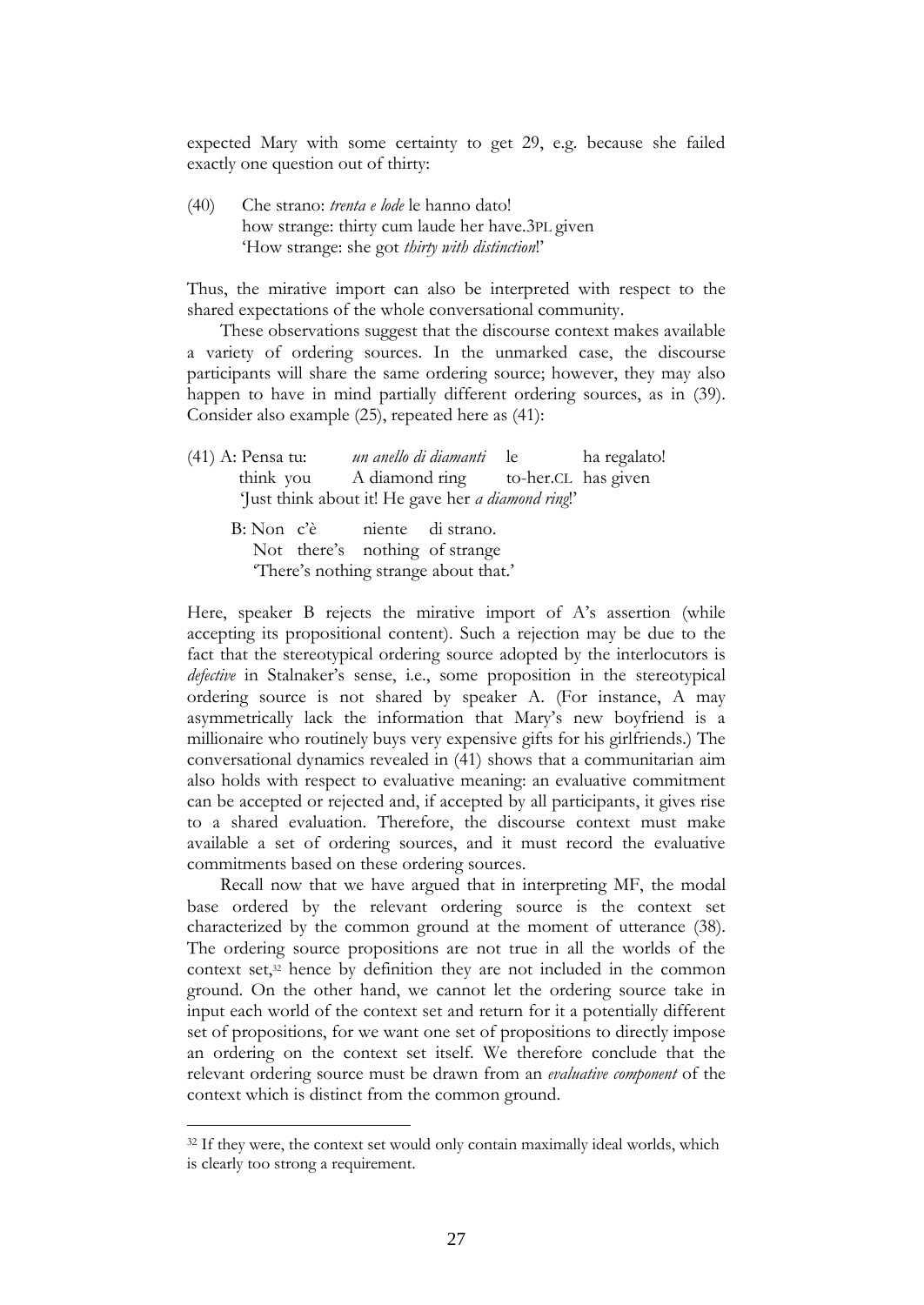Note also that a discourse situation may involve a plurality of incompatible ordering sources, each one championed by one participant but not shared by the others. One prominent example is public political debates, where each participant adopts her own ordering source and does not expect her opponents to share it, but only to acknowledge it and use it to correctly interpret her evaluations. Thus, the discourse context must also allow indexing an ordering source to a single participant.

Accordingly, we propose an extension of Farkas & Bruce's structured context which includes, in addition to their informative components, the following evaluative components:

- (i) O<sub>i</sub>, a set of ordering sources (stereotypical, deontic, bouletic...) shared by the conversational community, which are used to evaluate how close a given proposition is to a publicly shared ideal.<sup>33</sup>
- (ii) For each participant x,  $O_{xi}$  is the set of ordering sources adopted by x and not shared by the other participants.

These ordering sources allow each participant to express her evaluative commitments and interpret the others' evaluations.

The next question is where the evaluative commitments are stored. It is certainly possible to store them in the common ground (or in the Discourse Commitment sets of an individual participant); however, we believe that this would obscure a fundamental distinction. While the main purpose of an informative commitment is to rule out certain possible worlds (Stalnaker 1978), the purpose of an evaluative commitment is rather to signal the (in)congruence between a described state of affairs and a given ideal. For this reason, we opt for an implementation in which evaluative commitments too are recorded in distinct evaluative components:

- iii) For each participant x,  $EDC_{x,i}$  records any evaluative commitment that has been publicly expressed by x;
- iv) The ETable, records any evaluative commitment that a speaker proposes as a potential joint commitment;
- v) ES<sub>i</sub> (the Evaluative State) records the evaluations that have been accepted by all participants, and have thus become joint evaluative commitments of the conversational community.

When the relevant ordering source is shared (in O<sub>i</sub>), a proposed evaluation may be accepted by the other participants; if it is, it is recorded as a shared evaluation in ES<sub>i</sub>, and from that point on, all the participants are committed to it. Alternatively, if the other participants do not adopt the same ordering source, the evaluation cannot become a joint commitment, but it is nevertheless publicly recognized by everyone, and it is recorded in  $EDC_{x,i}$  as a publicly expressed evaluative commitment of participant x.<sup>34</sup>

On these grounds, we can now give a more precise characterization of the mirative import:

<sup>&</sup>lt;sup>33</sup> The ordering sources themselves may be subject to a certain degree of negotiation: this is rather common, for instance, for teleological sources, which define a shared aim or objective. We leave aside this issue here.

<sup>&</sup>lt;sup>34</sup> This is similar to "agreeing to disagree" in the informative dimension; cf. again Farkas & Bruce (2010), who build on Gunlogson (2003).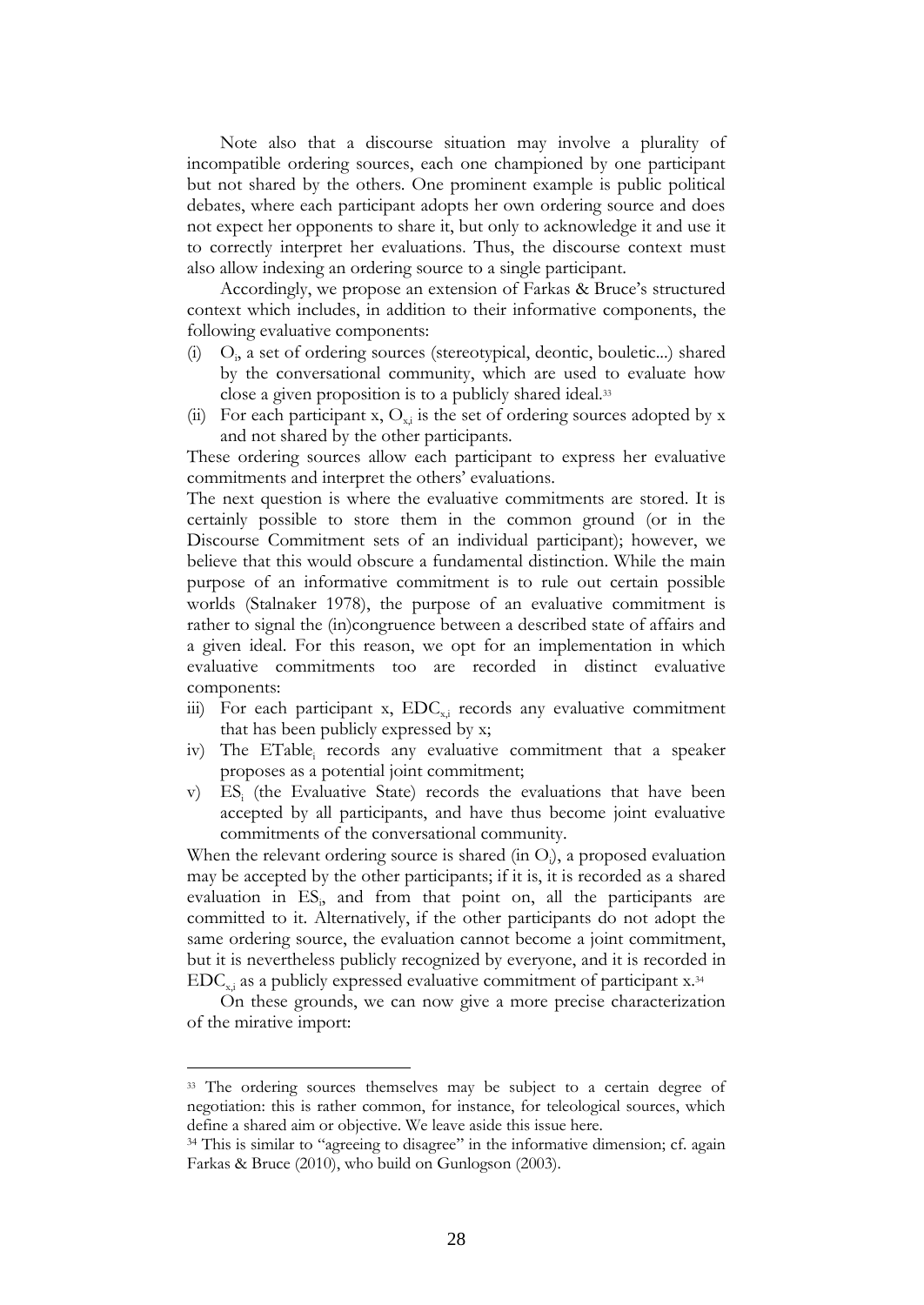- (42) There is at least one distinct alternative proposition which is more likely than the expressed proposition w.r.t.  $CS_i$  and  $SO(j)$ , with j the moment of utterance,  $CS_j$  the context set at j,  $SO(j)$  a stereotypical ordering source drawn from  $O_i$  or  $O_{xi}$ , for some participant x.
- $(43)$  Update effect: the mirative evaluation  $(40)$  is pushed on the ETable. and is recorded in the speaker's  $EDC<sub>s</sub>$ ; if accepted by the other participants, it also updates the ES.

Recall that the update effect is independent from the informative update of the CG: the rejection of an assertion, as shown above, does not automatically imply the rejection of the associated mirative import, and vice versa. Our enriched discourse context can model these complex updates, while making explicit the separation of informative and evaluative content.

#### 5.4. *Incorporating the illocutionary layer*

At this point, we can extend our analysis of MF to incorporate the illocutionary layer. Recall that we argued above that the mirative implicature is introduced by an operator  $F\text{-IMP}_C$  below the illocutionary layer: this operator takes in input the proposition denoted by the sentence radical and returns a pair consisting of the same proposition and an evaluative CI-proposition (§4.1).

The illocutive operators of Assertion and Polar Question, then, will take in input such a two-dimensional meaning and produce the parallel update of the informative component and of the evaluative components (this second update will only apply when the CI-content is non-vacuous).

Updating the analysis presented in §4.1., the sentence radical of the yes-no question (28), repeated here as (44), receives the interpretation in (45):

- (44) *Marina* hanno invitato? Marina have.3PL invited? 'Did they invite *Marina*?'
- (45)  $\left[\left[\left[\chi F\text{-IMP}_c\right]\phi\left[\text{Marinal}_F\right]\right]_{\text{TP}}\text{pro}_1 \text{ hanno invitato } t\right]\right] \sim C\right]\right] \int^{0.8} =$  $= \lambda i$ .(**invite**<sub>i</sub>( $a \oplus b$ , **m**))  $\bullet$  ( $\exists p \in \mathbb{C} \mathbb{F}$ ) (p is a better possibility than  $\lambda$ **i.(invite**<sub>i</sub>( $a \oplus b$ , **m**) w.r.t. CS<sub>j</sub> and SO(j), with j the moment of utterance,  $CS_j$  the context set at j,  $SO(j)$  a salient stereotypical ordering source drawn from  $O_i$  or  $O_{x,i}$  (for some participant x).

The Polar Question operator takes in input the complex  $p^{st^a} \cdot q^{st^c}$  and produces the separate updates of the informative components (the Table and the Projected Set) and of the evaluative components (the Evaluative Table and the Evaluative Discourse Commitments set relative to the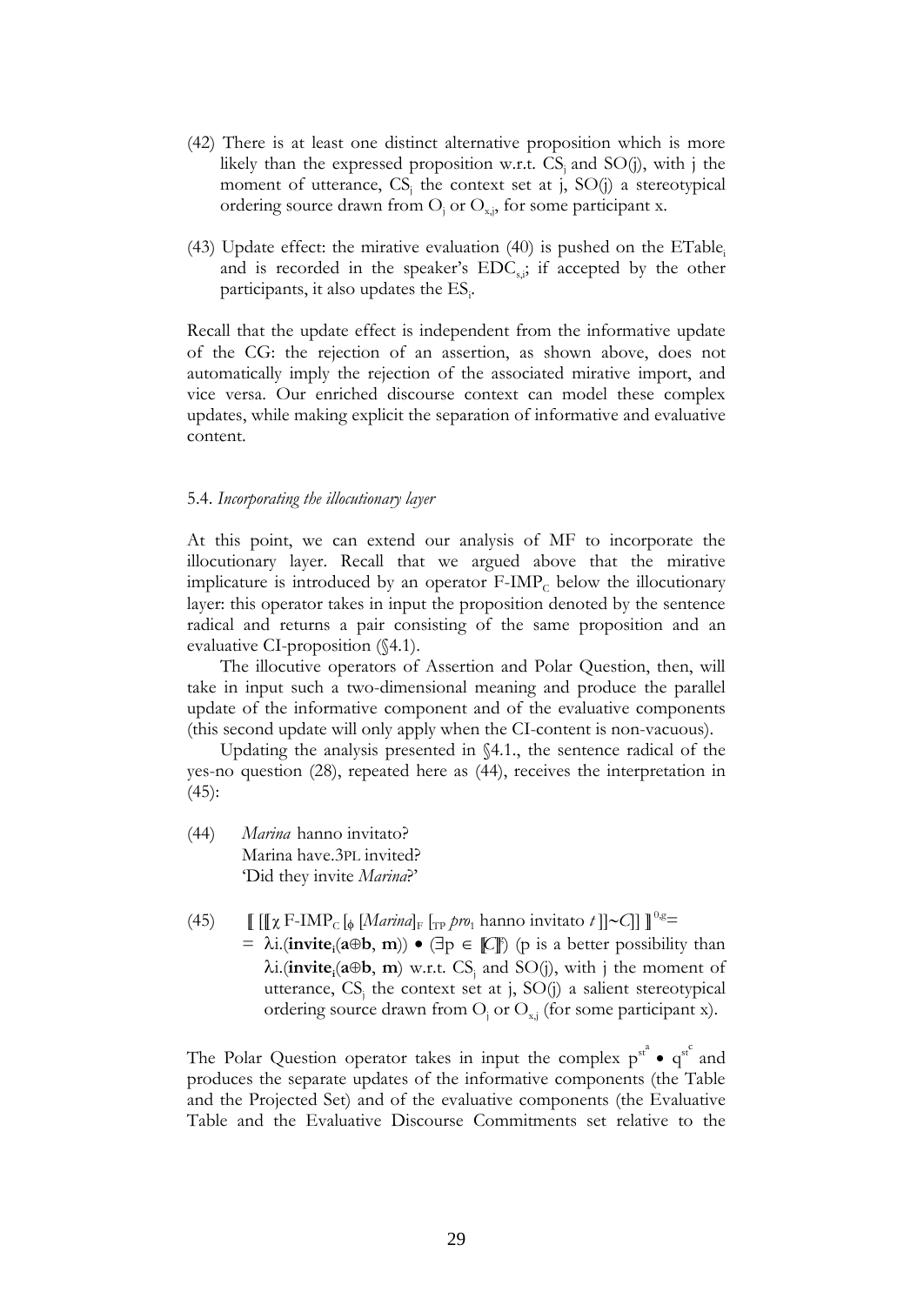speaker). We stick here to Farkas & Bruce's notation, without making explicit the semantic types of the updated context components:<sup>35</sup>

(46)  $\mathbf{PQ}(\llbracket \chi \rrbracket^g, K_j) = K_{j+1}$  such that  $(i)$   $T_{j+1}$  = push $(\langle \chi; \{[\lambda i.(\text{invite}_{i}(a \oplus b, m))], \chi \rangle\}$  $\neg$ [ $\lambda$ **i**.(**invite**<sub>i</sub>( $a \oplus b$ , **m**))]  $\}$ ), T<sub>i</sub>)  $(i)$   $ps_{j+1} = ps_i \cup \{[\lambda i.(\text{invite}_i(a \oplus b, m))],\}$  $\neg$ [ $\lambda$ i.(**invite**<sub>i</sub>( $a \oplus b$ , **m**))] } (iii)  $EDC_{s,j+1} = EDC_{s,j} \cup (\exists p \in \llbracket C \rrbracket)(p \text{ is a better possibility})$ than  $\lambda$ **i**.(**invite**<sub>i</sub>( $\mathbf{a} \oplus \mathbf{b}$ , **m**) w.r.t.  $CS_j$  and  $SO_j$ ) (iv)  $ET_{j+1}$  = push( $[(\exists p' \in \mathbb{C}])$  (p' is a better possibility than  $\lambda$ **i**.(**invite**<sub>i</sub>( $a \oplus b$ , **m**) w.r.t.  $CS$ <sub>i</sub> and  $SO(j)$ ],  $ET$ <sub>*j*</sub>

In (46), (i)-(ii) correspond to the informative update (as defined by Farkas & Bruce 2010), and (iii)-(iv) to the update triggered by the evaluative implicature.

A similar analysis can be given for a declarative clause hosting mirative fronting (47):

(47) (Pensa te...) *Marina* hanno invitato! (think you) Marina have.3.PL invited '(Guess what!) They invited *Marina*!

The only difference concerns the update of the truth-conditional components: following again Farkas & Bruce (cf. (35)), in the case of assertion the at-issue proposition becomes a discourse commitment of speaker s (48b.i), and the projected set will only record a default evolution in which this proposition is added to the common ground (48b.iii):

- (48) a.  $[[x F-IMP_C]_{\phi}$  [*Marina*]<sub>F</sub>  $[T_P$  *pro*<sub>1</sub> hanno invitato *t* ]]~C]]  $]^{0,g}$ =  $= \lambda i$ .(**invite**<sub>i</sub>( $a \oplus b$ , **m**))  $\bullet$  ( $\exists p' \in \mathbb{C} \mathbb{F}$ ) (p' is a better possibility than  $\lambda$ **i.**(**invite**<sub>i</sub>( $a \oplus b$ , **m**) w.r.t. CS<sub>j</sub> and SO(j)
	- b. **Assert** ( $[\![\chi]\!]^g$ ) =  $K_{j+1}$  such that

1

- $(i)$   $DC_{s, j+1} = DC_{s, j} \cup \{ \lambda i.(\text{invite}_i(a \oplus b, m)) \};$
- $(\text{ii})$  T<sub>j+1</sub> = push( $\langle \chi, {\lambda}$ **i.**(**invite**<sub>i</sub>( $\text{a} \oplus \text{b}$ , **m**) $\}$ ), T<sub>i</sub>);
- $\langle \text{iii} \rangle \text{ps}_{j+1} = \text{ps}_j \overline{\cup} \{ \lambda \text{i}.(\text{invite}_i(\mathbf{a} \oplus \mathbf{b}, \mathbf{m})) \}$
- (iv)  $EDC_{s,j+1} = EDC_{s,j} \cup (\exists p \in [[C]]^s) p$  is a better possibility than  $\lambda$ **i.**(**invite**<sub>i</sub>( $a \oplus b$ , **m**) w.r.t. CS<sub>j</sub> and SO(j)
- (v)  $ET_{j+1}$  = push ( $\exists p \in \mathbb{C} \mid s$ ) (p is a better possibility than  $\lambda$ **i.(invite**<sub>i</sub>( $a \oplus b$ , **m**) w.r.t. CS<sub>j</sub> and SO(j)), ET<sub>i</sub>)

As already stressed, the truth-conditional update (i)-(iii) and the evaluative update (iv)-(v) can be independently accepted or rejected by the interlocutor.

<sup>35</sup> Indices *j* and *j+1* indicate two subsequent stages of the conversation, and they identify the 'input' and 'output' context respectively.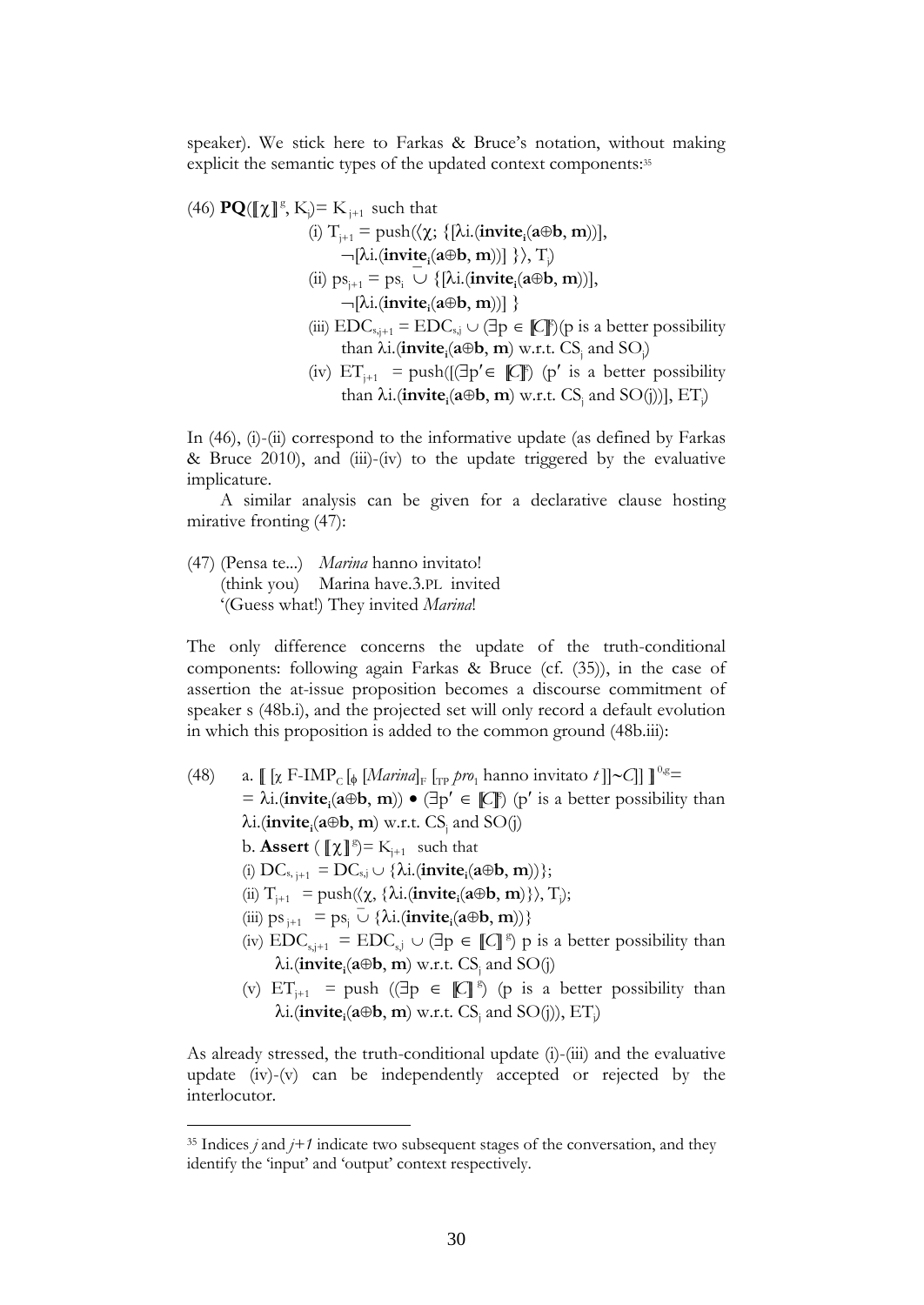#### 6. **Evaluations, expressives, emotions, and personal tastes**

In this section we make a slight digression from the analysis of MF in order to explore in more details some issues related to the proposed evaluative dimension.

#### 6.1. *Evaluative vs. expressive meaning*

A question that we left open in §4 concerns the relationship between our evaluative commitments and the expressive meaning carried by an epithet like *fucking* in (26) above.

We believe that there are some significant differences, which suggest that these two types of CI-meaning cannot be identified. First, the hearer can correctly interpret an emotive expressive even if she does not have any other information about the emotional state expressed by the speaker: the interpretation here involves neither a modal base nor an ordering source. On the contrary, the interpretation of MF requires the hearer to share a modal base and an ordering source with the speaker. Second, emotive expressives are not intended to propose a common evaluation: if the hearer does not share the speaker's emotional state towards a given entity, the speaker will *not* try to get her to share it simply by using an epithet like *fucking*. In view of these differences, it seems safer to conceive of Potts's (2007a,b) expressive meaning as separate from our evaluative meaning.<sup>36</sup>

This is not to say that the two types of meaning cannot be intertwined in a single utterance: as a matter of fact, MF structures are quite hospitable towards emotive expressives, as shown in (49):

(49) Pensa tu: *con quell'oca di Mariangela* si è messo! think you with that goose of Mariangela self.CL is put 'Guess what! He's dating that silly goose of Mariangela!'

We believe that this is because instances of MF like (49) actually involve a bouletic ordering source, rather than a stereotypical one, and indicate the speaker's approval or disappointment at the state of affairs described (cf. above the discussion around (21)). A bouletic evaluation (either positive or negative) is very naturally associated to the expression of a heightened emotional state (correspondingly positive or negative); we suspect that this is the main reason why there is a prevailing tendency to conceive of MF as expressing a speaker attitude. In our view, the evaluation proper can coexist with the immediacy of a heightened emotional state, but should not be identified with it.

### 6.2. *Other instances of evaluative meaning*

<sup>36</sup> In turn, both are separate from the truth-conditional layer.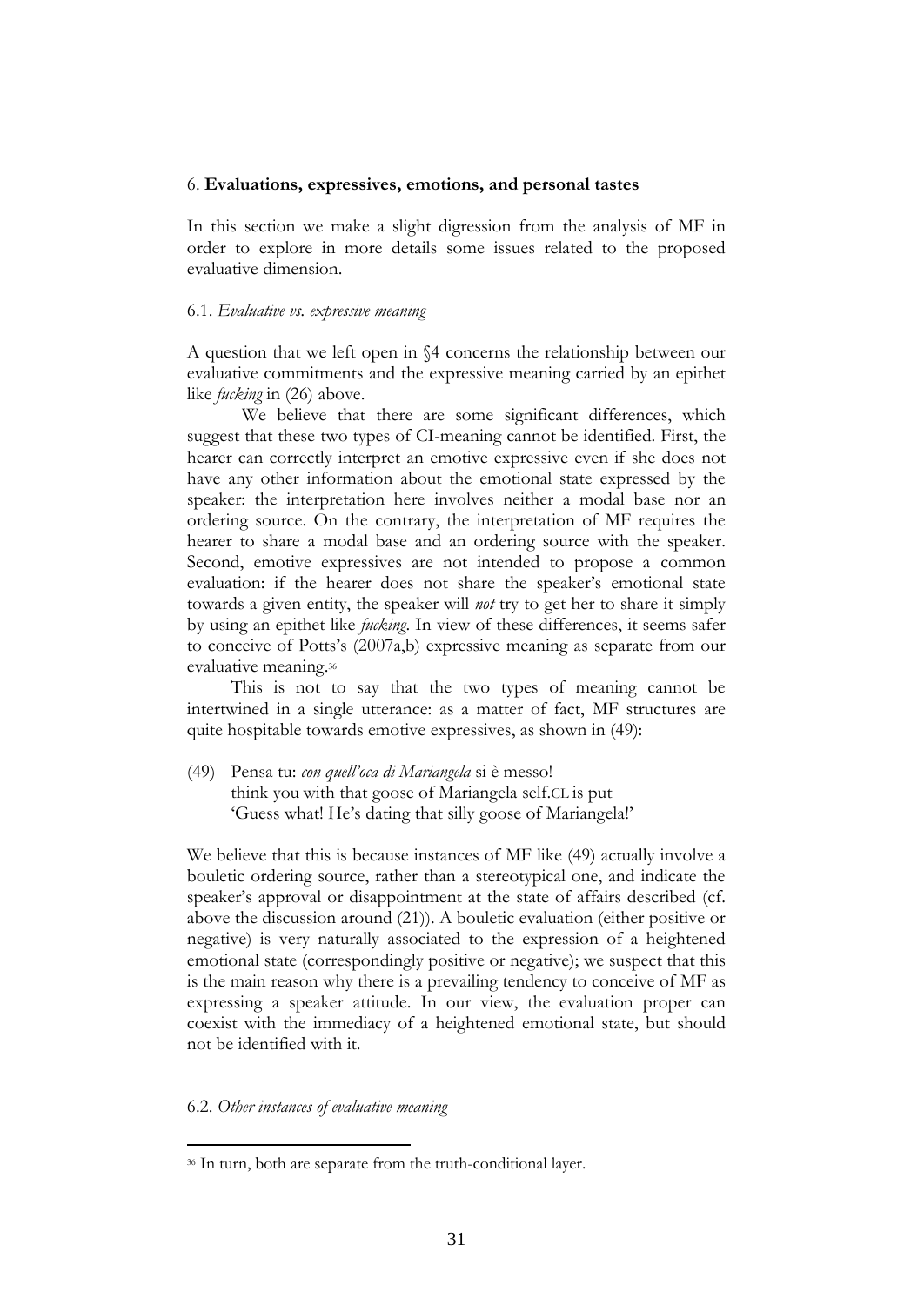A wider issue, which we can only begin to explore, is which other linguistic expressions or structures, besides MF, trigger an update of the evaluative components of the context.

One plausible candidate is the sentence adverb *normally*. According to Portner (2009, 99 ff.), a proposition introduced by this adverb modifies an expectation pattern, i.e. an ordering of possible worlds according to relative normalcy; in our terms, an assertion of *normally p* (at i) would update the stereotypical ordering source shared by the conversational community (in O<sub>i</sub>); if this update is accepted, the modified ordering source will yield a different ordering of the possible worlds of the context set.

Another likely candidate is modal statements. Quite independently of our proposal, it has been argued that at least certain modals convey some kind of non-truth conditional meaning.<sup>37</sup> Consider for instance an assertion of (50), containing a root modal:

#### (50) You must be back by midnight.

1

According to the standard view,  $(50)$  will update the CS<sub>i</sub> by throwing out the possible worlds in which the addressee does not have an obligation to be back by midnight; this is the relevant interpretation in cases where (48) is uttered to remind the addressee of the obligation.

However, (50) can also be uttered *performatively* with the effect of establishing the obligation (cf. Portner 2009, § 4.3.3). This performative use can be captured directly if the modal base is identified with the context set CS<sub>i</sub>: the assertion of (50) will then convey that within the context set, all the worlds that are closest to a relevant deontic ideal are worlds in which the addressee comes back home by midnight.<sup>38</sup> If the addressee accepts such a performative assertion, she accepts not only that there exists an obligation, but also that her coming back by midnight holds in all the maximally ideal worlds of the context set. In fact, a typical reaction to a performative assertion of (50) is a reply like *That's ridiculous!*: what is considered ridiculous by the speaker is not the fact that there is an obligation, but rather, the evaluation that her coming back by midnight is a maximally ideal states of affairs. This reaction looks like a refusal in the evaluative dimension, not in the informative dimension: as a matter of fact, it would be an infelicitous reply to a 'reminder' assertion of (50) issued by a speaker who had not previously imposed the obligation. Thus, the performative use of modals may be seen as updating the evaluative components.

One problem that we have to leave open is the relationship between our evaluative implicatures and the so called 'predicates of personal taste'

<sup>37</sup> In particular, epistemic modals would convey an evidential import: see Portner (2009, 167 ff.) and Hacquard (2011, §6.2) for general discussion and references; and also §7 below.

<sup>38</sup> On Portner's (2009, 194 ff.) view (based on Ninan 2005), the performative component consists in adding the expressed proposition (or property) to the addressee's To-do List, which then imposes an ordering on the worlds of the context set (much like the stereotypical ordering source in our analysis of MF).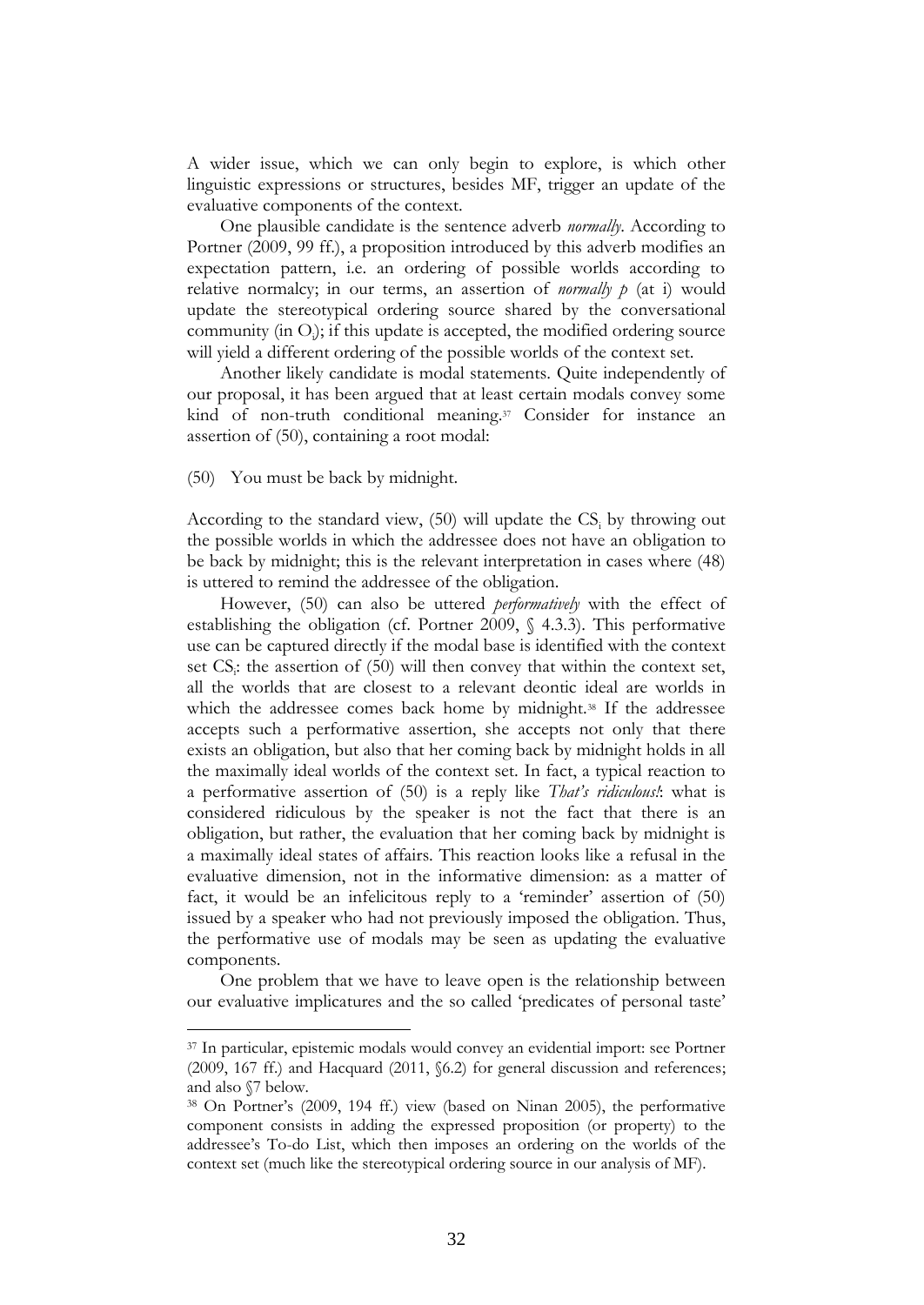(see Lasersohn 2005, Stephenson 2007, Moltmann 2010, Pearson 2012): a lexical predicate like *suprising*, which conveys a surprise import, seems to be a predicate of personal taste. The approaches by Lasersohn (2005) and Stephenson (2007) emphasize the perspective-dependence of such predicates, and the fact that they give rise to 'faultless disagreement', whereas Moltmann's and Pearson's approaches emphasize their inherent genericity, and relate it to a first person-oriented interpretation.<sup>39</sup> None of these proposals invokes a public ordering source, which is the hallmark of evaluative meaning in our sense. We leave this problem for future research.

#### **7. Mirativity in a wider perspective**

1

Our account of mirative fronting relies on two basic claims: firstly, its mirative import is encoded in a layer which is the immediately lower than the illocutionary layer; secondly, it is intrinsically dependent on a focus structure. These two claims are not shared by other recent analyses of mirative phenomena, hence they seem to be at odds with an attempt at giving a unified analysis of mirativity.

As for the first point, the (co-)existence of different semantic analyses which encode the mirative import either at the illocutionary level or below it is not as problematic as it may seem at first sight, in light of the fact that a similar distinction characterizes the literature on evidentials. Indeed, depending on the relationship with epistemic modality, two types of evidential have been identified, which have in turn inspired two different kinds of analysis (cf. Murray 2010: Ch.3): (i) illocutionary evidentials, as in Cuzco Quechua (Faller 2002, 2006), and (ii) epistemic evidentials, as in German (Faller 2006) and St'át'imcets (Matthewson et al. 2008), which have been interpreted as epistemic modals with an evidential presupposition restricting the modal base. The first analysis generally acknowledges that evidentiality is a category distinct from epistemicity, even though a certain degree of overlapping is admitted in the subfield of inferential evidentiality, which might be interpreted as a type of epistemic modality (Faller 2002; cf. also Dendale & Tasmowski 2001; Plungian 2001). On the contrary, the second type of analysis tends to assume that the two categories of evidentiality and epistemicity cannot be entirely distinct (cf. in particular Matthewson et al. 2008).

In light of this, it is perhaps less surprising that in different cases, the mirative import can be introduced directly by an illocutionary operator (Grosz 2011; Rett 2011; Rett & Murray 2013) or as a conventional implicature at a lower level, as proposed here (and in Frey 2010).

Pursuing further the parallelism with controversies concerning evidentiality, it is also worth emphasizing that languages differ with respect

<sup>&</sup>lt;sup>39</sup> "To say that the cake is tasty is to say that the cake is tasty to every (contextually restricted) individual with whom I identify. The *identify with* relation is intended to model a notion of empathy and is therefore reflexive: I always empathize with myself. In normal conversation, we empathize with our interlocutors [...]" (Pearson 2012, §3.3).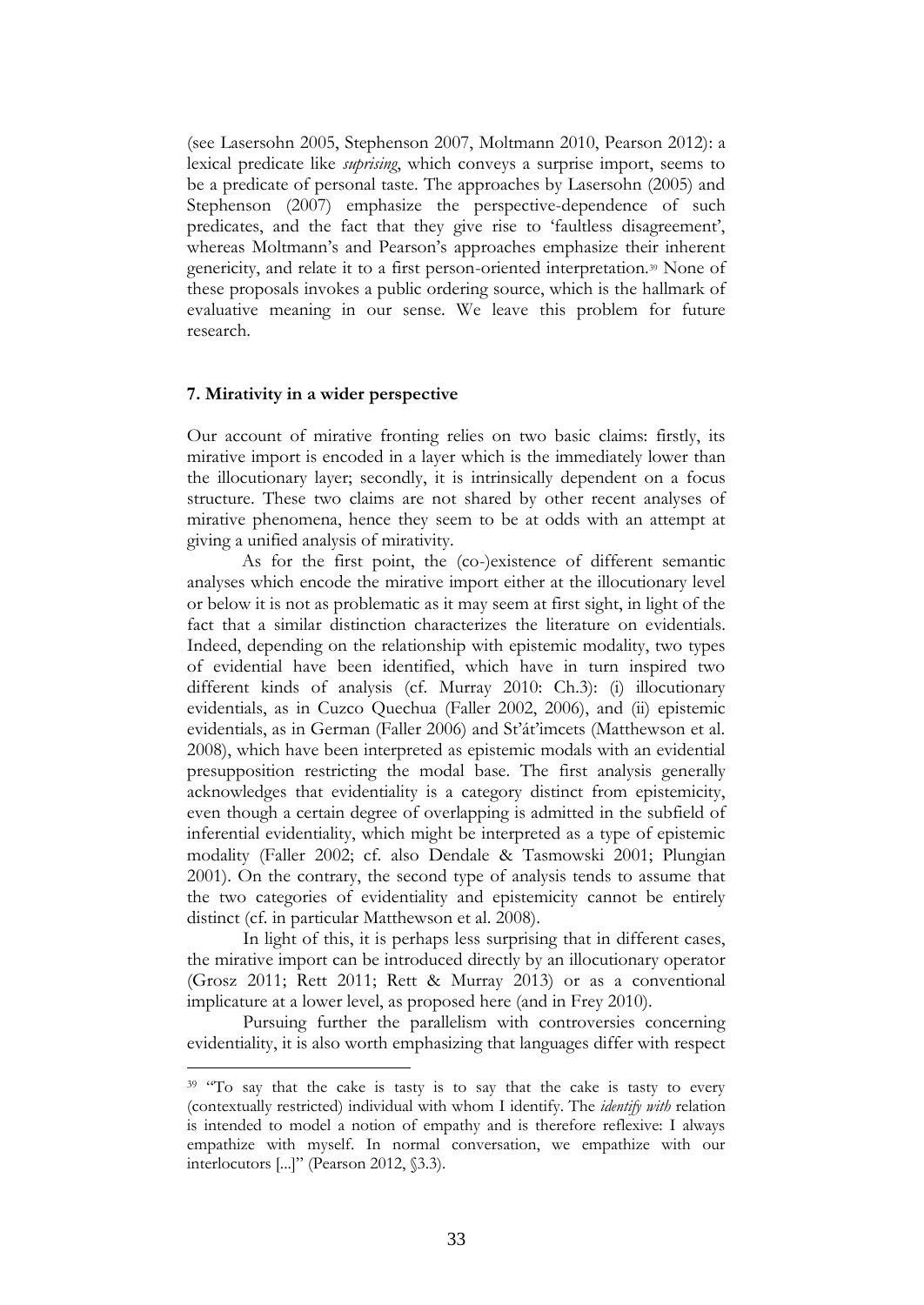to the use of *evidentials proper* or *evidential strategies* (Aikhenvald 2004); in a similar way, they may also differ as for the encoding of mirativity, resorting to a range of grammatical devices, strategies and structures, which are yet to be fully explored and described. We have proposed that Italian mirative fronting is one such a structure where the interpretation of mirativity requires a set of focus alternatives: this is meant to explain why in many different languages a mirative flavour arises in connection with the marking of a constituent as narrowly focussed. However, we are not claiming that focus is necessarily involved in all mirative structures and strategies across languages: in other cases, the interpretation could rely on a set of expectations (in the sense of Rett & Murray 2013) which is not related to focus structure in any direct way (see §7.2 for more discussion of Rett & Murray's proposal).

Despite these parallelisms between the two domains, we ultimately remain agnostic as to the relationship between mirativity and evidentiality. Several studies have highlighted that indirect evidentials may have a mirative function or overtone (DeLancey 1997, Lazard 1999, 2001, Aikhenvald 2004, Peterson 2010, Rett & Murray 2013); however, according to DeLancey (1997, 2001) and Aikhenvald (2004), the two grammatical categories must be viewed as distinct: while evidentials signal the source of information, mirativity marks surprise as a result of unexpected information irrespective of the source. Once again, it is quite conceivable – at least at the present stage of understanding – that mirativity overlaps with evidentiality in some languages or structures, but not in others: in the same way as there are evidential systems that do not express mirativity, there are also mirative systems that do not express evidentiality (Aikhenvald 2004: 195).

As for our case study, Italian mirative fronting does not present evidential readings and it is unrelated to evidential strategies marking the source of information or the way knowledge has been acquired. Note that Italian does not possess a grammatical system of evidential markers, but only evidential extensions of non-evidential categories: the future and imperfect indicative and the conditional, as well as the modal '*dovere* + infinitive' construction, have developed semantic extensions or overtones that may be related to the evaluation or indication of the information source, similar to inferential evidentials (see e.g. Squartini 2008, 2010). Crucially, however, none of these strategies expresses mirativity, and none of them is necessarily associated with mirative fronting.

In the following subsections, we compare our proposal with two recent analyses of mirative phenomena; this comparison will allow us to further clarify the reason for our analytical choices.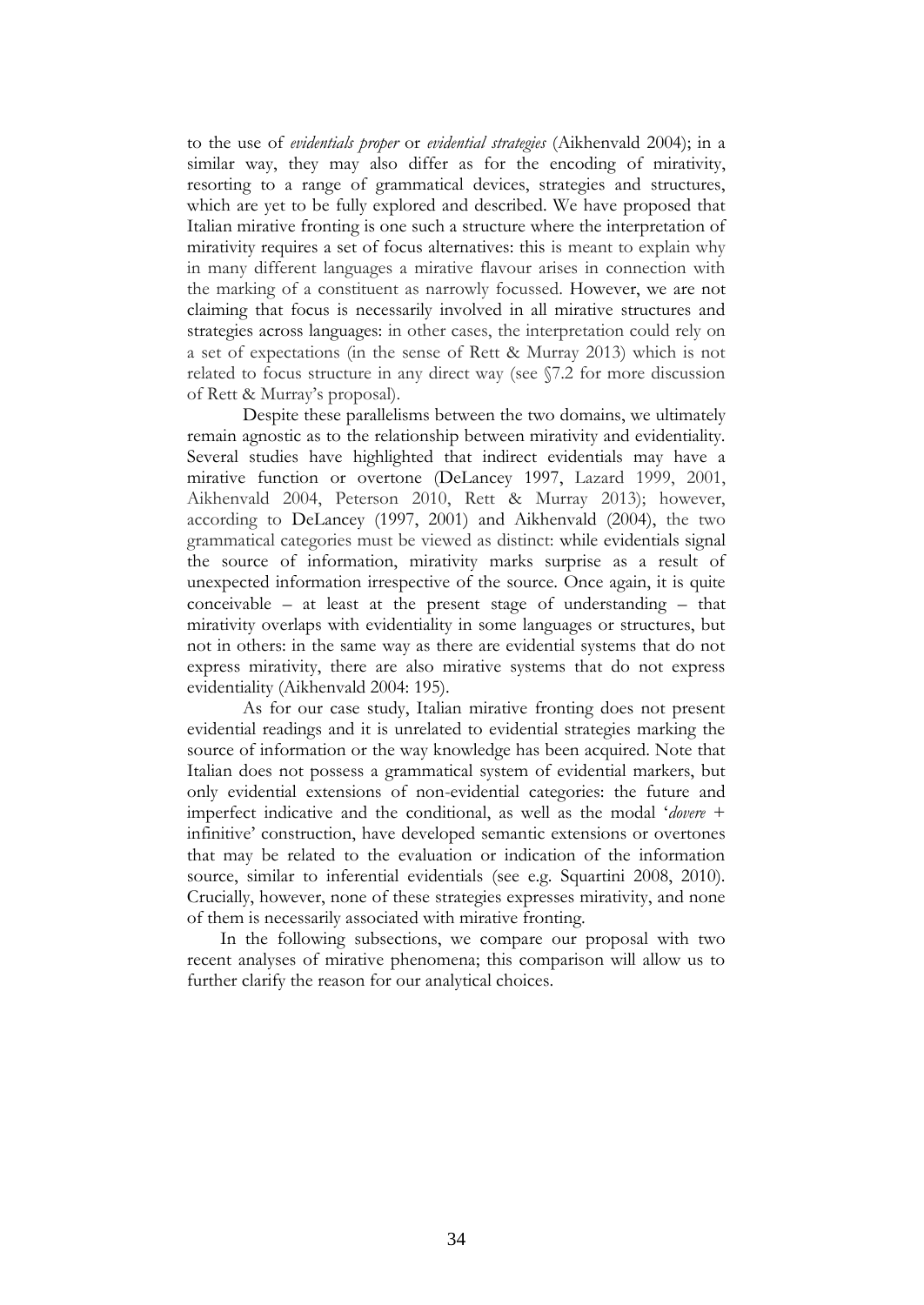#### 7.1. *Torres Bustamante (2012)*

Torres Bustamante (2012) analyses the mirative use of the Imperfect in Spanish generic or stative sentences (cf. also Torres Bustamante 2013): 40

 $(51)$  ; Juan fumaba! (Torres Bustamante 2012, 347, (1)) Juan smoke.PAST.IMP.3SG 'Juan smokes!'

Crucially, with this structure the speaker expresses her surprise at a *present* state of affairs. The author argues that the past tense conveyed by the Imperfect does not temporally locate the state described in the clause, but rather, it shifts backward the temporal parameter of the doxastic modal base representing the speaker's beliefs: in this way, surprise is defined with respect to the speaker's past beliefs up to the discovery time in which she realizes that the actual state of affairs (John's being a smoker) contradicts her previous beliefs.

Similarly to Grosz (2011), the mirative import of the Spanish Imperfect is defined in terms of the relative likelihood of the asserted proposition *q* and one relevant focus alternative (which is constrained to having the same aspectual value as *q*). <sup>41</sup> Specifically, it is characterized as non-at-issue content conveyed by a CP-level operator M, conveying that the worlds in which the asserted proposition is true are ranked below the worlds in which a distinct focus alternative is true. This operator takes in input a doxastic modal base  $p$  – representing the speaker's beliefs at a past time, as discussed above – and conveys (a) that the proposition *q*  expressed by the sentence radical is true in the evaluation world  $w_{\varphi}$ , and (b) that the worlds *w* of the modal base in which *q* is true are ranked below the worlds  $w'$  in which one salient alternative  $q'$  is true, where  $q'$  is supported by the modal base *p*:

(52) M<sub>op</sub>=  $\lambda p \lambda q \exists q' : q' \neq q \land C(q') \land p \subseteq q'$ .  $[\forall w'w[p \cap q'(w') \land q']$  $p \cap q(w) \rightarrow w' \leq q' w$ ]  $\land q(w_{\text{av}})$  (Torres Bustamante 2012, 356, (21))

This analysis concurs with our proposal in defining surprise in terms of the relative ranking of the asserted proposition and one focus alternative, but it differs crucially with respect to the treatment of the modal base. Note that the propositional content of (51) is asserted, hence it is part of the speaker's beliefs at the moment of utterance; thus, the backward shifting of the speaker-anchored doxastic modal base allowed by past tense plays a crucial role in avoiding the kind of 'mirative paradox' that we discussed in §5.1 above. Since in mirative fronting there is no obligatory past tense morphology, and any past tense is interpreted as part of the

<sup>40</sup> The author also discusses a mirative use of the Pluperfect in Andean Spanish, which we will not consider here for reasons of space.

<sup>&</sup>lt;sup>41</sup> Note however that, contrary to mirative fronting, here no single constituent bears narrow focus, but the whole clause is in focus (Torres Bustamante 2012,  $(20)$ ).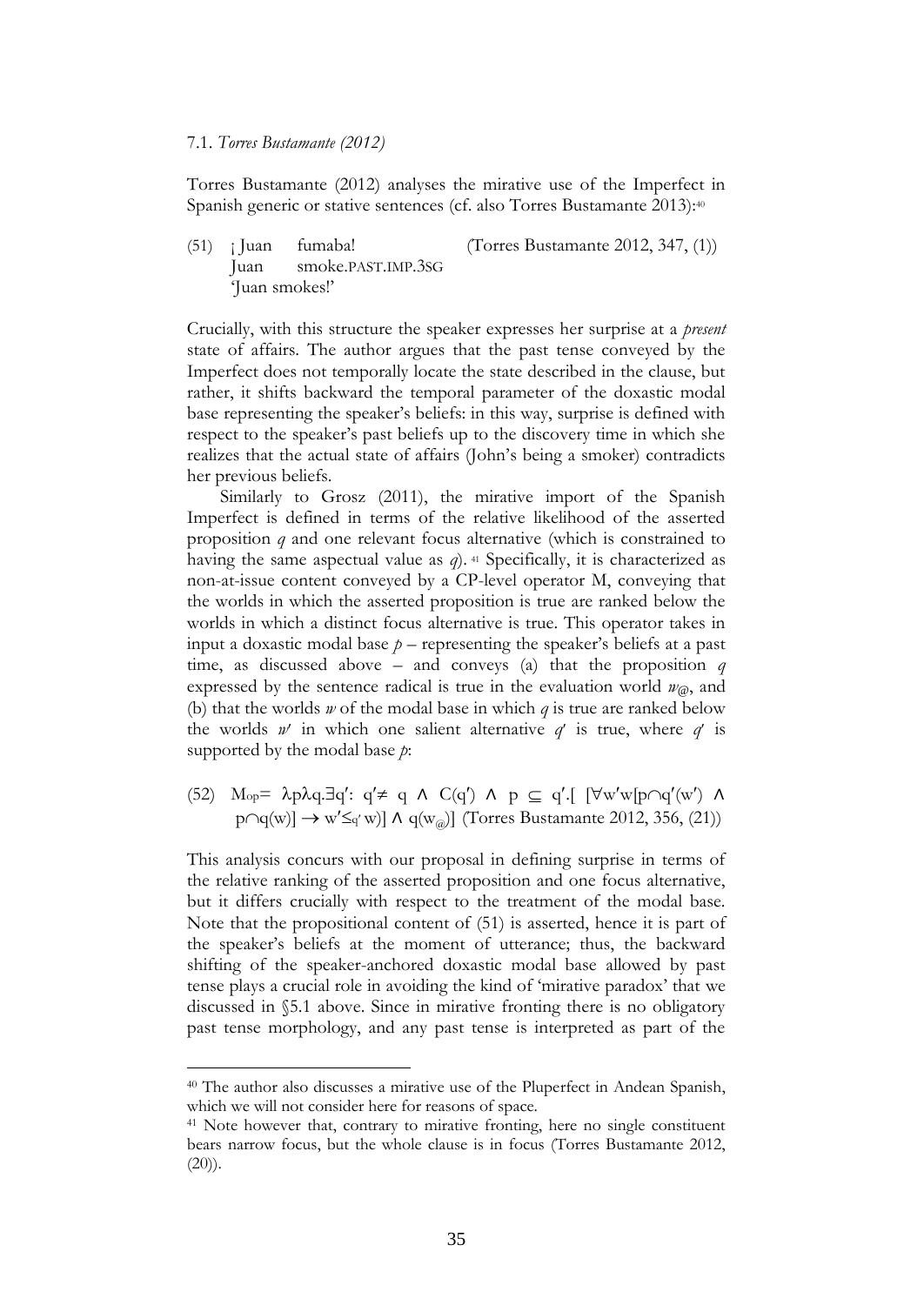propositional content, this account cannot be extended to cover mirative fronting.

#### 7.2. *Rett & Murray (2013)*

1

Rett & Murray (2013) analyse the mirative use of the indirect evidential in Cheyenne. Their proposal is couched in Murray's (2014) framework, which distinguishes three kinds of context update that a sentence conveys: the at-issue proposition, which is introduced in the context as a discourse referent; possibly a non-at-issue restriction, which is directly added to the common ground; and an illocutionary relation, like the proposal to add the at-issue proposition to the common ground. The authors characterize the ambiguity of the Cheyenne mirative evidential in terms of these distinctions: the evidential import proper is part of non-at-issue content, whereas the mirative import is part of the illocutionary relation.

Justification for this difference comes from the observation that, while the indirect evidential undergoes the 'interrogative flip' in questions – i.e., it becomes hearer-oriented, rather than speaker-oriented – the mirative evidential does not undergo the interrogative flip, and is in fact unavailable in questions (Rett & Murray 2013, 461, (21)).<sup>42</sup> Notice that in this respect our mirative fronting differs from the Cheyenne evidential, since it is available both in assertions and in yes-no questions, as illustrated in  $(7)/(23)$  and in (28); hence, by Rett & Murray's criterion, mirative fronting should not be characterized as conveying an illocutionary relation. As discussed above, this mismatch is not necessarily problematic, but it may well correspond to a genuine cross-linguistic difference parallel to that observed in the domain of evidentiality.

The authors characterize the import of the Cheyenne mirative evidential as a composite illocutionary relation, simultaneously conveying (a) the proposal to add the at-issue proposition to the common ground and (b) the expression that the at-issue proposition  $p$  was not part of the speaker's expectations (where the set of expectations consists of propositions that are assigned a prior probability above some standard of credence). Differently from our proposal and Torres Bustamante's, focus plays no role in defining the contextually salient set of propositions to which the at-issue proposition *p* is related.

On the other hand, here too the speaker's expectations are not defined at the moment of utterance, but they are shifted backwards. The authors identify a *recency restriction* on mirativity, whereby the event of uttering a mirative sentence with at-issue content  $p$  must belong in the target state of the learning event in which the speaker has learned that *p*:

"It seems as though a speaker can utter an exclamation like *Bill* 

<sup>42</sup> Another difference that Rett & Murray point out is that denial of the evidential import gives rise to contradiction, whereas denial of the mirative import gives rise to infelicity (see their examples (22), (27)). This, however, seems to us to relate to the epistemic vs. non-epistemic nature of the two types of import, rather than to their different relation to the speech act layer.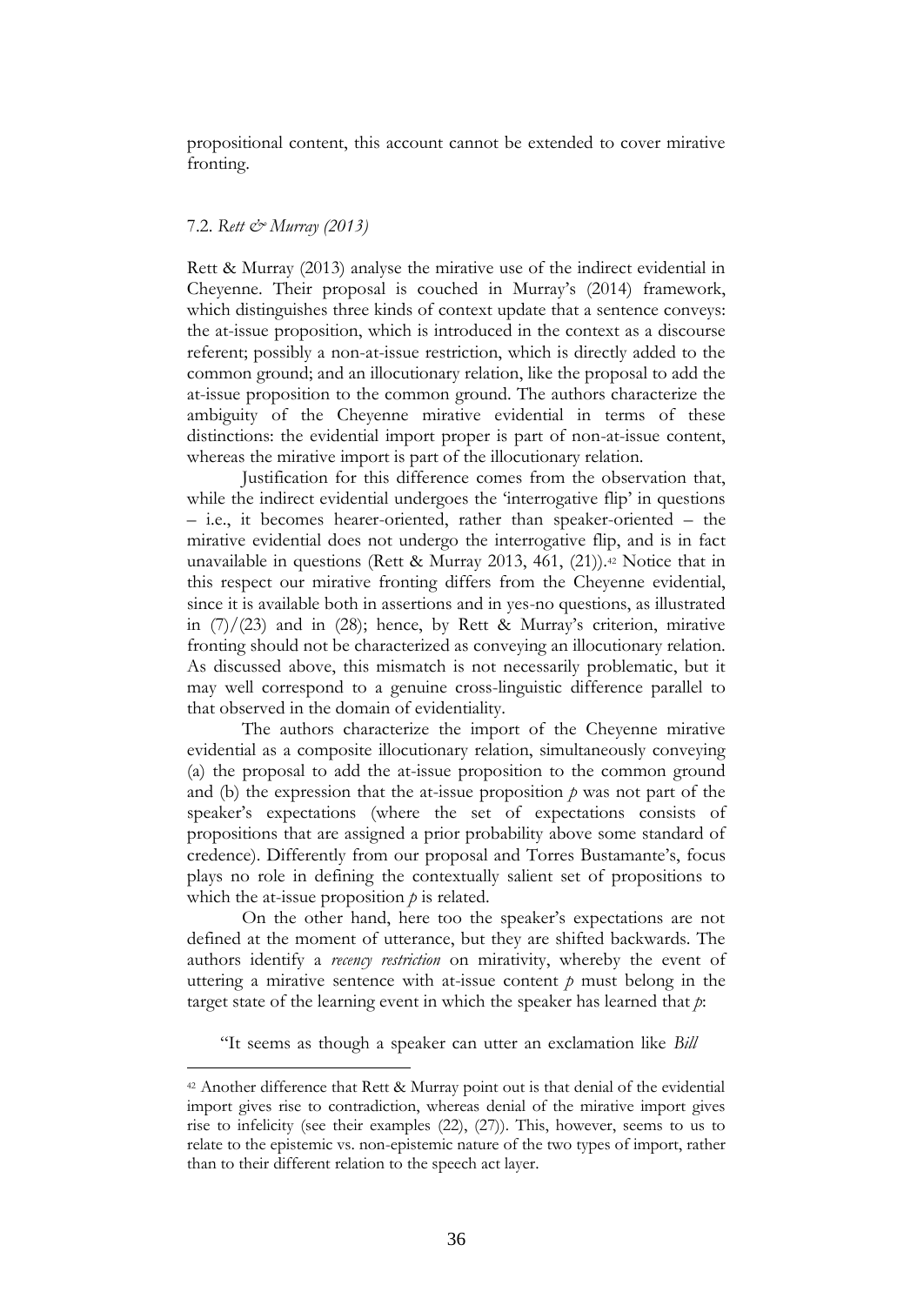*has a new car!* at different times to different interlocutors, as long as *p* is relevant and as long as the time of utterance is *the first opportunity the speaker has to express surprise to that interlocutor that* p." (Rett & Murray 2013, 464; emphasis ours)

In the proposed analysis, the recency restriction is captured by a constraint to the effect that the at-issue proposition *p* was not in the speaker's set of expectations E at the time of the learning event at which the speaker learned that *p*. Thus, here too the speaker's expectations are shifted backwards to the time of the learning event.<sup>43</sup>

Interestingly, the recency restriction as characterized in the above quote seems to imply that for a mirative construction to be felicitous in a context, the at-issue proposition cannot be part of the common ground presuppositions of the participants: this corresponds to the constraint that we identified in §5.1 above. In this respect, we believe that our solution to the 'mirative paradox' is a possible alternative to the backward shifting of a speaker-anchored doxastic modal base. As argued above, the relevant the modal base for the interpretation of MF is the context set as defined by the conversational common ground prior to, and independently of, the acceptance of the clause's propositional content and its incorporation in the common ground (both in case of an assertion and of a yes-no question). At the present stage, we remain agnostic as to what extent our 'communitarian' approach could be extended to other mirative constructions or strategies across languages.

At this point, however, it is time to conclude this digression and return to the main thread of our discussion.

#### **8. Partial focus fronting?**

In §2.1 we have argued, on the basis of the prosodic evidence, that the fronted constituent in MF qualifies as a narrow focus. But previous discussions have pointed out a problem concerning the extension of focus in MF. Consider the exchange in (53):

| $(53)$ A: Eccoti qui! Cos'è successo?     |  |  |
|-------------------------------------------|--|--|
| here you are what is happened             |  |  |
| B: Una multa da 500 euro mi sono beccato! |  |  |
| a fine of 500 euros me.CL am got          |  |  |
| 'A: Here you are at last! What happened?  |  |  |
| B: I got a fine of 500 euros!'            |  |  |

The focus constituent of a sentence is standardly identified by means of the question-answer congruence criterion, whereby the focus structure of an answer is determined by the semantics of the question that it answers: in Alternative Semantics terms, this criterion requires that the set of focus alternatives of the answer be a superset of the question denotation (Rooth

<sup>43</sup> See also Rett (2012, §3.1) on exclamatives.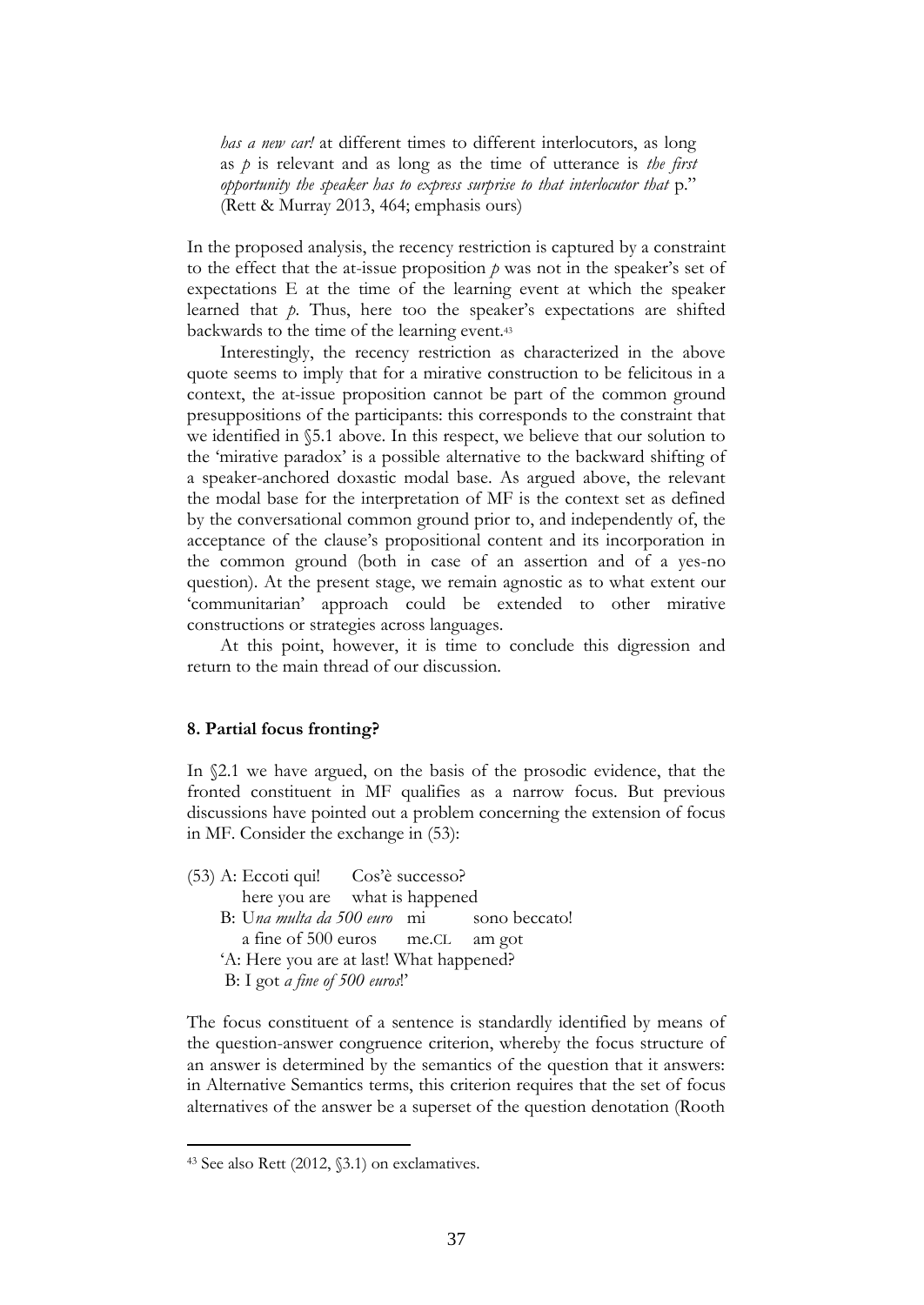1992,  $(2.4)$ .<sup>44</sup> On the pragmatic side, focus in an assertion presupposes that the asserted sentence be congruent to the current Question Under Discussion, namely the question that sets the immediate goal of the discourse (Roberts 1998, (26)); this congruence qualifies the assertion as a relevant discourse move.

In (53), then, the general question 'What happened?' requires a broad focus answer, in which the whole clause is in focus. However, fronting targets the direct object only: thus, if the fronted constituent qualifies as the maximal focus of the sentence, question-answer congruence is not satisfied.<sup>45</sup> It is for this reason that structures like (53B) have been dubbed 'partial focus movement' (Zimmermann 2007; cf. also Fanselow & Lenertova 2011). To put it differently, the answer (53B) apparently shows the coexistence of two overlapping foci: the broad focus required by question-answer congruence, and the narrow focus on the direct object which supports the mirative implicature.

Notice that the two foci cannot be completely dissociated: a narrow focus constituent fronted by MF cannot cooccur with another constituent narrowly focussed by question-answer congruence:

|  | (54) A: Chi ha aspettato i ragazzi |                                                                         | a casa?  |
|--|------------------------------------|-------------------------------------------------------------------------|----------|
|  |                                    | who has waited-for the boys                                             | at home? |
|  |                                    | $B: \#$ <i>Per due ore</i> li ha aspettati <i>Franca</i> <sup>146</sup> |          |
|  |                                    | for two hours them.CL has waited-for Franca                             |          |
|  |                                    | (Intended: A: Who waited for the boys at home?                          |          |
|  |                                    | B: Franca waited for them for two hours!')                              |          |

<u>.</u>

This is plausibly due to the fact that the fronted adverbial in B's reply is part of the background of the answer with respect to question-answer congruence: since it is not included in the background of A's question, the congruence requirement is not satisfied.

The crucial difference between (53B) and (54B) is that the former involves broad focus for question-answer congruence, and the latter narrow focus on two distinct constituents. We will assume, following Selkirk (2008) and Katz & Selkirk (2011), that 'broad focus' is actually not

<sup>44</sup> In Structured Meanings terms, instead, the background of the answer must be parallel to the background of the question, and the alternatives of the focus phrase in the answer must include (or be identical to) the restriction of the *wh*phrase in the question (e.g. Krifka 2006, §4.3). For a detailed comparison of the two approaches, see Beaver & Clark (2008, ch. 4) and Krifka (2011b).

<sup>45</sup> Beaver & Clark (2008, esp. §2.7) modify Roberts's congruence requirement in their Focus Principle, according to which some part of a declarative utterance must evoke a set of alternatives containing all the Rooth–Hamblin alternatives of the Current Question. Even under this principle, narrow focus on the fronted direct object in (53B) is not sufficient to evoke alternatives corresponding to the Current Question 'What happened?'.

<sup>46</sup> The judgment is clear-cut if the fronted adverb *per due ore* is realized with the intonation characterizing MF (i.e.  $H^*L$ -, cf.  $\S 2.1$ ), and the clause-final subject *Franca* with the nuclear pitch accent associated with narrow (information) focus, i.e. H+L\* (see Bocci 2013).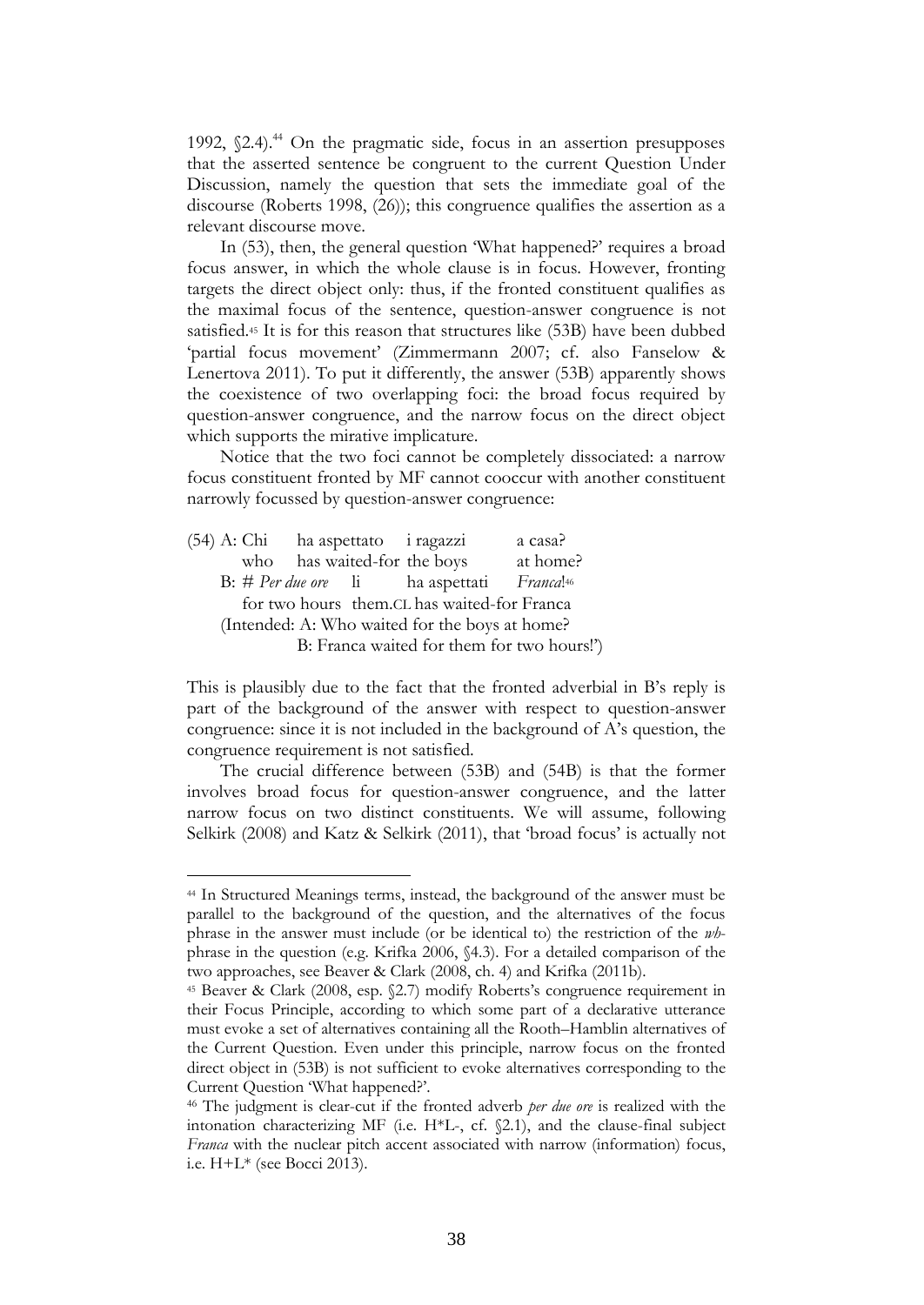marked by an F-feature. Note in fact that, in alternative semantics terms, when the whole proposition is in focus there is no way to constrain the shape of the proposition-level alternatives. (In structured meaning terms, the background will be empty, and we would have to stipulate a contextually relevant set of alternative propositions including – or identical to – a congruent question: but this is a very counter-intuitive characterization of all-new statements.) In our view, this justifies the hypothesis that so called 'broad focus' is actually not a focus at all. This in turn implies that no conflicting focus structures are involved in an all-new sentence featuring mirative fronting, like (53B) above.

# **9. Concluding remarks and future prospects**

To sum up, in this paper we have proposed an analysis of the mirative import which can be associated with the fronting of a focal constituent in Italian: this conveys that the asserted proposition is less likely than at least one distinct focus alternative (cf. Grosz 2011). Following an insight of Zimmermann (2007), we have characterized the mirative import not as a subjective speaker attitude, but rather as an evaluation that is based on a shared modal base (the context set) and an ordering source also shared by (or accessible to) the conversational participants. This has led us to propose that the discourse context comprises, in addition to the usual informative components, dedicated evaluative components which are likewise under the cooperative control of the conversational community, and which allow them to negotiate a shared evaluation.

A yet open question concerns the status of the compositional layers sketched in (30), repeated here as (55):

(55) [ $\psi$  illocutionary operator  $[\chi \text{ F-IMP}_{\text{C}}$  [ $\phi$  [XP<sub>F</sub> ... *t*] ~ *C*]]]]

Not everyone would accept the idea that the topmost 'illocutionary layer' is included in the syntactic structure (but see Rizzi 1997, Tomioka 2010 and Krifka 2011a for proposals in this direction). Equally controversial would be the hypothesis that the implicature trigger in the immediately lower layer corresponds to a covert element in the syntactic tree. Note however that, if the mirative import had no syntactic incarnation, the only possible trigger for the implicature would be the prosodic marking (cf. §2.1). This would require the interpretation process to apply to a syntactic structure augmented with prosodic information – a not unreasonable assumption, but one that clearly departs from the usual T-model of the generative framework. In this respect, a syntactic implementation would seem to be the most conservative solution.

One straightforward syntactic rendition of (55) is possible in the cartographic framework of Rizzi (1997), in which the compositional layers would be identified with dedicated functional projections: the topmost illocutionary layer would correspond to Rizzi's Force Phrase; the landing site of the fronted constituent would be the Focus Phrase, and the implicature trigger would correspond to a functional projection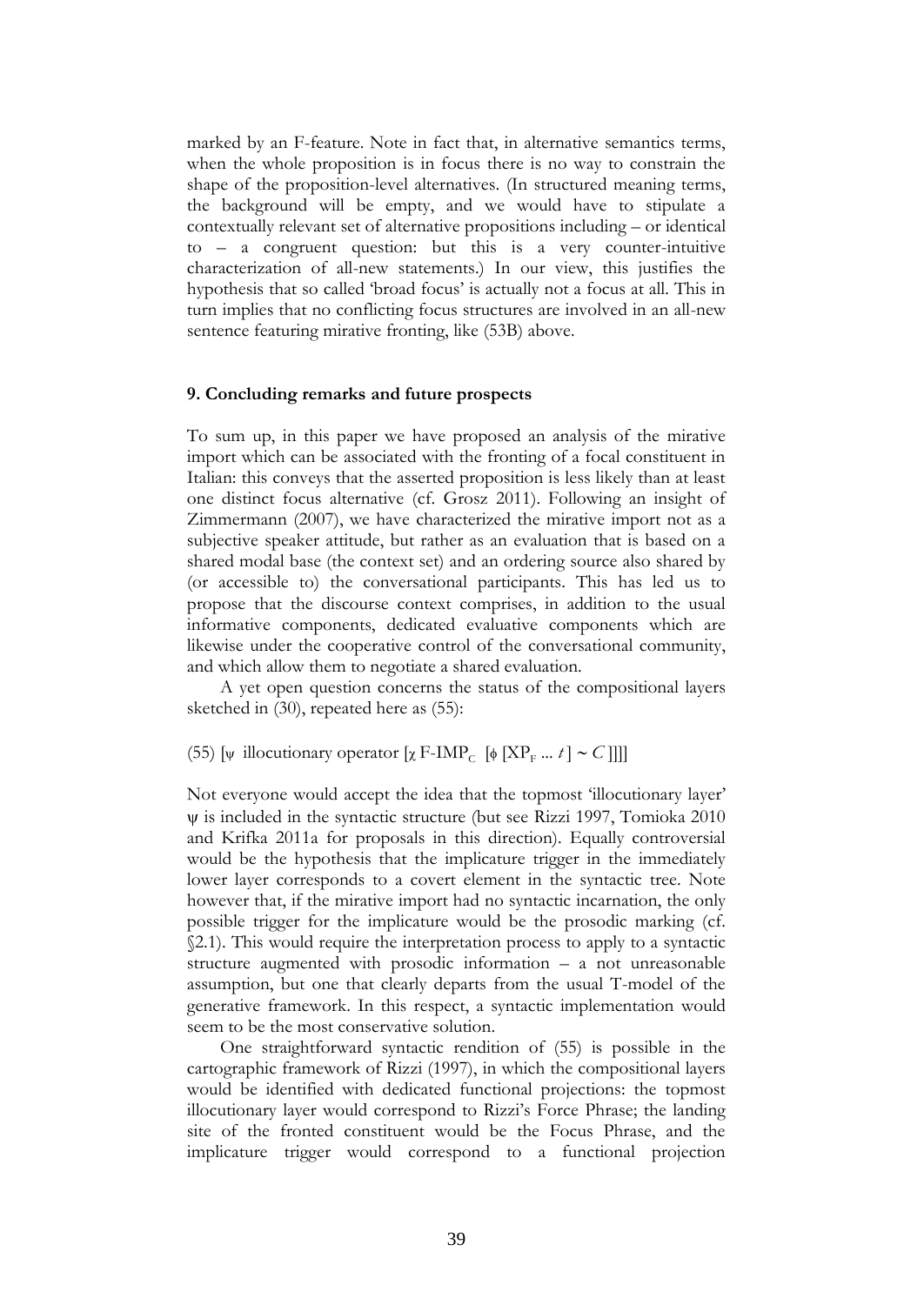sandwiched in between (see Bianchi, Bocci and Bianchi 2013). However, we are well aware that the choice of implementation is strongly conditioned by one's general theoretical preferences, e.g. a preference for maximally transparent mapping from the syntactic structure to the compositional interpretation, versus a preference for avoiding covert elements in the syntax. Therefore, we will not commit ourselves to one specific implementation.

Independently of this choice, we believe that we have identified the necessary ingredients of a satisfactory analysis of MF; we also hope that the foregoing discussion has made a clear case for the existence of evaluative implicatures, and for the possibility of incorporating them in a highly structured view of the discourse context.

## **Appendix: Experimental stimuli**

#### (1a) *Mirative*

[Claudia descrive a Bruno i regali che ha ricevuto per la laurea] 'Claudia gives Bruno a description of the presents she got for her graduation.'

C.: *Una collana di corniole* mi hanno regalato! a necklace of carnelian me have given 'They gave me *a carnelian necklace*!' Chi se l'aspettava un regalo così costoso? who REFL it expected a present so expensive 'Who would have expected such an expensive present?'

#### (1b) *Corrective*

[Claudia e Bruno parlano dei regali che Maria ha ricevuto per la sua laurea] 'Claudia and Bruno talk about the presents Maria got for her graduation.'

- C: I suoi genitori le hanno regalato un anello. the her parents her have given a ring 'They presents gave her a ring.'
- B: Guarda che ti sbagli! *Una collana di corniole* le hanno regalato! look that you are-wrong a necklace of carnelian her have given Non un anello! not a ring 'You are wrong! They gave her *a carnelian necklace*! Not a ring!

#### (2a) *Mirative*

[Carla racconta a Beatrice di Paolo e delle conseguenze di una sua nuotata al mare in pieno inverno] 'Carla tells Beatrice about Paolo and about the consequences of his swimming in the sea in midwinter.'

C: Pensa un po'… *Una polmonite* si è preso! Però se l'è cercata! think a little a pneumonia REFL is taken but REFL it is sought 'Guess what! He caught *pneumonia*! But he asked for it!'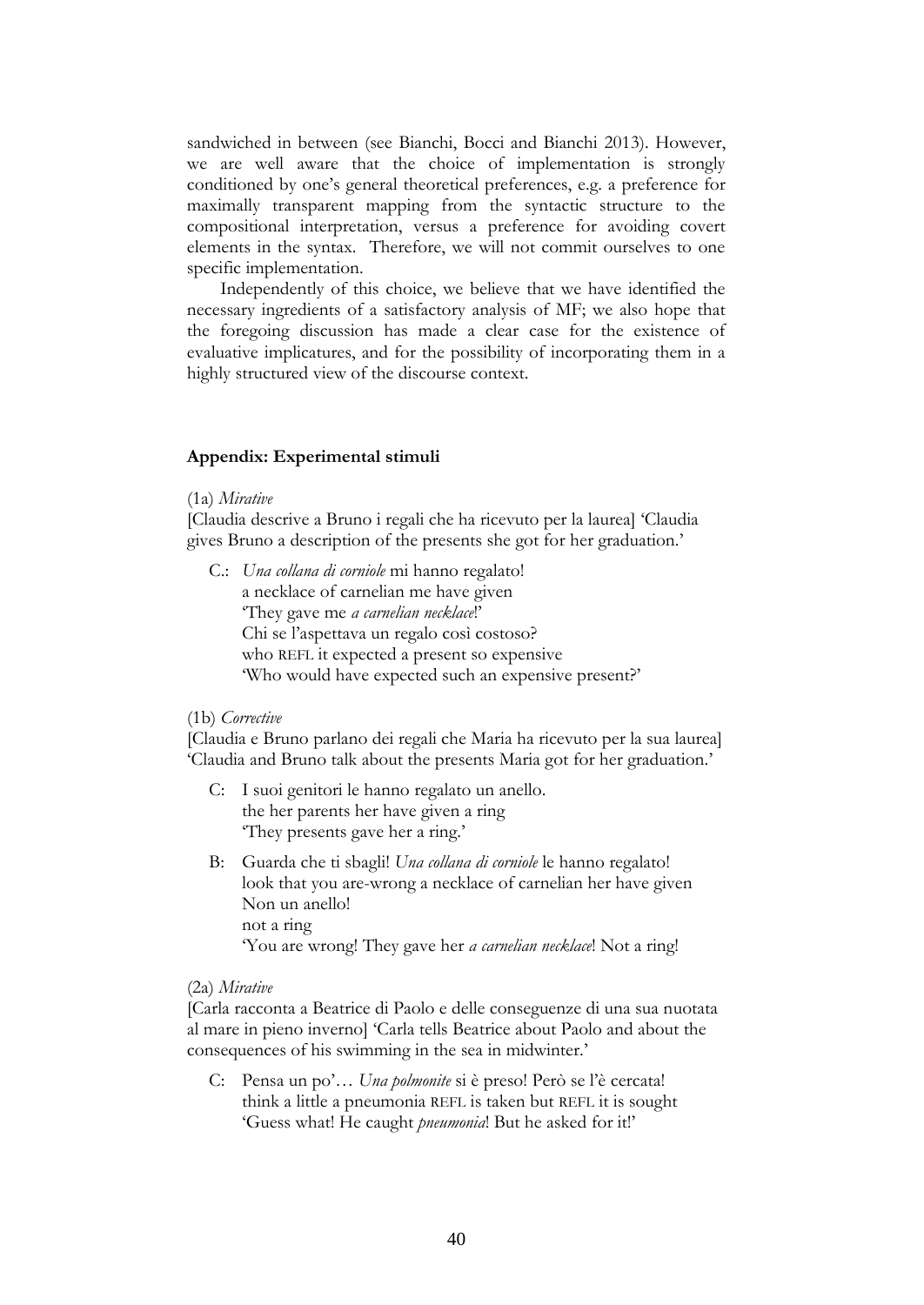# (2b) *Corrective*

[Lea e Marta parlano di Paolo e della sua assenza dal lavoro per malattia] 'Lea and Marta talk about Paolo and about his absence at work due to illness.'

- L: Pensa un po'… Paolo si è preso una polmonite. think a little a pneumonia REFL is taken but refl it is sought 'Guess what... He caught pneumonia.'
- M: Guarda che ti sbagli! Mi ha chiamato ieri…. look that you are-wrong me has called yesterday 'You are wrong! He called me yesterday... *Una tonsillite* si è preso! Non una polmonite! a tonsillitis REFL is taken not a pneumonia 'He caught *tonsillitis*! Not pneumonia!'

## (3a) *Mirative*

[Anna e Beatrice parlano di Lea e Gianni che si sono appena sposati.] 'Anna and Beatrice talk about Leo and Gianni, who just got married.'

A: E io che pensavo che non avessero nemmeno un soldo! and I that thought that not have.SBJV.3PL even a cent 'I thought that they were completely penniless! Indovina un po'?! *Alle Maldive* sono andati in viaggio di nozze! guess a little to-the Maldives are gone in journey of wedding 'Guess what?! They went *to the Maldives* on honeymoon.'

#### (3b) *Corrective*

[Anna e Beatrice parlano di Lea e Gianni che si sono appena sposati.] Anna and Beatrice talk about Lea and Gianni, who just got married.

- A: Se ho capito bene, sono andati alle isole Vergini. if have understood well, are gone to-the islands Virgin 'If I understood correctly, they went to the Virgin Islands.'
- B: Ti sbagli! *Alle Maldive* sono andati in viaggio di nozze! you are-wrong to-the Maldives are gone in journey of wedding Non alle isole Vergini. Me l'ha detto il fratello di Gianni. not to-the islands Virgin me it has said the brother of Gianni 'You are wrong! They went *to the Maldives* on honeymoon! Not to the Virgin Islands. Gianni's brother told me.'

#### (4a) *Mirative*

[Anna racconta a Lisa del nuovo fidanzamento del loro amico Gianni] 'Anna tells Lisa about their friend Gianni's new engagement.'

A: Pensa te… anche questa poi…. think you also this then 'You wouldn't believe this one too... *Con quell'oca di Mariangela* si è messo! Deve aver perso la testa... with that goose of Mariangela REFL is put must have lost the head 'He's dating *that silly goose of Mariangela*! He must have lost his mind!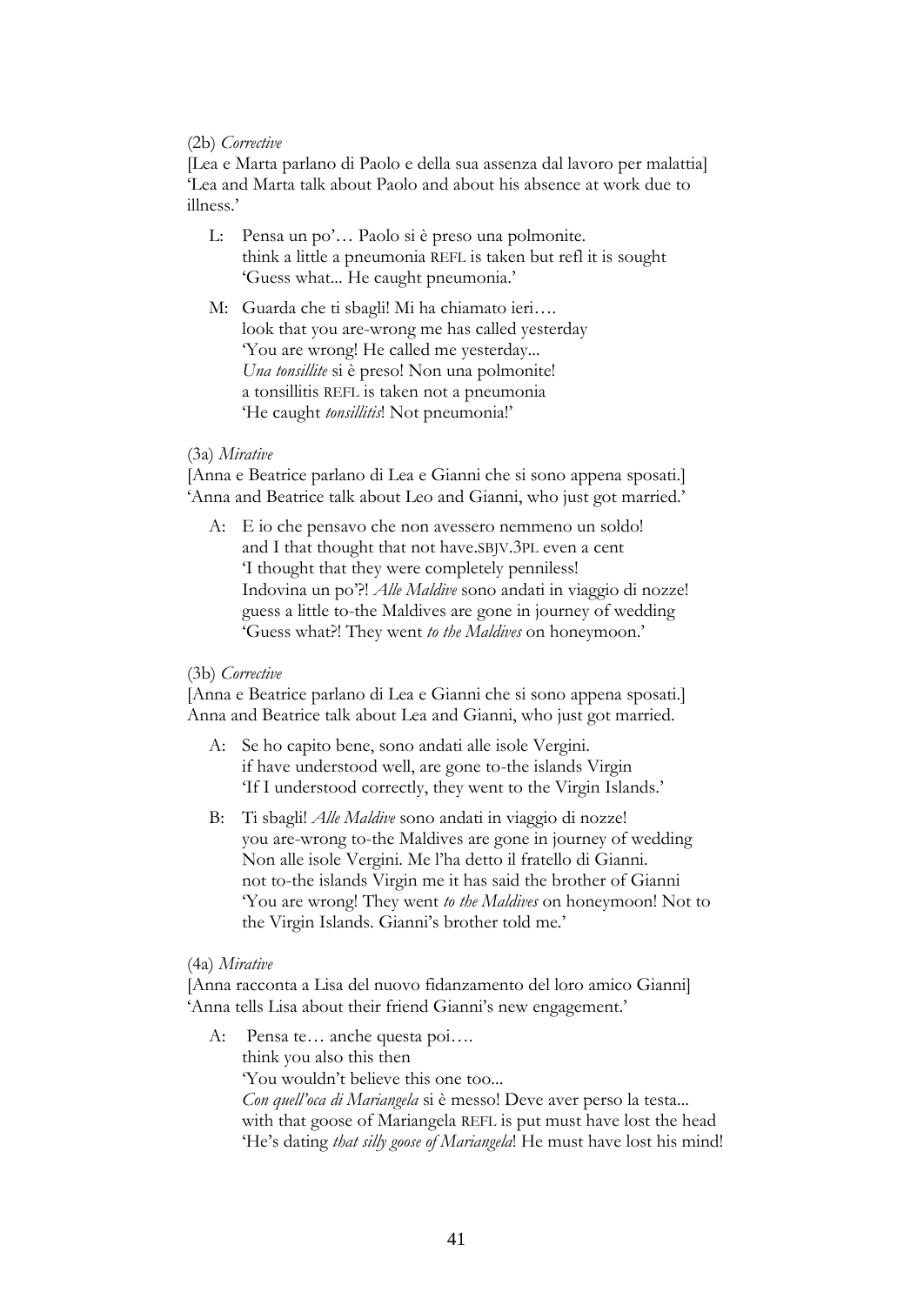# (4b) *Corrective*

[Anna racconta a Lisa del nuovo fidanzamento del loro amico Gianni] 'Anna tells Lisa about their friend Gianni's new engagement.'

- A: Credo che Gianni si sia messo con Giulia believe that Gianni refl is put with Giulia 'I believe that Gianni is dating Giulia.'
- L: No ti sbagli! *Con Mariangela* si è messo! Non con Giulia. no you are-wrong with Mariangela REFL is put not with Giulia 'You are wrong! He's dating *Mariangela*! Not Giulia!'

# (5a) *Mirative*

[Pietro non è contento di una decisione dei genitori e si lamenta con la sorella.] 'Pietro is not happy with his parents' decision and complains about it to his sister.'

P: Ma porca miseria! *Marina* hanno invitato stasera a cena! but damn it Marina have invited tonight to dinner 'Damn it! They invited *Marina* tonight for dinner!' Lo sanno benissimo che io non la sopporto!! it know very-well that I not her stand 'They do know it I can't stand her!'

# (5b) *Corrective*

[I genitori di Pietro hanno invitato degli amici a cena. Pietro ne parla con la sorella.] 'Pietro's parents invited some friends for dinner. Pietre talks about it with his sister.'

P: Se ho capito bene ci sarà anche Giovanna. if have understood well there will-be also Giovanna 'If I understood correctly, Giovanna will also be there.' No ti sbagli! *Marina* hanno invitato! Non Giovanna! no you are-wrong Marina have invited not Giovanna 'No, you are wrong! They invited *Marina*! Not Giovanna!'

# (6a) *Mirative*

[Durante un quiz televisivo, un concorrente non riesce a rispondere alla domanda. Commento di un telespettatore a casa] 'During a quiz show, a contestant is not able to answer a question. A television watcher comments at home:'

A: Ma dai, lo sanno tutti!! *Michelangelo* l'ha scolpita, la Pietà!! but give it know.3PL everyone Michelangelo it.CL has sculptured the Pietà 'Come on, everybody knows it! *Michelangelo* sculptured the Pietà!!'

# (6b) *Corrective*

[Dopo un compito in classe di educazione artistica, Andrea discute con il professore] 'After an Art class test, Andrea talks with the teacher.'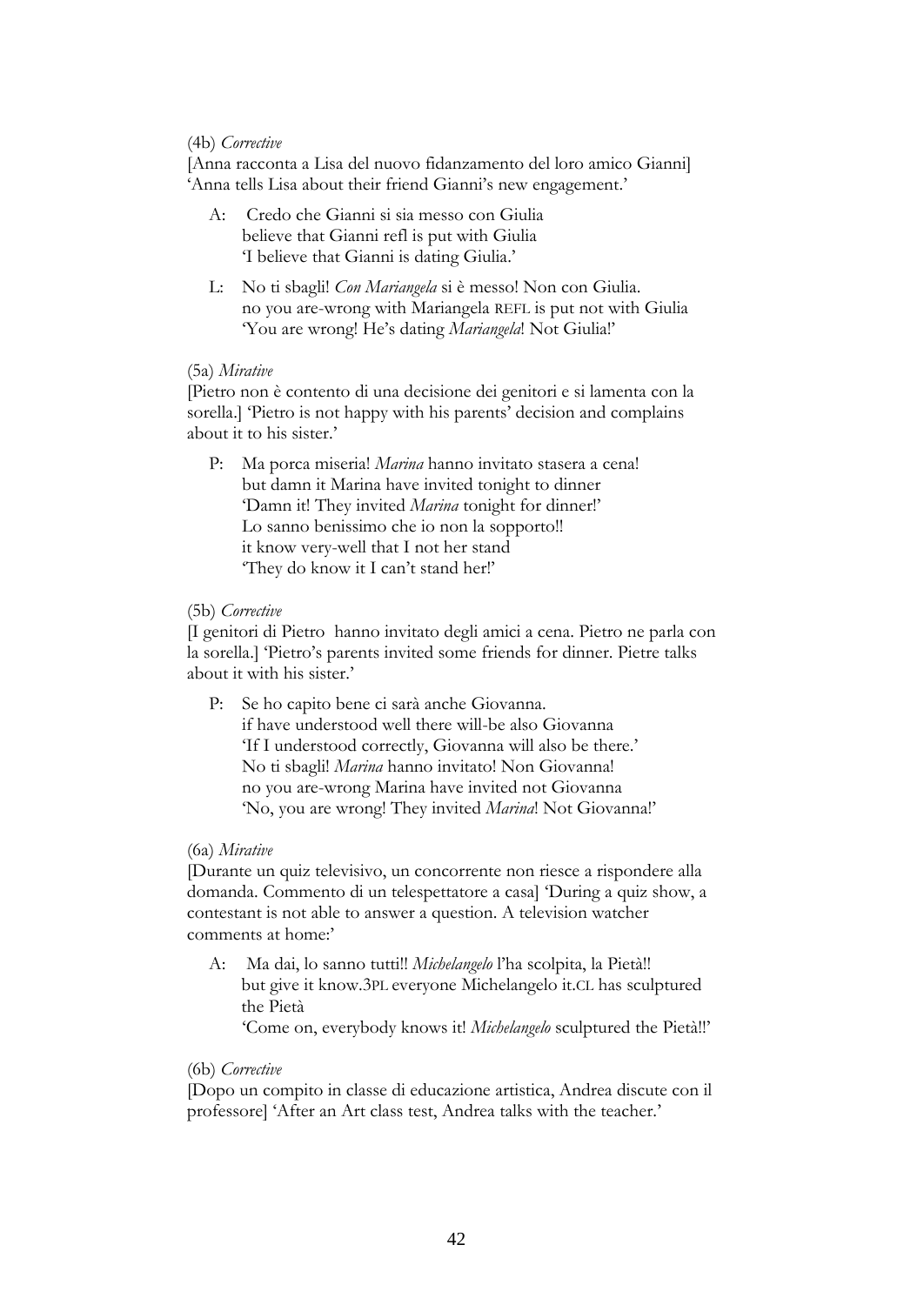A: A proposito della domanda sul discobolo, io ho risposto Lisippo. to respect of-the question on-the Discobolus, I have answered Lysippos

'To the question on the Discobulus, I gave Lysippos as an answer.'

B: No, è sbagliato! *Mirone* l'ha scolpito! Non Lisippo. no is wrong Myron it.CL has sculptured not Lysippos 'No, that's wrong! *Myron* sculptured it!

#### **References**

- Abeillé, Anne, Godard, Danièle & Frédéric Sabio. 2008. Two types of NP preposing in French. In Stefan Müller (ed.), *Proceedings of the 15th HPSG Conference*, 306-324. Stanford, CSLI Publications. <[http://cslipublications.stanford.edu/HPSG/9/abeille-godard](http://cslipublications.stanford.edu/HPSG/9/abeille-godard-sabio.pdf)[sabio.pdf](http://cslipublications.stanford.edu/HPSG/9/abeille-godard-sabio.pdf)>
- Aikhenvald, Alexandra. 2004. *Evidentiality*. Oxford/New York: Oxford University Press.
- Ambar, Manuela. 1999. Aspects of the Syntax of Focus in Portuguese. In: Georges Rebuschi and Laurice Tuller (eds.), *The Grammar of Focus*, 23- 54. Amsterdam, John Benjamins.
- Asher, Nicolas. 2004. Discourse semantics and the Focus/Background distinction. In Hans Kamp & Barbara H. Partee (eds.), *Context dependence in the analysis of linguistic meaning*, 29-60. Amsterdam: Elsevier.
- Beaver, David & Brady Clark. 2008. *Sense and Sensitivity: How Focus Determines Meaning*. Chichester/Oxford, Wiley-Blackwell.
- Bianchi, Valentina & Giuliano Bocci. 2012. Should I stay or should I go? Optional focus movement in Italian. In C. Piñon (ed.), *Empirical Issues in Syntax and Semantics 9*, 1-18.

<http://www.cssp.cnrs.fr/eiss9/eiss9\_bianchi-and-bocci.pdf>

- Bianchi, Valentina, Bocci, Giuliano & Silvio Cruschina. 2013. Focus fronting and its implicatures. To appear in: Enoch Aboh, Aafke Hulk, Jeannette Schaeffer and Petra Sleeman (eds.), *Romance Languages and Linguistic Theory 2013: Selected papers from Going Romance, Amsterdam 2013*. Amsterdam, John Benjamins.
- Bocci, Giuliano. 2013. *The Syntax-Prosody Interface from a Cartographic Perspective: Evidence from Italian*. Amsterdam, John Benjamins.
- Chierchia, Gennaro. 2006. Broaden your views: Implicatures of domain widening and the 'logicality' of language. *Linguistic Inquiry* 37, 535-590.
- Cruschina, Silvio. 2012. *Discourse-related features and functional projections*. New York/Oxford, Oxford University Press.
- DeLancey, Scott. 1997. Mirativity: The grammatical marking of unexpected information. *Linguistic Typology* 1, 33–52.
- DeLancey, Scott. 2001. The mirative and evidentiality. *Journal of Pragmatics* 33, 369-382.
- Dendale, Patrick and Liliane Tasmowski. 2001. Introduction: Evidentiality and related notions. *Journal of Pragmatics* 33, 339–348.
- Faller, Martina. 2002. Semantics and Pragmatics of Evidentials in Cuzco Quechua. PhD dissertation, Stanford University.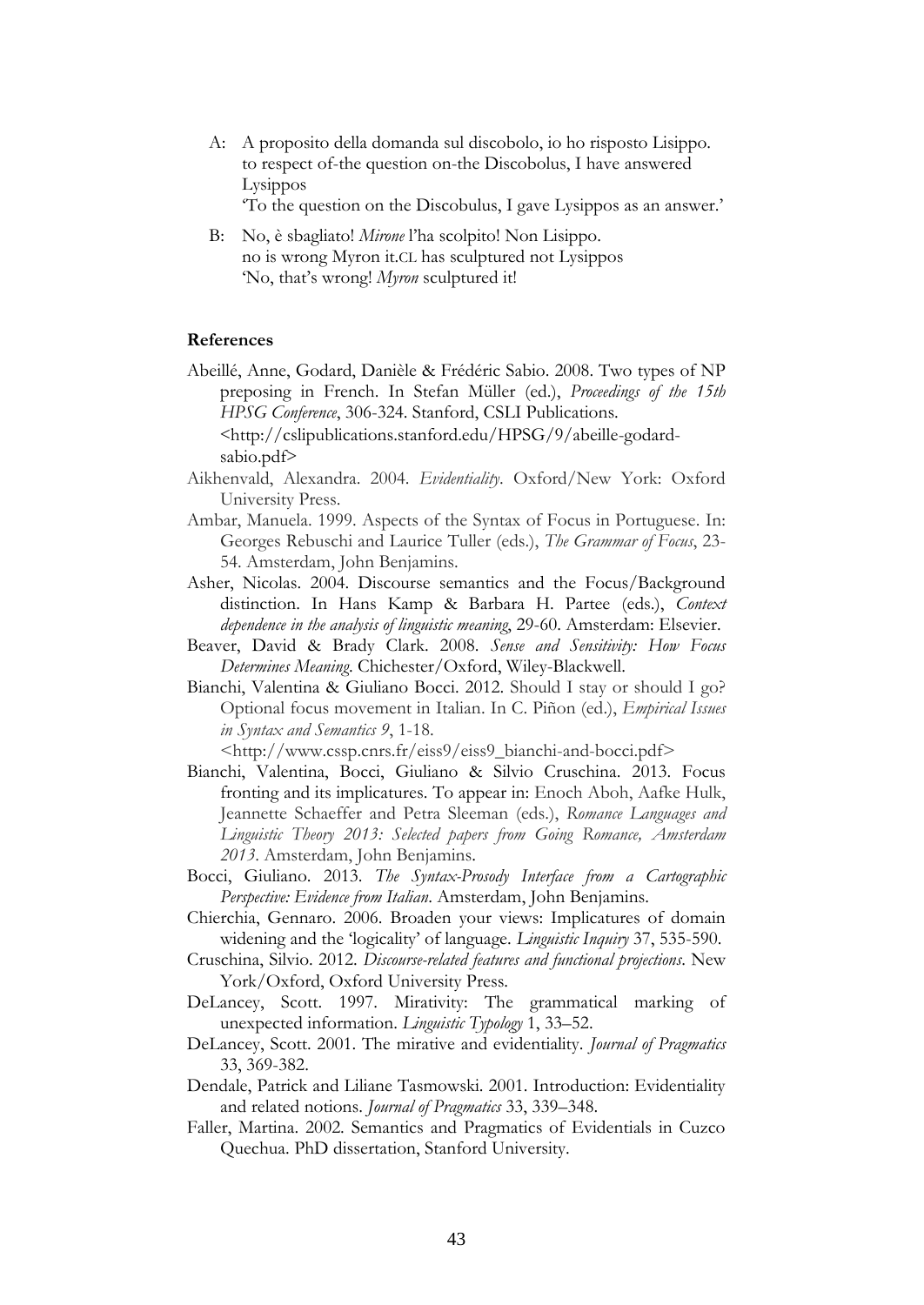- Faller, Martina. 2006. Evidentiality above and below speech acts. Manuscript, University of Manchester.
- Fanselow, Gisbert & Denisa Lenertova 2011. Left peripheral focus: mismatches between syntax and information structure. *Natural Language and Linguistic Theory* 29, 169-209.
- Farkas, Donka & Kim B. Bruce. 2010. On reacting to assertions and polar questions. *Journal of Semantics* 27, 81-118.
- Frey, Werner. 2010. A-Movement and conventional implicatures: About the grammatical encoding of emphasis in German. *Lingua* 120, 1416- 1435.
- Ginzburg, Jonathan. 2012. *The Interactive Stance.* New York/Oxford, Oxford University Press.
- Giurgea, Ion. 2014. Focus fronting as an exclamative marker. Paper presented at the *40th Incontro di Grammatica Generativa*, University of Trento, 13-15 February 2014.
- Gunlogson, Christine. 2003. *True to Form: Rising and falling declaratives as questions in English.* New York, Routledge.
- Grosz, Patrick. 2011. *On the Grammar of Optative Constructions*. PhD dissertation, MIT. (Published by John Benjamins, Amsterdam– Philadelphia, 2012).
- Hacquard, Valentina. 2011. Modality. In: C. Maienborn, K. von Heusinger, and P. Portner (eds.), *Semantics: An international handbook of natural language meaning*, 1484-1515. Berlin, Mouton de Gruyter.
- Hartmann, Katharina & Malte Zimmermann. 2007. In place out of place? Focus in Hausa. In Kerstin Schwabe & Susanne Winkler (eds.), *On Information Structure, Meaning and Form: Generalizing across languages*. 365-403. Amsterdam, John Benjamins.
- Kaplan, David. 1977. Demonstratives. An essay on the semantics, logic, metaphysics, and epistemology of demonstratives and other indexicals. Ms., University of California. Reprinted in: J. Almog, J. Perry and H. Wettstein (eds.), *Themes from Kaplan*, 481-563. Oxford, Oxford University Press, 1989.
- Katz, Jonah, and Elisabeth Selkirk. 2011. Contrastive focus vs. discoursenew: Evidence from phonetic prominence in English. *Language* 87, 771-816.
- Kratzer, Angelika. 1991. Modality. In von Stechow, A. & D. Wunderlich (eds.), *Semantik: Ein internationales Handbuch der zeitgenössischen Forschung,* 639-650. Berlin, De Gruyter.
- Kratzer, Angelika. 2012. The notional category of modality. In: *Modals and Conditionals. New and revised perspectives*. New York/Oxford, Oxford University Press.
- Krifka, Manfred. 2006. Association with focus phrases. In Valeria Molnár & Susanne Winkler (eds.), *The Architecture of Focus*, 105-136. Berlin, Mouton de Gruyter.
- Krifka, Manfred. 2011a. Embedding speech acts. Ms., Humboldt-Universität zu Berlin.
- Krifka, Manfred. 2011b. Questions. Ms., Humboldt-Universität zu Berlin.
- Lasersohn, Peter. 2005. Context dependence, disagreement, and predicates of personal taste. *Linguistics and Philosophy* 28, 643-686.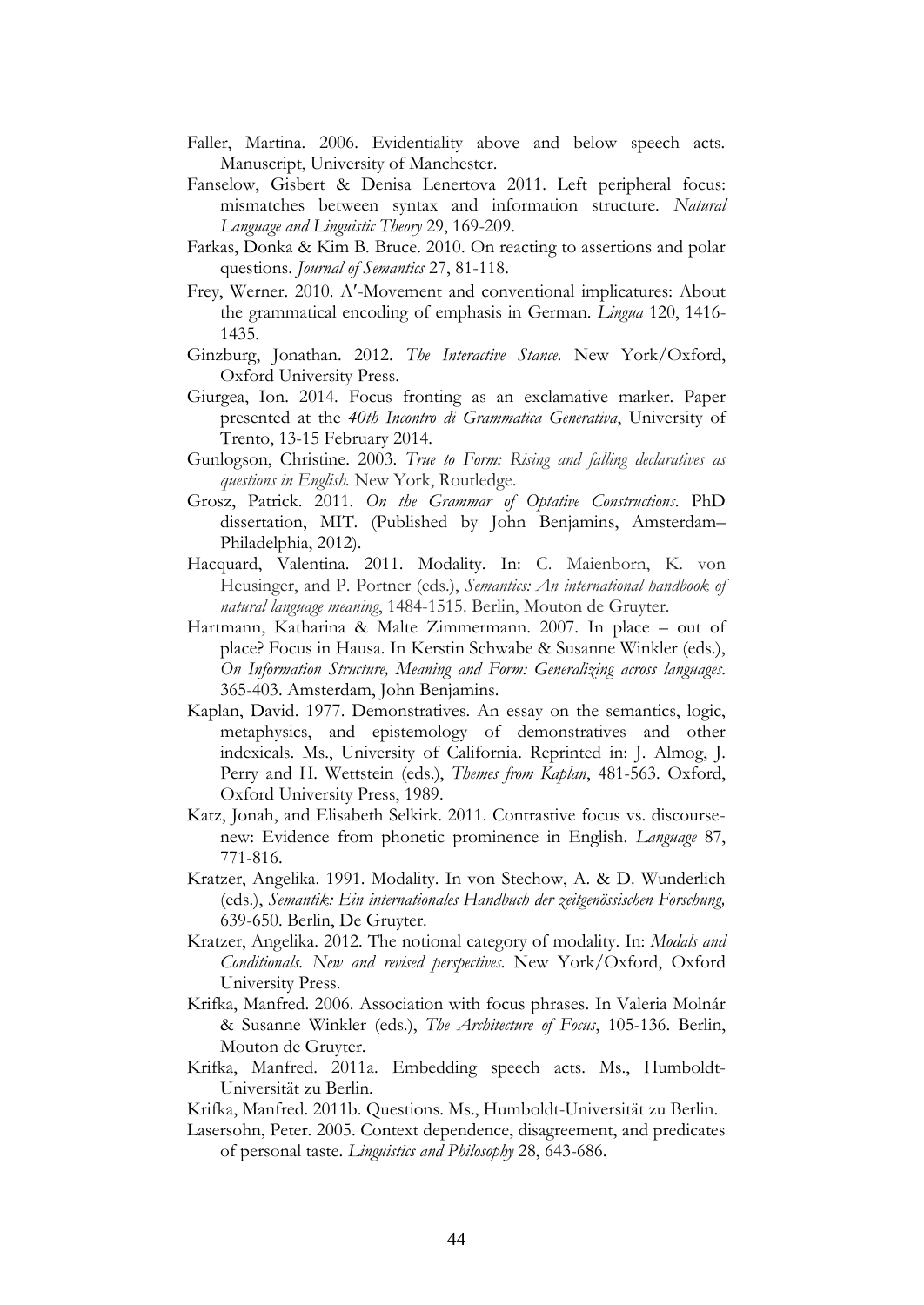- Lazard, Gilbert. 1999. Mirativity, evidentiality, mediativity or other? *Linguistic Typology* 3, 91-109.
- Lazard, Gilbert. 2001. On the grammaticalization of evidentiality. *Journal of Pragmatics* 33, 359–367.
- Matthewson, Lisa, Hotze Rullmann and Henry Davis. 2008. Evidentials as epistemic modals: Evidence from St'át'imcets. In Jeroen Van Craenenbroeck (ed.), *Linguistic Variation Yearbook 2007*, 201-254. Amsterdam: John Benjamins.
- Moltmann, Friederike. 2010. Relative truth and the first person. *[Philosophical Studies](http://philpapers.org/asearch.pl?pubn=Philosophical%20Studies)* 150,187-220.
- Murray, Sarah E. 2010. *Evidentiality and the Structure of Speech Acts*. PhD dissertation, Rutgers.
- Murray, Sarah E. 2014. Varieties of update. *Semantics and Pragmatics* 7.2.
- Ninan, Dilip (2005). Two puzzles about deontic necessity. In J. Gajewski, V. Hacquard, B. Nickel, and S. Yalcin (eds.), *New Work on Modality*, vol. 51 of MIT Working Papers in Linguistics, 149-178. Cambridge, MA: MITWPL.
- Partee, Barbara H. 1995. Lexical Semantics and Compositionality. In Lila Gleitman & Mark Liberman (eds.) *Invitation to cognitive science*. *Part I: Languag*e, 311-360. Cambridge, Mass., MIT Press.
- Peterson, Tyler. 2010. Examining the Mirative and Nonliteral Uses of Evidentials. In Tyler Peterson and Uli Sauerland (eds.), *Evidence from Evidentials*. *University of British Columbia Working Papers in Linguistics* 28, 129-159.
- Peterson, Tyler. 2012. Evidentiality and the unprepared mind. Online: semanticsarchive.net.
- Pearson, Hazel. 2012. A judge-free semantics for predicates of personal taste. *Journal of Semantics*, 1-52. doi:10.1093/jos/ffs001.
- Plungian, Vladimir A. 2001. The place of evidentiality within the universal grammatical space. *Studies in Language* 12.1, 349–357.
- Portner, Paul. 2009. *Modality.* New York/Oxford: Oxford University Press.
- Portner, Paul & Raffaella Zanuttini. 2003. Exclamative clauses: At the syntax-semantics interface. *Language* 79, 39-81.
- Potts, Christopher. 2007a. The expressive dimension. *Theoretical Linguistics* 33, 165-197.
- Potts, Christopher. 2007b. Conventional implicatures, a distinguished class of meanings. In: Gillian Ramchand and Charles Reiss (eds.), *The Oxford Handbook of Linguistic Interfaces*. New York/Oxford: Oxford University Press.
- Potts, Christopher. 2008. Conventional implicature and expressive content. Published in: Claudia Maienborn, Klaus von Heusinger, & Paul Portner (eds.) (2011), *Semantics: An international handbook of natural language meaning, Volume 3*, 2516-2536. Berlin, Mouton De Gruyter.
- Rett, Jessica. 2011. Exclamatives, degrees, and speech acts. *Linguistics and Philosophy* 34, 411-442.
- Rett, Jessica & Sarah E. Murray. 2013. A semantic account of mirative evidentials. *Proceedings of SALT 23*, 453–472.
- Rizzi, Luigi 1997. The fine structure of the left periphery. In L. Haegeman